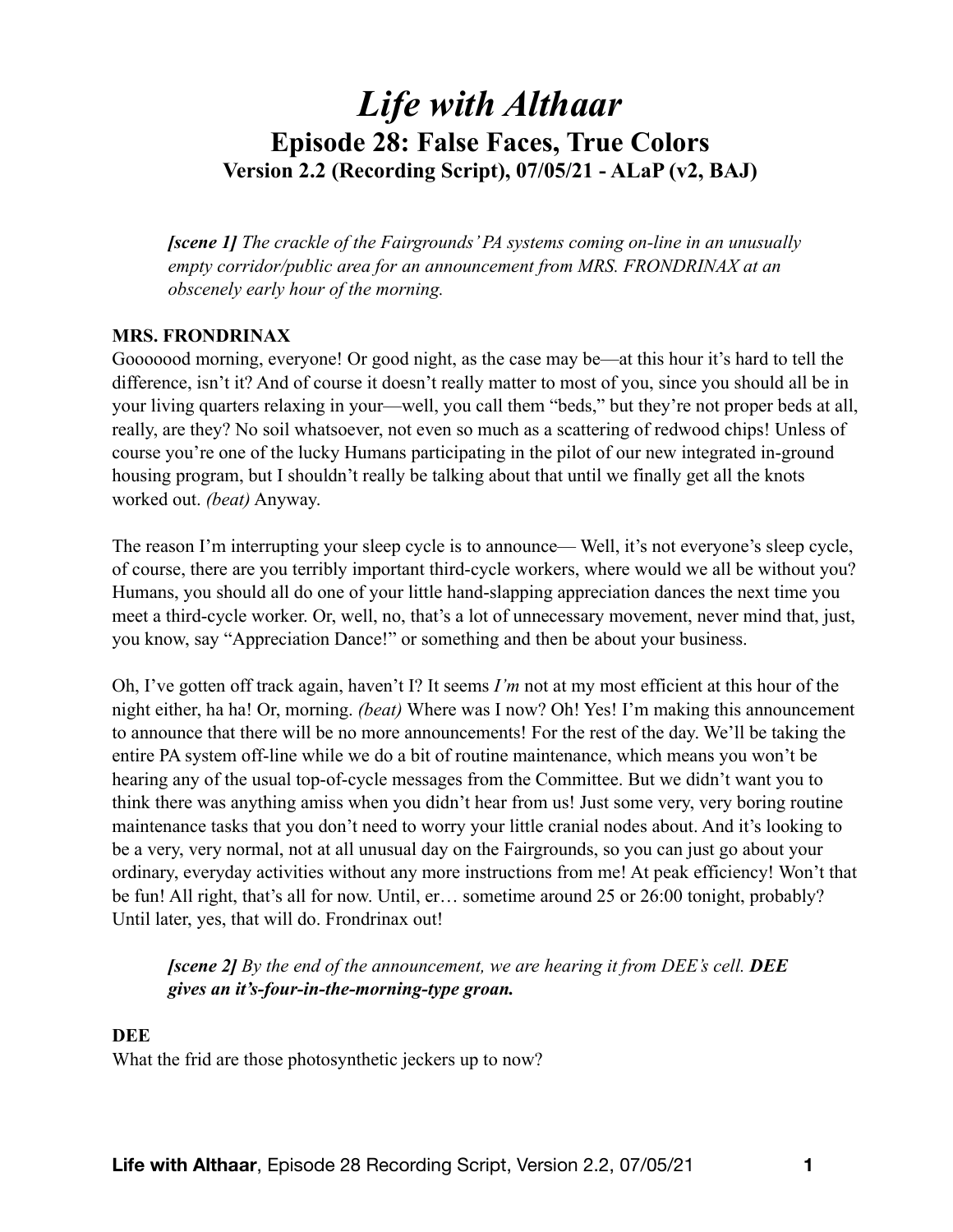*The door to her cell's anteroom clangs open. ASTONMARTLOX, a prison guard, does whatever the Foog equivalent of stomping is into the anteroom and activates the intercom.* 

## **ASTONMARTLOX**

*(over intercom)*  All right, up and under 'em, meatbag!

## **DEE**

I'm sorry, are you talking to me? Have you been helped?

## **ASTONMARTLOX**

Don't get cute with me, Human. Off the cot, now!

#### **DEE**

Is this the latest tactic from you driffers? Flotting with my sleep patterns? Because I spent the better part of my wayward youth as a gig-hopper, I'm pretty sure I can handle sleep deprivation better than you.

## **ASTONMARTLOX**

No drainage, I've been on third shift all week and it's been hell on my carbon fixation rhythms. *(catching themselves, back to business)* Never mind the sassafrass! You're being relocated. Back to the door, manipulator limbs behind you, you know how this works.

*During the following, DEE follows their instructions—we hear the cell door opening, phase-cuffs being applied, and the two of them proceeding down the prison hallway.* 

## **DEE**

*(now very very worried about where this is going, but putting on a brave face)*  Relocated? Is that what you're calling it now?

## **ASTONMARTLOX**

*(not over intercom)*  …Yes? Because that's what we've always called it? Turn to the right and proceed down the corridor, no funny stuff.

## **DEE**

Right. I'm being "relocated." In the middle of the night. After the Committee has shut down the entire PA system, so that even if my friends did find out what was happening here, they wouldn't be able to spread the news to every Human on the Fairgrounds. *(getting louder and more defiant)* Because you know that, no matter how hard you try to grind us Humans under your roots, we will *never* succumb to the tyranny of the Plant Way! We will fight! And we will persevere! You will never conquer Humanity as long as there is one of us left to stand up for truth, freedom, and dignity!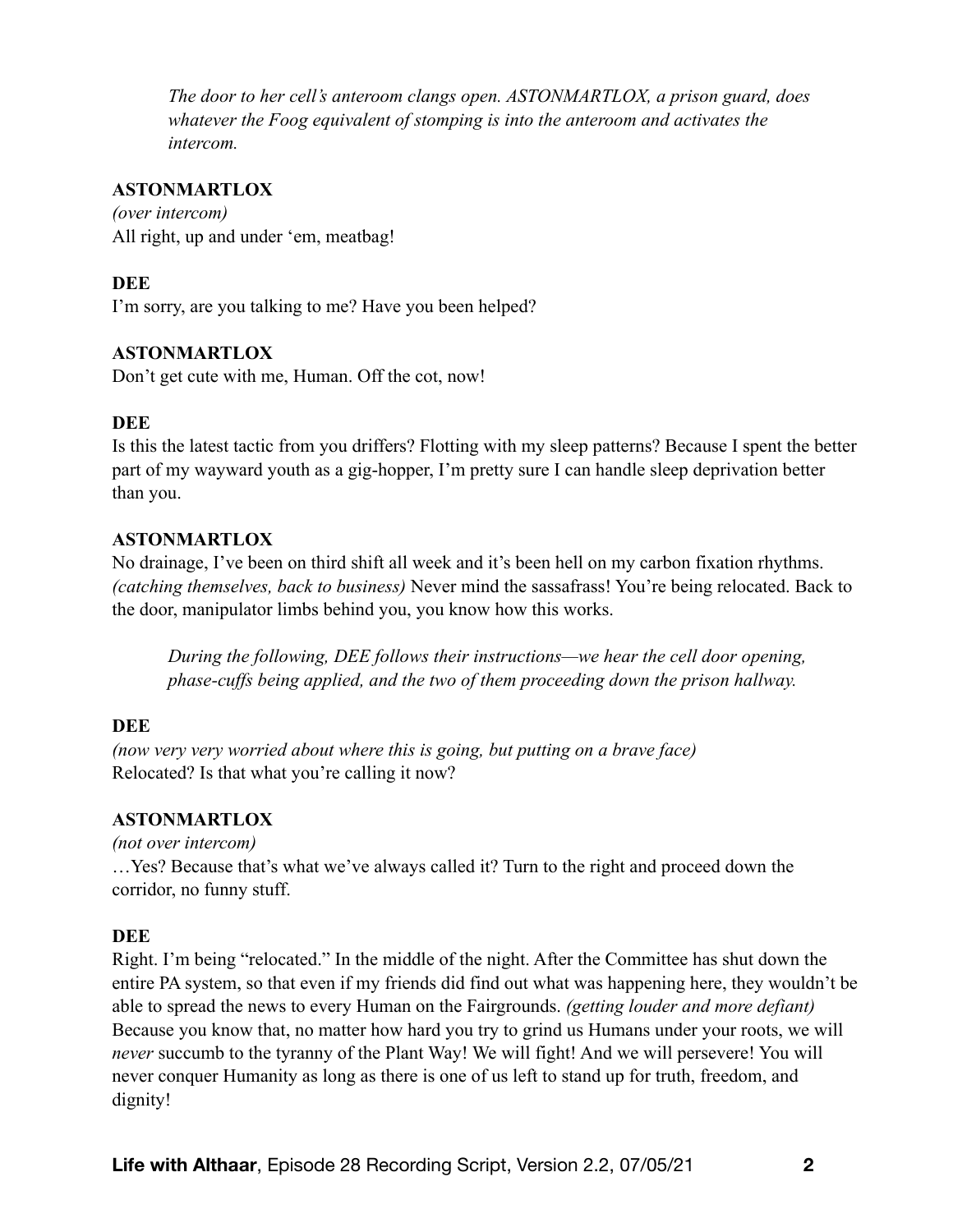*A beat. Another cell door whooshes open. This one has a water feature in it.* 

**ASTONMARTLOX** 

Annd here we are.

## **DEE**

What?

# **ASTONMARTLOX**

On your right. Step inside, back to the door.

*She does, the phase cuffs come off, the door closes behind her.* 

## **DEE**

So you're— You really are just relocating me?

## **ASTONMARTLOX**

*(now over the new cell intercom)*  That's what I said I was doing! You meatbags don't listen too well.

# **DEE**

No, that's not what I— I just… I thought you were going to— Never mind. *(actually takes in her surroundings)* So, this is… different.

## **ASTONMARTLOX**

Oh, I most abjectly apologize if the accommodations aren't to your taste, Your Splendorousness. Wait, no I don't, because you're a frosting agitator, and I don't give two spent pods what you think of it.

# **DEE**

No, it's actually really… nice? I mean, the little fountain is soothing, I guess. Although it might mean a lot more trips to the facilities—don't think I don't appreciate the privacy panel, though, that's definitely an improvement.

## **ASTONMARTLOX**

Oh, the therapeutic water feature has a deactivation sensor—just wave one of your appendages over the little panel on the top there.

*DEE does so—the water noise stops, then restarts.* 

# **DEE**

Huh. Well this all seems… great. The simulated sunlight is a definite quality-of-life improvement. Not to mention the luxurious Rondakalki carpets.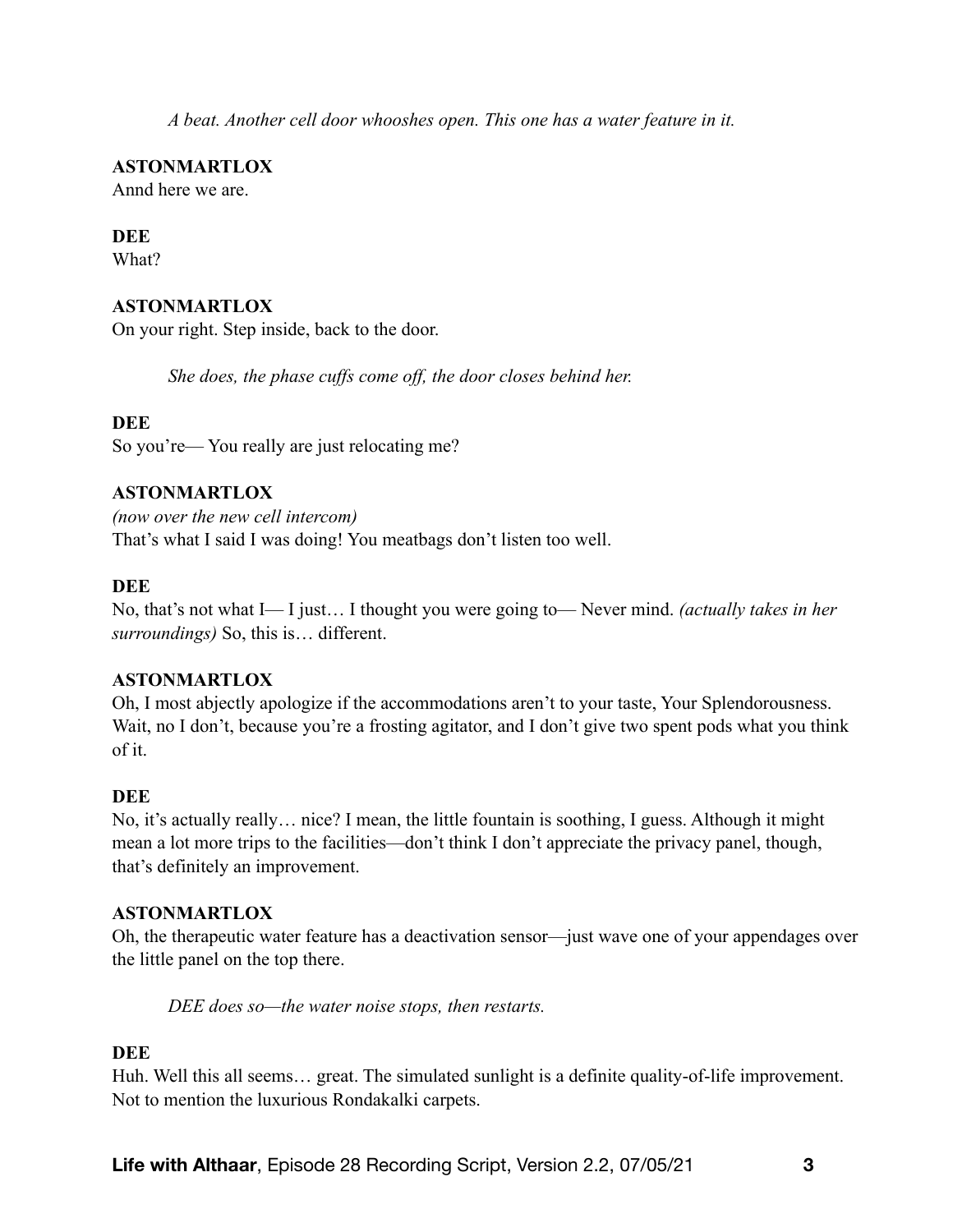## **ASTONMARTLOX**

Makes a nice change from those hard plasteel bulkheads, huh?

#### **DEE**

*(oh crap)* Oh. There's no— There's no bulkheads here. At all.

#### **ASTONMARTLOX**

Nope! Just three centimeters of sturdy, fully transparent ultra-crylion, all the way around. Which isn't what you'd call *soft*, but it's maybe a little more comfortable to lean against. You do that a lot, huh? Like, a *lot*. Seems like that's your favorite hobby, leaning on the wall. I'm usually on camera duty, which means I spend most cycles up there watching you lean on the wall. Doesn't seem like much of a hobby to me, but it *is* stationary, so I guess I gotta give you points for efficiency.

#### **DEE**

…Thanks.

#### **ASTONMARTLOX**

And now I'd better go report to Frondrinax that the transfer went smoothly. If you need anything, feel free to go right on needing it.

#### **DEE**

Wait, Frondrinax arranged this personally? Did she say why?

#### **ASTONMARTLOX**

Pfft. Like I would tell you even if I knew. But you can ask her yourself later today, she's reserved a three-hour block in the visitation registry.

#### **DEE**

Oh, frill me.

*[scene 3] Opening credit music.* 

#### **ANNOUNCER**

Gemini CollisionWorks presents..! *LIFE! WITH! ALTHAAR!* Season Three! Episode 28… "False Faces... True Colors!"

*[scene 4] A meeting in TORIANNA's office, off the Bridge.* 

#### **OAKENSARX**

Exciting day, eh, Frondrinax?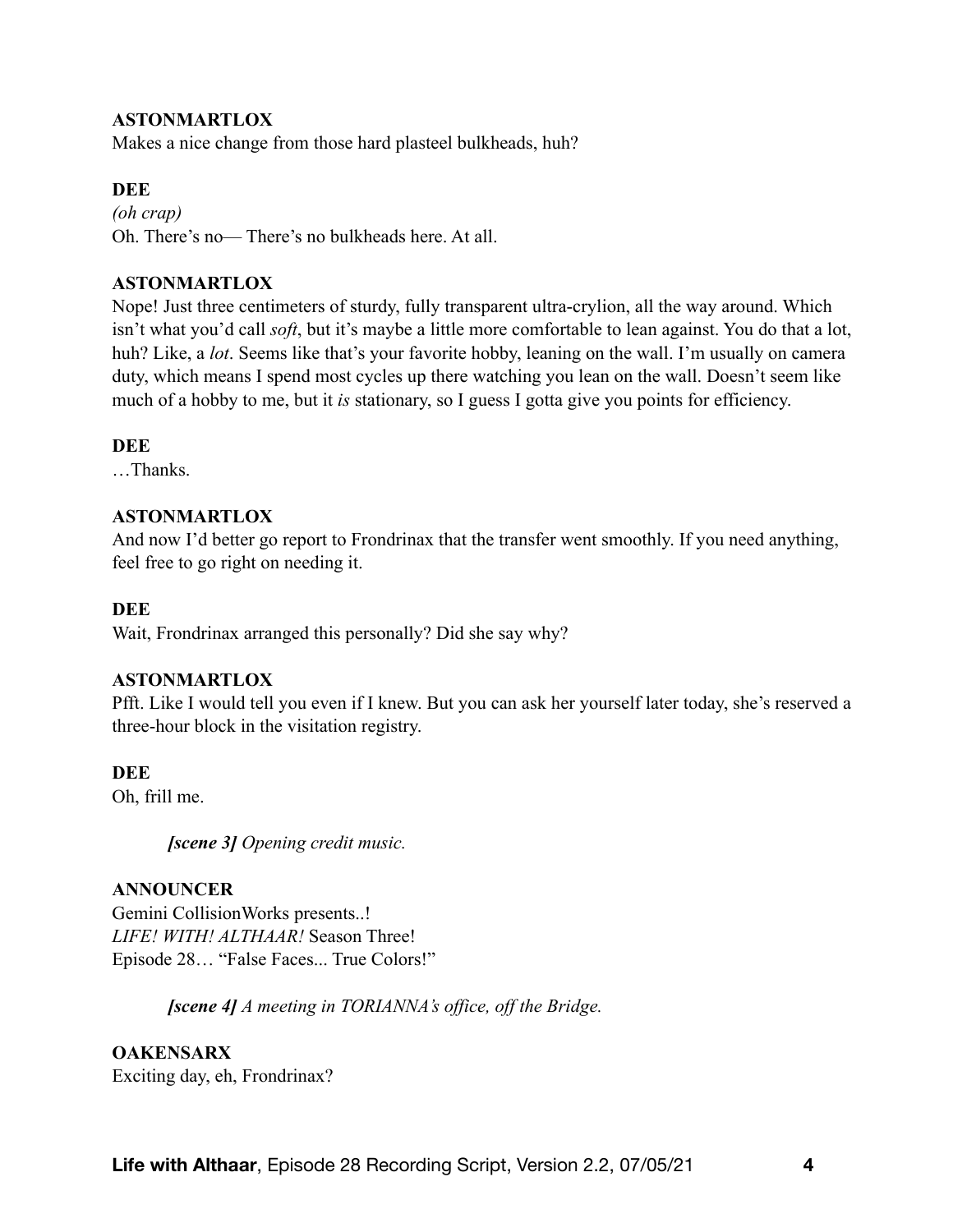Exciting is a bit of an understatement, Oakensarx. This could be the pivotal moment for our entire operation.

## **OAKENSARX**

Nothing to strain your stems about. Did all of our guests RSVP in a timely manner?

## **MRS. FRONDRINAX**

Rooty? You were in charge of invitations.

## **ROOTY**

All the guests have… *répondu sill voos…*poopy! *(giggles)* 

## **MRS. FRONDRINAX**

*(very Not Amused)*  Wonderful

## **OAKENSARX**

Excellent work as always, Rooty. Now all that's left is to demonstrate to our guests exactly how benevolent, compassionate, and completely above soil our work here is. Which should be easy, because it is above soil.

## **MRS. FRONDRINAX**

Well, of course I know that, and you know that. But you know how unreasonable some people can be. Particularly those in certain quarters who have been trying to cause trouble for us with the ICSB General Council. We need this fact-finding mission to go smoothly.

## **OAKENSARX**

Absolutely. But I have full trust in your abilities, Frondrinax. I know you'll ensure that this commission finds only those facts that will cast the Fairgrounds branch of our operations in a light most favorable. And no doubt Rooty will be happy to help.

## **ROOTY**

Yay! Rooty is a propagandist!

## **OAKENSARX**

Ha ha! That you are, Rooty. And speaking of propaganda, you're entirely certain that our guests won't be hearing any untoward interruptions? The last thing we need today is a station-wide broadcast of some deranged screed full of blatant misrepresentations and counter-efficiency sloganeering.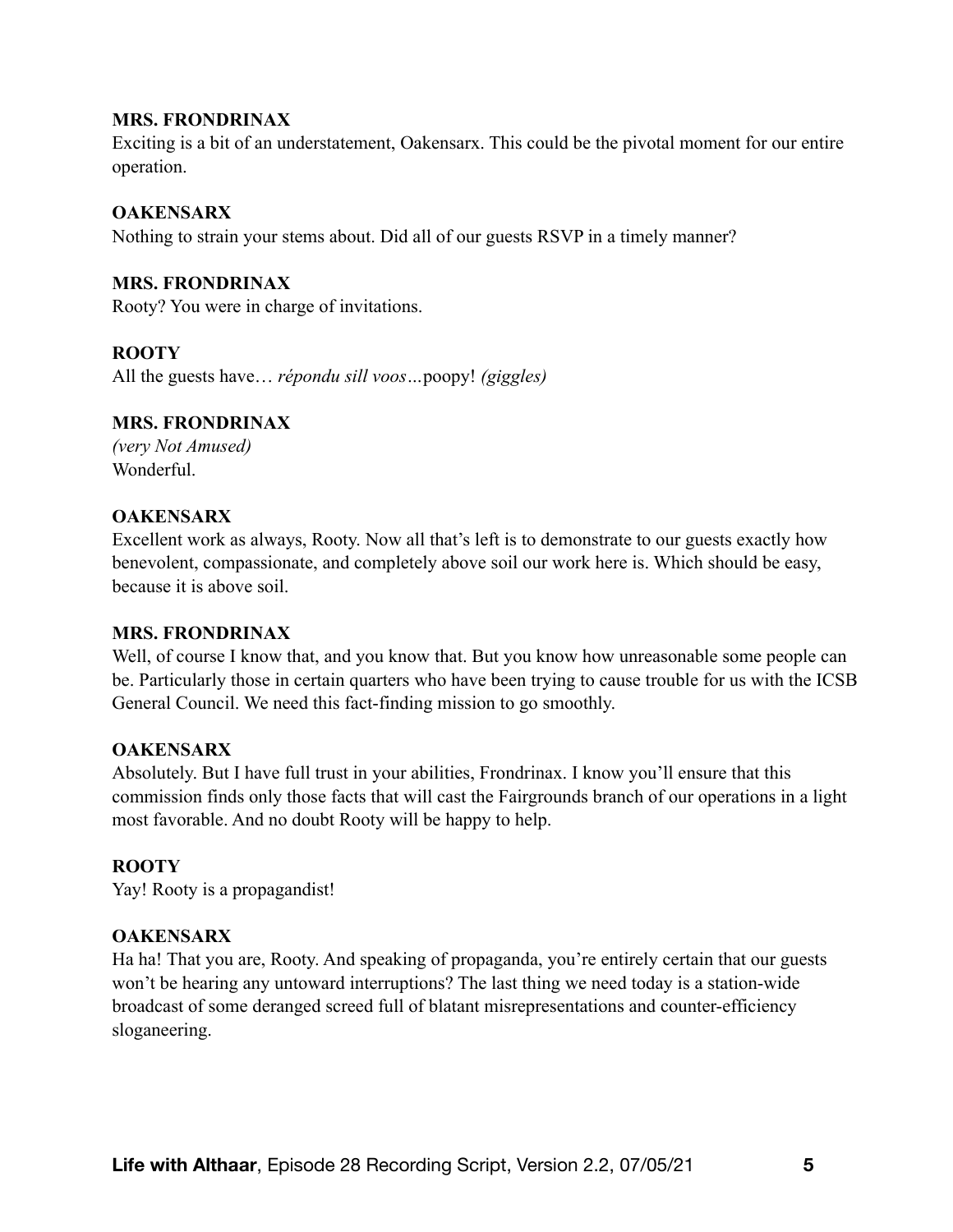I agree completely, Oakensarx, which is why we did that hard shutdown of the entire PA system early this morning. Let them broadcast their pirate signal as long as they like—there isn't a live speaker anywhere on the Fairgrounds capable of playing it.

## **OAKENSARX**

Are you sure? These malcontents have demonstrated considerable technical expertise.

## **MRS. FRONDRINAX**

Well, yes, but that's part of why we've been keeping this whole ICSB wellness probe a secret, isn't it? So that no one could make any plans to disrupt it in advance. And I've laid out the route of the inspection tour very carefully, avoiding any heavily-trafficked areas. So with any luck, the delegation will be long gone before anyone in the Resistance even knows they were here.

# **OAKENSARX**

Excellent. Now, as to the tour. Is each stop fully prepared? They have everything they need?

## **MRS. FRONDRINAX**

Well as far as aesthetics go, I feel as though the budgetary subcommittee could have been a little less stingy with my set and costume allotment. But with a little creativity in staging, I managed to get by.

# **OAKENSARX**

I'm less concerned with set dressing than I am with the trustworthiness of our Human "friends." You're sure they'll be on their best behavior?

## **MRS. FRONDRINAX**

I'm not going to lie, Oakensarx, rehearsals were a bit touch-and-go, but that's show biz for you. I think we're rooted in for a smashing opening.

# **OAKENSARX**

I don't care about their showbeingship, as long as they're smiling and compliant. Or at the very least better behaved than our illustrious Commander and her Bridge crew. I still don't feel very comfortable about involving Torianna directly in today's proceedings.

## **MRS. FRONDRINAX**

Protocol, Oakensarx. Commander Torianna is still nominally in command of the Fairgrounds. It would be highly suspect not to include her in some sort of official capacity. But I don't anticipate any trouble. We'll just swing the delegation by for a brief "hello," then whisk them off to their next tour stop so that the Commander can get back to her busy schedule of supervising the waste disposal subroutines. Which I'm sure will keep her far too busy to interfere with our special guests in any way whatsoever. Is that understood, Mindy?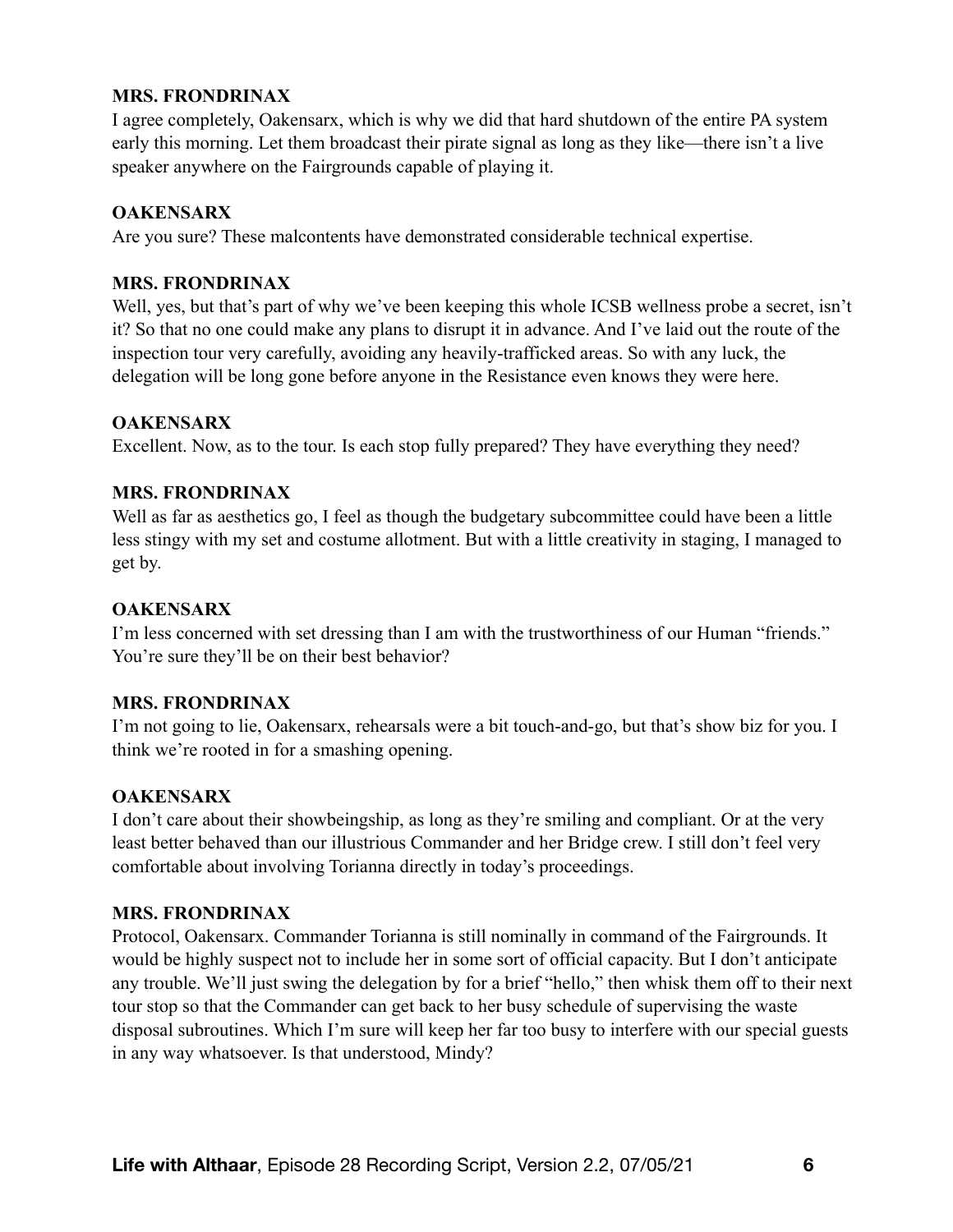## **TORIANNA**

Oh, am I included in this conversation, now?

## **MRS. FRONDRINAX**

Why, of course you are! What, do you think we'd just sit around in your office talking as if you weren't here?

## **TORIANNA**

Well, I'm just so humbled that you would grant me the briefest illusion of autonomy.

## **MRS. FRONDRINAX**

That's the spirit! Just be sure and carry that positive attitude on into your interview later, hm?

## **TORIANNA**

Interview? No one mentioned an interview. Who am I supposed to be interviewing?

## **MRS. FRONDRINAX**

Oh, dear me, no! You're being interviewed! By the documentary crew.

## **TORIANNA**

Documentary crew? You mean those nulls who've spent all morning filling my Bridge with bulky holo equipment and covering the floor with cables?

## **MRS. FRONDRINAX**

I mean the professional film crew we've brought in to document the inevitable rousing success of this ICSB fact-finding mission! The main unit will be following me and the delegation, of course, but we've also asked them to get some B-roll footage of interviews with various station residents. Including you, Commander! So you'll be able to share your thoughts on the Plant Way with the whole Galaxy! Won't that be fun?

## **OAKENSARX**

Although I would advise you to phrase those thoughts with great care, Commander. Frankly, I was opposed to this in the first place. You've hardly been discreet with your criticisms of the Committee in the past.

## **MRS. FRONDRINAX**

Now, there's no need to get our stems all twisted over that, Oakensarx! We have final cut, after all. I'm sure any little indiscretions the Commander may commit can easily be pruned right out.

**OAKENSARX**  Still—

*The door buzzer rings.*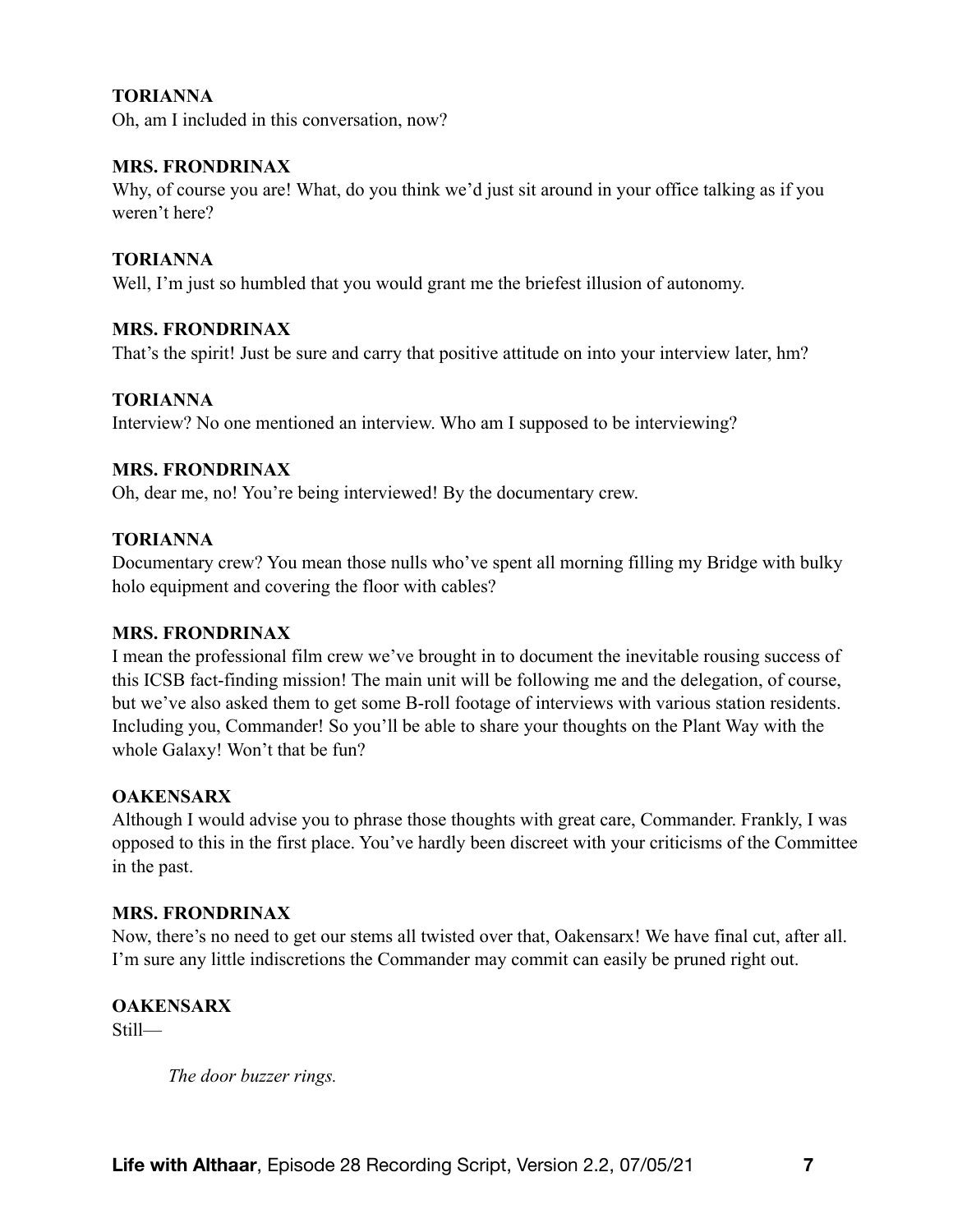Oh my pots and planters, they're here!

## **OAKENSARX**

Settle your petals, Frondrinax. We have a few minutes yet. That's probably just our Human goodwill ambassador.

## **MRS. FRONDRINAX**

Oh, you're right, I almost forgot! Come in!

*Door whooshes open; enter JOHN B.* 

## **JOHN**

Hey, Commander, did you— Oh, uh, hi Mrs. F. Oakensarx.

## **ROOTY**

And Rooty!

## **JOHN**

Right. Hi, Rooty. Sorry to interrupt, everyone. Just, uh, point me to the tiny wire or beverage dispenser and I'll be out of your way as quick as a… very quick thing.

## **MRS. FRONDRINAX**

A hah hah! Very funny, Johnny! But don't use up all your best material yet—we're going to want some of that famous John B wit to charm the delegates with when they arrive!

## **JOHN**

Uh, what? I got an emergency work page, said I was needed in the Commander's office immediately. Did you not call for any repairs?

## **TORIANNA**

I certainly didn't.

## **ROOTY**

It was me! Look, Mama! I gotted a embassador!

## **MRS. FRONDRINAX**

Rooty. First of all, you will not call me "Mama" in public. Secondly, you will not call me "Mama" in private. And thirdly, when I told you to "get John down here" I, perhaps foolishly, assumed it was understood that you would at the same time inform him as to the nature of his task today. Did you not do that? Why did you not do that?

## **ROOTY**

Umm… I dunno. But I gotted him! Yay, Rooty!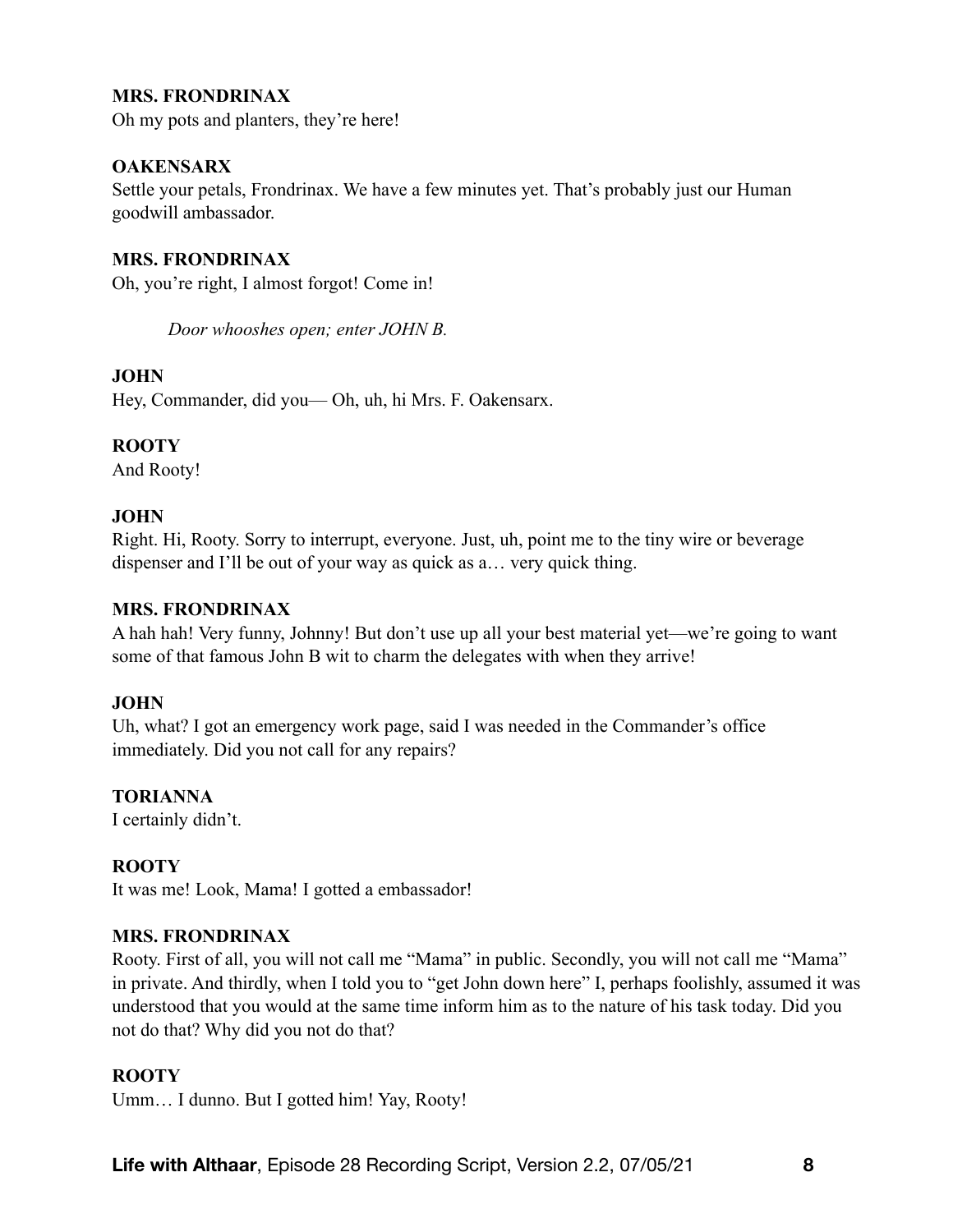Rooty, I swear to Vim, one of these days…

#### **OAKENSARX**

Now, now, no need to fret. I'm sure this dedicated Booster will be up to the job! Isn't that right, Mr. B?

## **JOHN**

I still don't know why I'm here.

#### **MRS. FRONDRINAX**

Well, fortunately I have a hard copy of the script with me, here you go. Of course I'd prefer to have had a chance to rehearse you a bit, but I suppose it can't be helped. Let me just fill you in on a little background, dearie— *(alert bleep)* Oh, mulch me, they've arrived!

#### **OAKENSARX**

Well, that'll be my cue to clear off. Come along now, Rooty.

#### **ROOTY**

Bye, Mama! Good luck with the propaganda!

## **OAKENSARX**

Yes, good luck, everyone. We're all counting on you.

*Door whoosh as they depart.*

## **MRS. FRONDRINAX**

Yes, yes, thank you. All right, John, we don't have time to get into it now, just stick to the script and read the lines *exactly* as written, all right? But with energy! You're here to sell, sell, sell our little project to some very special interstellar guests. A good Booster like yourself should have no problem demonstrating the proper enthusiasm, yes?

## **JOHN**

Um, yeah. I'm... brimming with enthusiasm for... what are we doing now?

## **MRS. FRONDRINAX**

Just read the lines, Johnny dear. You'll pick it up as we go along. I suggest you keep your thumb next to your lines in the script, that way you won't lose your place. *(a more urgent alert bleep)* Oh! Better not keep the audience waiting. Places, everyone! It's showtime!

*Door whoosh as they head out onto the Bridge proper.*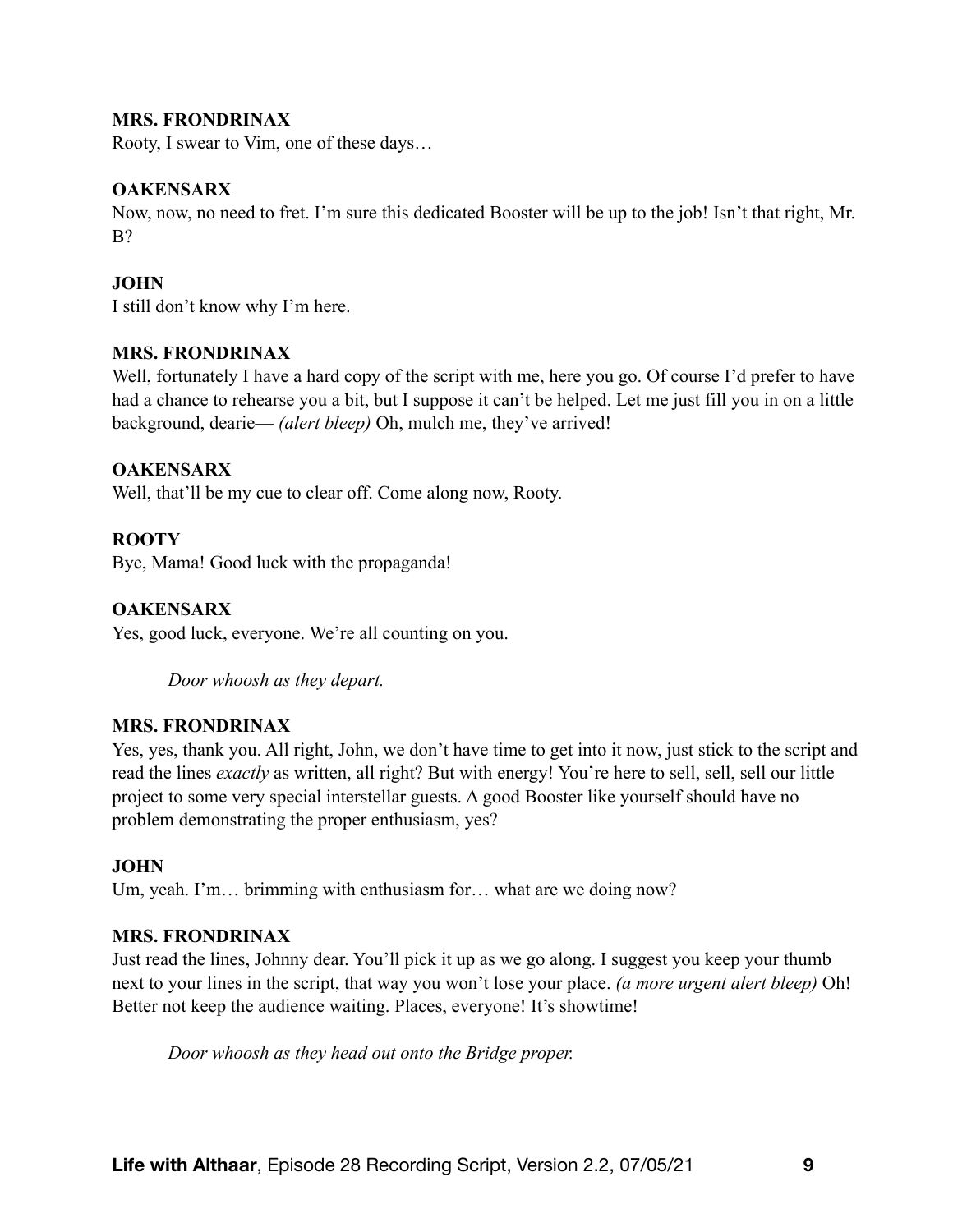Welcome, welcome, one and all! How very nice of you all to make the trip all the way out here to visit our Human friends. Ah, Thoombon ros Roog! You're looking hale as ever! How was your journey?

#### **THOOMBON**

It was fine up until the end. Our assigned docking trajectory was… eccentric, to say the least.

#### *Distant background grumbling from STALIN-BOT.*

#### **MRS. FRONDRINAX**

How nice! And Charsh, darling! Your barbels are looking handsome; have you just had them sharpened?

#### **CHARSH**

Damn, Frondrinax, if you're going to lick my caudal fin, at least tell me how it tastes.

#### **MRS. FRONDRINAX**

Ahaha! Oh you! Ever so droll! And of course, Piklat Naff! It's wonderful to finally meet you in person for this very special occasion.

#### **PIKLAT**

Yes, quite. I'd like to begin with a quick look at your—

#### **MRS. FRONDRINAX**

Oh, please, there's no rush! We have a very thorough tour planned out for all of you today. But wait just one moment! I don't think we're quite all assembled. Now, who could we be missing…?

*Bridge door whooshes open.* 

## **"DAVE"**

Did somebody order shenanigans?

*Assorted gasps and excited titters.* 

#### **MRS. FRONDRINAX**

Why, if it isn't the stars of everyone's favorite long-running Human sitcom, *Dave and Zwizz'linarp*!

#### *Some squeals of excitement and murmurs of confusion from the guests and crew.*

#### **CHARSH**

*Dave and Zwizz'linarp*? That's my favorite show! Oh, mang! I can't believe I'm standing in the same room as Zwizz'linarp!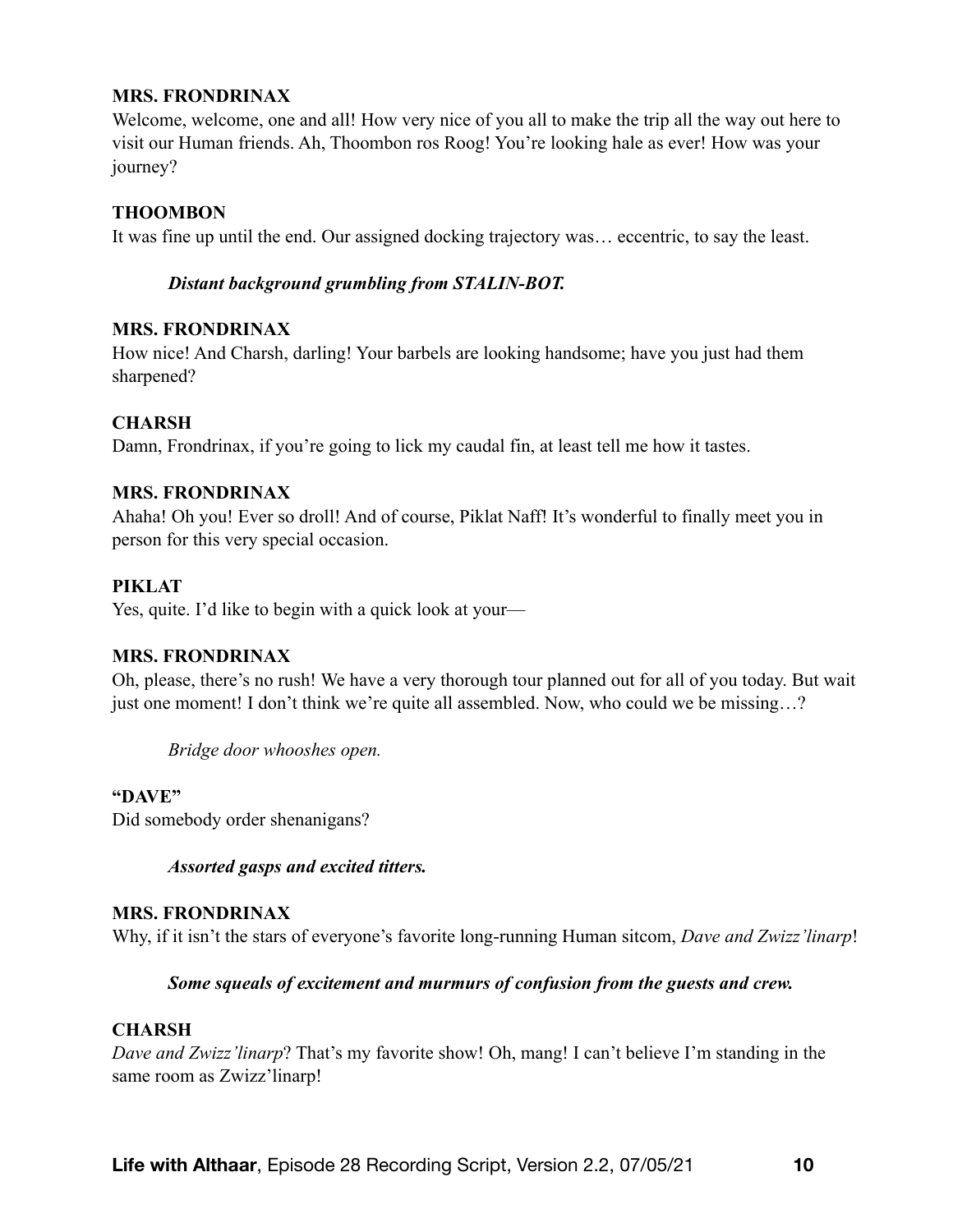# **GANGLION OCELLUS**

I am not Zwizz'linarp. You are standing in the same room as the highly trained classical actor wasted on the role of Zwizz'linarp, Ganglion Ocellus.

## **CHARSH**

Of course, Sin Ocellus! My apologies. Or should I say, "no sombrero!"

## **GANGLION OCELLUS**

Oh, Thonarab's grits, I already regret coming here.

## **CHARSH**

And oh, wow, Dave! I mean… sorry, what's your real name again?

#### **"DAVE"**

Oh, you can just call me "Dave," friend! I had my name legally changed in order to more deeply connect with my character!

## **GANGLION OCELLUS**

And to curry favor with our vulgarian producers…

#### **"DAVE"**

Haha! Pay no attention to Zwizz, here! He's a great guy, don't get me wrong, but he just doesn't understand what it means to give over to something greater than yourself.

## **GANGLION OCELLUS**

The name is Ocellus, you Hoovian hack. And I was playing the lost works of Christopher Marlowe and Drenly Otpix while you were getting kicked out of your fourth consecutive cult. Not even the Scientologists want you anymore!

## **"DAVE"**

Hey, now, buddy, what did we say at our contractually-mandated coworker mediation session? The Most Sacrosanct Chamber of Hoove the Beneficent LifeMaster is not a cult! We are an officially accredited, entirely legitimate religion-adjacent organization that only wishes to spread the compassionate, generous, loving message of Hoove to the Galaxy! And we will sue anyone who says otherwise into oblivion!

## **GANGLION OCELLUS**

*(under his breath)* Of course you will, you sectarian stooge.

## **MRS. FRONDRINAX**

Why, I'm just so pleased that two of the Galaxy's most popular sitcom stars have taken such an interest in what we Fugulnari are trying to do for Humanity! And come all the way out here to share their thoughts about it with you, valued representatives of the interstellar community!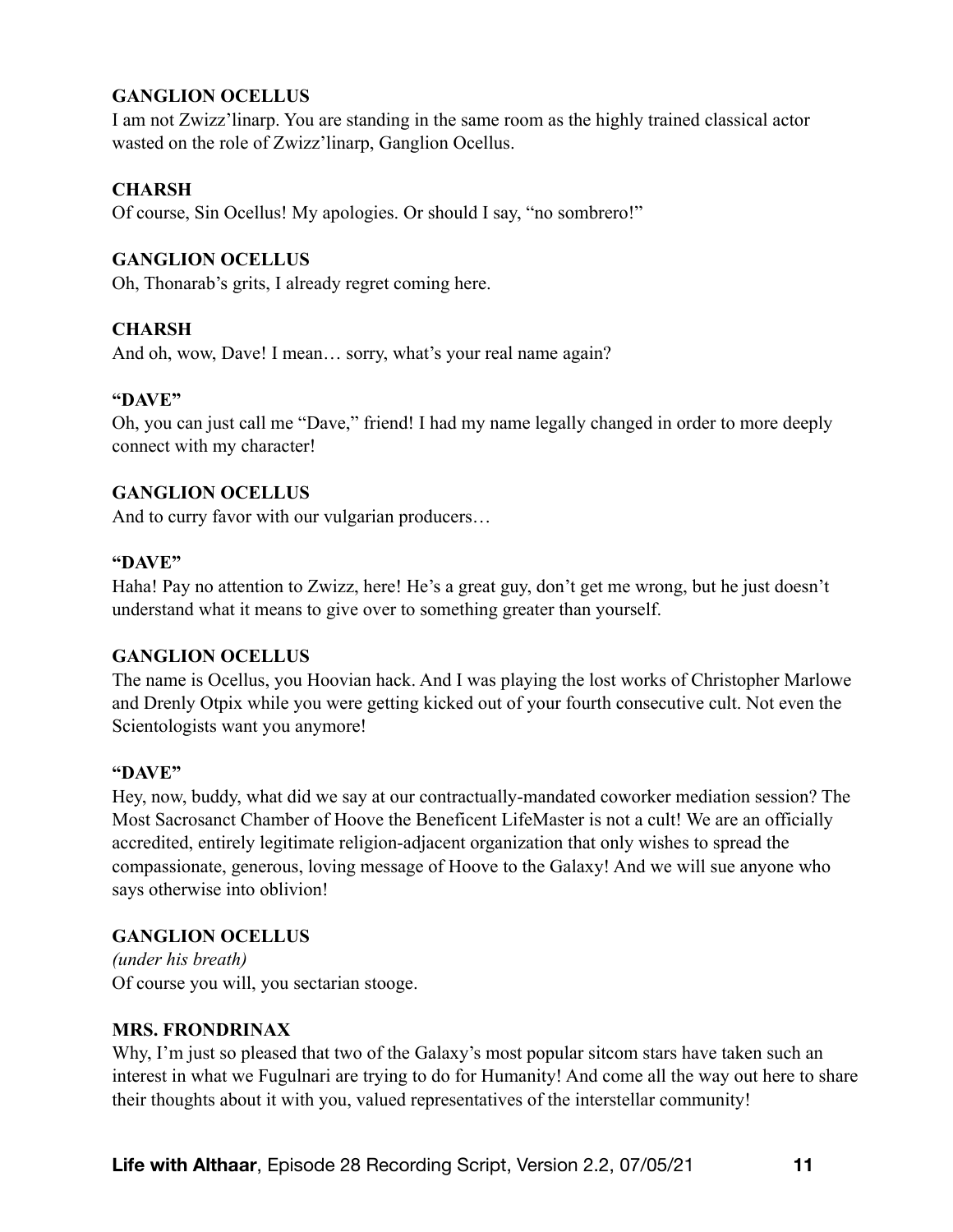## **"DAVE"**

Darn skippy! Whenever I hear about a large organization making vague promises of happiness and enlightenment, I've just gotta learn more! Of course, my first allegiance will always be to the teachings of the sublime Hoove, but you know, his philosophy and the Plant Way have a lot in common! So we're just thrilled to be here to help you understand what that's all about! Isn't that right, Ganglion?

## **GANGLION OCELLUS**

I am 50% thrilled. You'll get the rest when the remainder of my personal appearance fee is deposited to my account.

## **MRS. FRONDRINAX**

Ah hah hah, well, I think that's enough playful badinage for now! But before we head out, delegates, I'm sure you'd all like to meet the Commander of this station?

## **TORIANNA**

Hello. It's me, the Commander. Of the Human Exchange Concourse.

## **MRS. FRONDRINAX**

Thank you, Commander, very nice. We won't be keeping you from your duties any longer. Wouldn't want a lot of trash piling up around here, would we?

# **TORIANNA**

*(to herself as she heads back to her office)* It's a little late for that.

## **MRS. FRONDRINAX**

And finally, a very special Human friend who will be accompanying us on our tour today: John B!

## **JOHN**

Hi.

# **MRS. FRONDRINAX**

*(after a beat)* Ahem. Yes! It's our Human friend, *John B!*

# **JOHN**

Oh! Sorry. "Hi, everyone. It's my privilege and pleasure to be here to show you around the new and improved Fairgrounds, and by the end of your visit, I'm sure you'll agree with me when I say the Plant Way is a-okay."

## **MRS. FRONDRINAX**

Oh, isn't that nice. I couldn't have said it better if I had written it myself. Which of course I didn't! All right then, let's be on our way, the Plant Way, that is!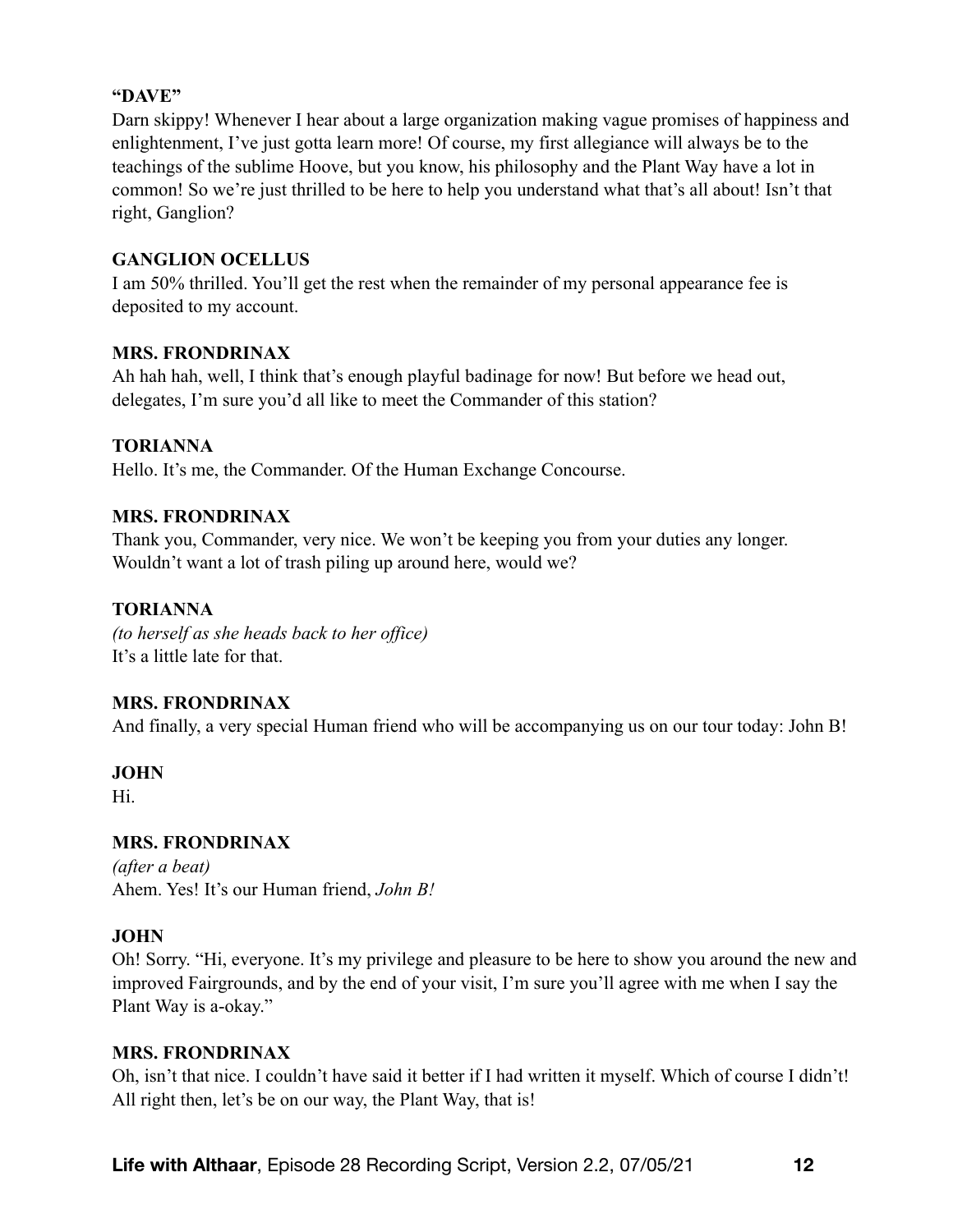## **GANGLION OCELLUS**

Why, oh, why did I leave my flask behind at the hotel...?

*[scene 5] The In-Betweens. A small, cramped area STELLA has been using as yet another temporary "office" for the past couple of days.* 

#### **STELLA**

What do you mean we've lost Dee?

#### **H.F.**

I mean she's not where she was yesterday. I checked the passive recorder, they took her out of her cell right after that weird announcement this morning. Or last night.

#### **STELLA**

And you don't know where she's been moved to?

#### **H.F.**

I tapped the bulkheads outside every cell in that block. If she's there, she's not answering. Couldn't tell you why. Best case scenario, she's just taking a nap or something. But I had the inducer turned up all the way, and usually she answers pretty quick. So…

#### **STELLA**

So this time is different. Shit. I don't like this, H.F. Especially when you put it together with that weird announcement about shutting down the PA system. You think the Foogs are onto our recording setup?

#### **H.F.**

#### *(a brief beat as he considers this)*

No way to be sure, but… I got in and out no problem, and I didn't see anything hinky when I was poking around behind the bulkheads, no surveillance equipment monitoring the area. Besides the stuff I installed myself, I mean. And believe me, as soon as I realized Dee was gone, I had the paranoia dialed up to maximum. Everything was exactly how I left it. I think we're ok.

#### **STELLA**

That's good. But we still need to get back in touch with Dee, wherever she is. We haven't intercepted any orders relating to prisoner relocations? Or… terminations?

#### **H.F.**

Zilch. Whatever this is, it's pretty hush-hush. But I did find one thing: an outgoing message from the guard post a few minutes after Dee got "relocated". Couldn't crack the encryption, but I grabbed the routing data—it went directly to Frondrinax's personal address.

## **STELLA**

Well, that's a relief.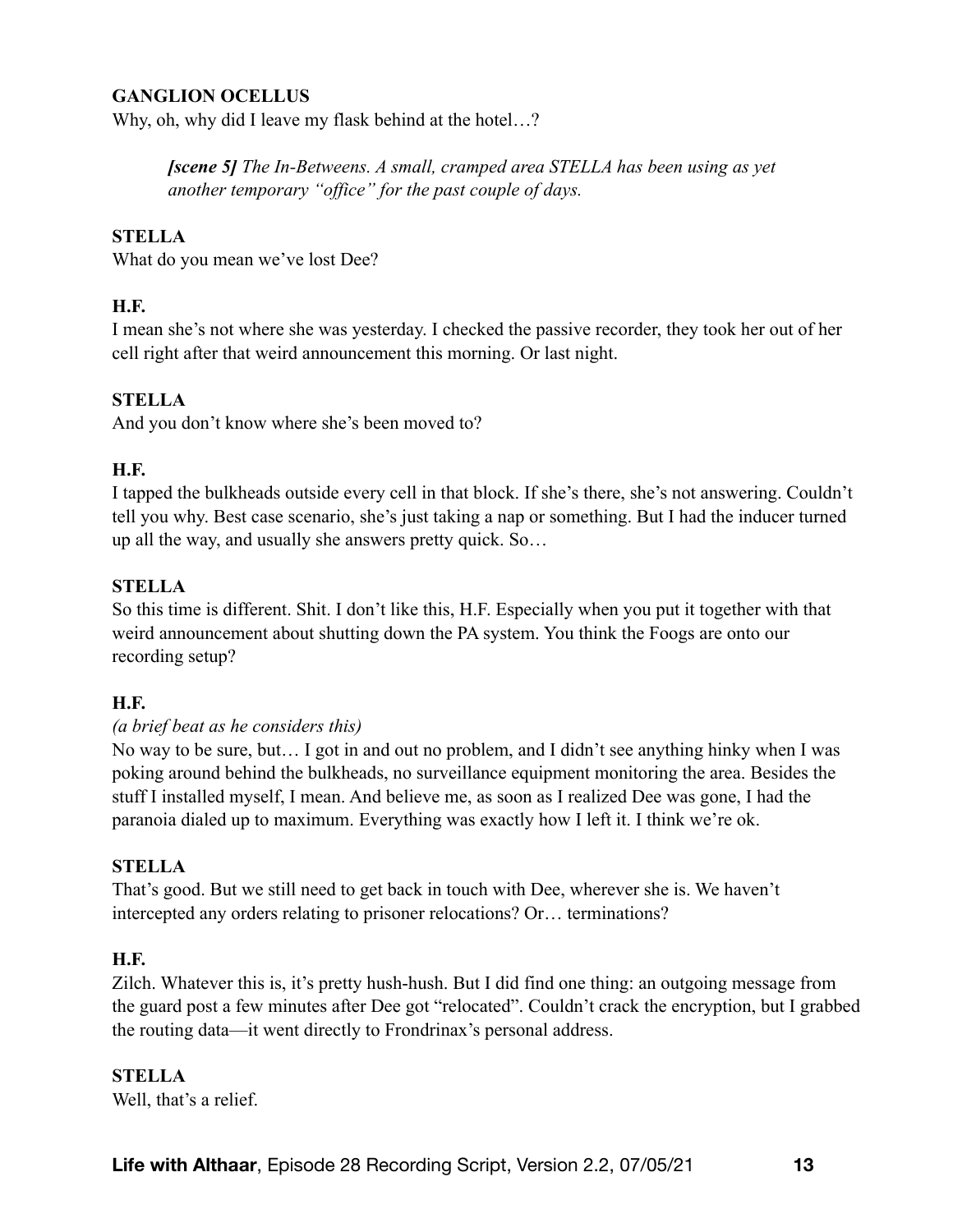# **H.F.**

Is it?

# **STELLA**

I have it on very good authority that Frondrinax wants Dee alive. She's obsessed with the idea that she can "turn" Dee and use her as a pro-Fugulnari mouthpiece.

# **H.F.**

…After the Foogs massacred Dee's entire planet? That's optimism for you.

# **STELLA**

Like I keep saying, the worst thing about the Foogs is also the best thing about the Foogs: they just don't understand Humans. Like, at all.

*[scene 6] A mulch processing facility somewhere in a little-trafficked corner of Hydroponics. Grunts of effort from beleaguered Human workers.*

# **MRS. FRONDRINAX**

And here we are, gentlebeings! The first stop on our tour: this lovely little mulch farm full of happy Human workers!

# **JOHN**

*(reading)* 

"What a darling sight to behold: Humans gladly volunteering their time and labor to assure our Fugulnari friends stay properly fertilized."

# **"DAVE"**

How bucolic!

# **CHARSH**

And for how long do your mulch farmers labor each day?

# **MRS. FRONDRINAX**

Oh, not very long. About 14 hours. 16 if they're really feeling it!

**"DAVE"**  Haha! Busy little bees!

**JOHN**  Seriously?

*Bleep as PIKLAT looks something up.*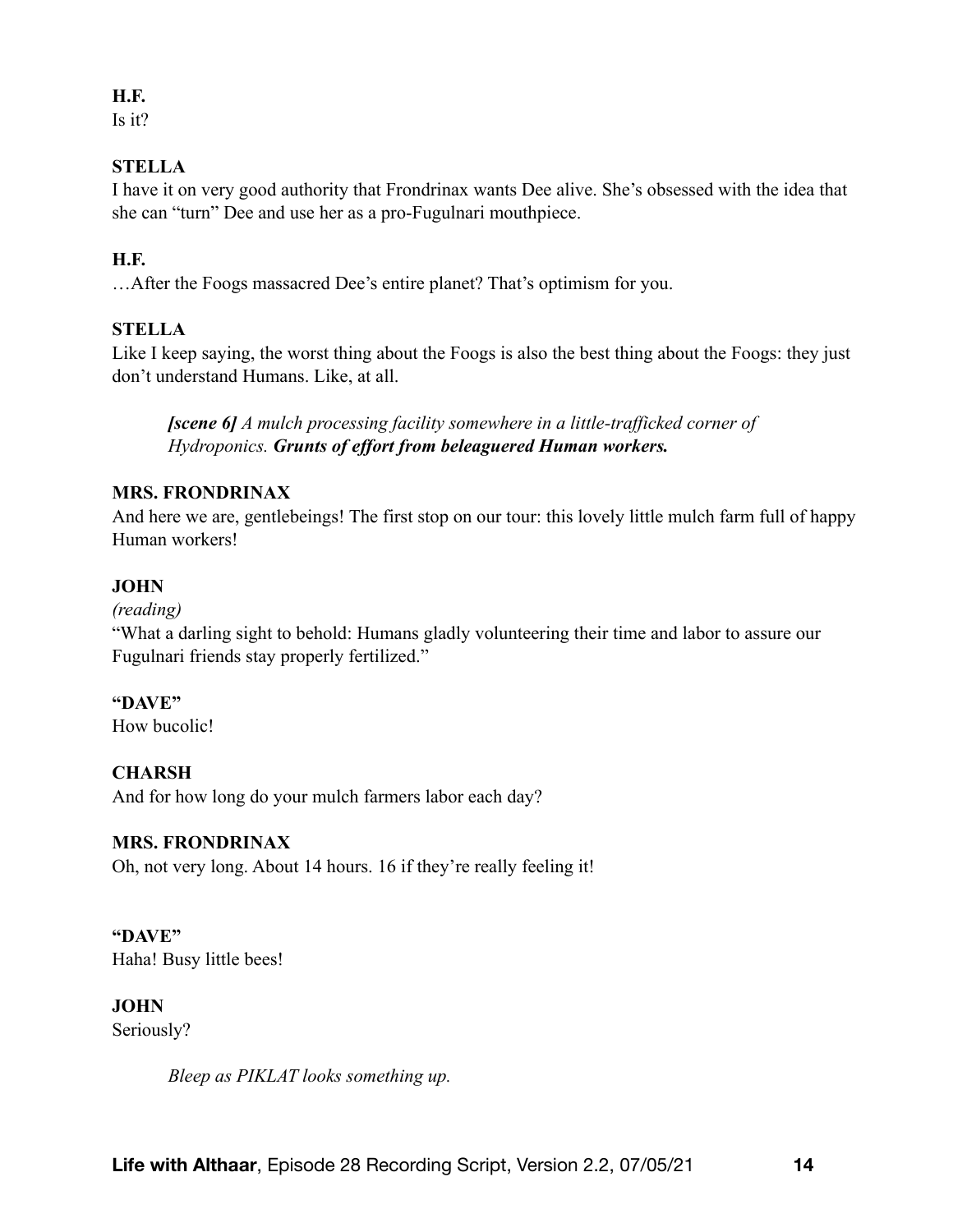#### **PIKLAT**

According to the Medical Advisory Bureau's records, that is over three times the recommended work shift length for the Human physiognomy.

#### **MRS. FRONDRINAX**

What? Let me see that.

*Leaf rustle and bleeps as MRS. FRONDRINAX skims through the data.* 

#### **MRS. FRONDRINAX**

Well, yes, *optimal* shift length for a Human may be four hours, but they've never been sticklers for that themselves. A much longer workday has always been customary. See, look here, at the historical data.

#### **CHARSH**

Hmm, yes, I suppose you're right. There does seem to be plenty of precedent.

#### **MRS. FRONDRINAX**

Exactly! The Humans like it this way! They always have!

*Bleepity scrollity as PIKLAT reads further.* 

#### **PIKLAT**

Wait, who were these "Wobblies…?"

*A leafy smack and a splash! as MRS. FRONDRINAX knocks PIKLAT's device into some sort of liquid-filled tank.* 

#### **PIKLAT**

Hey!

#### **MRS. FRONDRINAX**

Oh dear me! How terribly clumsy of me! I swear my branches have a mind of their own sometimes. Now don't worry, Sin Piklat, the Committee will of course repair or reimburse you for your device before you depart. Now, where were we? Ah, yes. At the end of every deeply rewarding and entirely tolerable session of completely voluntary mulch-squnching, each of our Human workers tucks into their own little burrow right here in Hydroponics, until it's time for another invigorating workday! Thus avoiding the innumerable stresses of the daily commute, and the onerous burden of skyrocketing housing expenses! Incredibly efficient, I trust you'll agree.

#### **THOOMBON**

Burrows, you say? Like holes in the ground?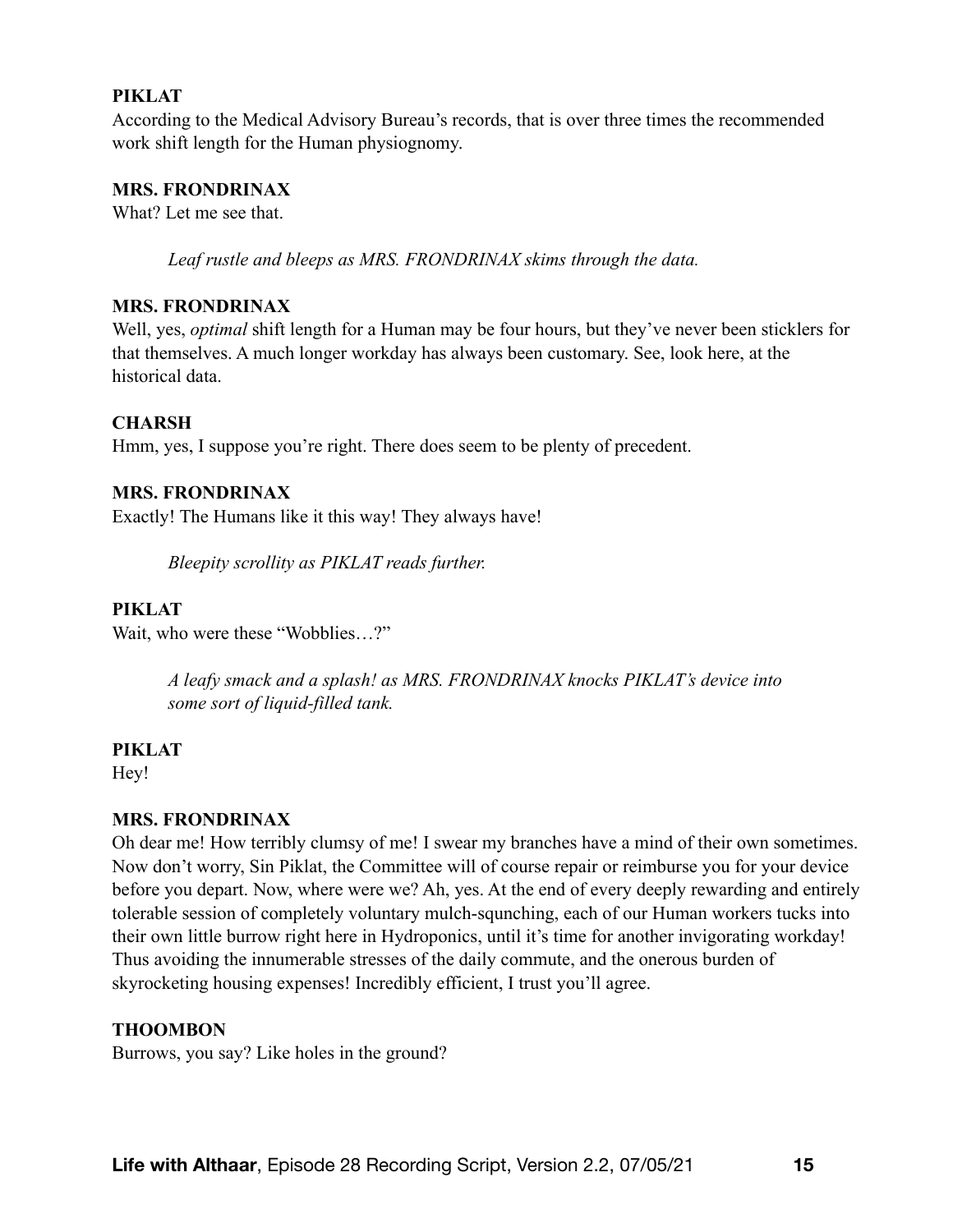Yes, cozy little Human holes.

#### **GANGLION OCELLUS**

Forgive me, madam, but I performed Richard The Tenth for a full season at Shamash Rep, and I don't recall seeing any "Human holes" during my tenure.

## **PIKLAT**

I'm reasonably certain there was nothing in our records about Humans being a burrowing species. Although of course I now have no way of confirming that.

#### **THOOMBON**

No, I'd definitely have remembered that. There aren't too many of us subterranean types kicking up dust.

#### **MRS. FRONDRINAX**

Well... these Humans must have grown a deeper appreciation for soil after spending so much time amongst us Fugulnari! It's only natural!

#### **"DAVE"**

Of course! That makes complete sense to me!

#### **MRS. FRONDRINAX**

Yes! And, er... speaking of mulch!

*A beat.* 

## **CHARSH**

…Yes?

**MRS. FRONDRINAX**  Speaking! Of! Mulch!

## **JOHN**

Wha— oh. Uh... "Looks like this Human has *(sigh)* 'mulch' to say. Is that right?"

#### **HUMAN LABORER 1**

Well, I don't know that there's a whole lot to talk about... But I do have plenty to sing about!

#### **"DAVE"**

Oh boy, I didn't know this fact-finding tour was going to turn into a musical extravaganza!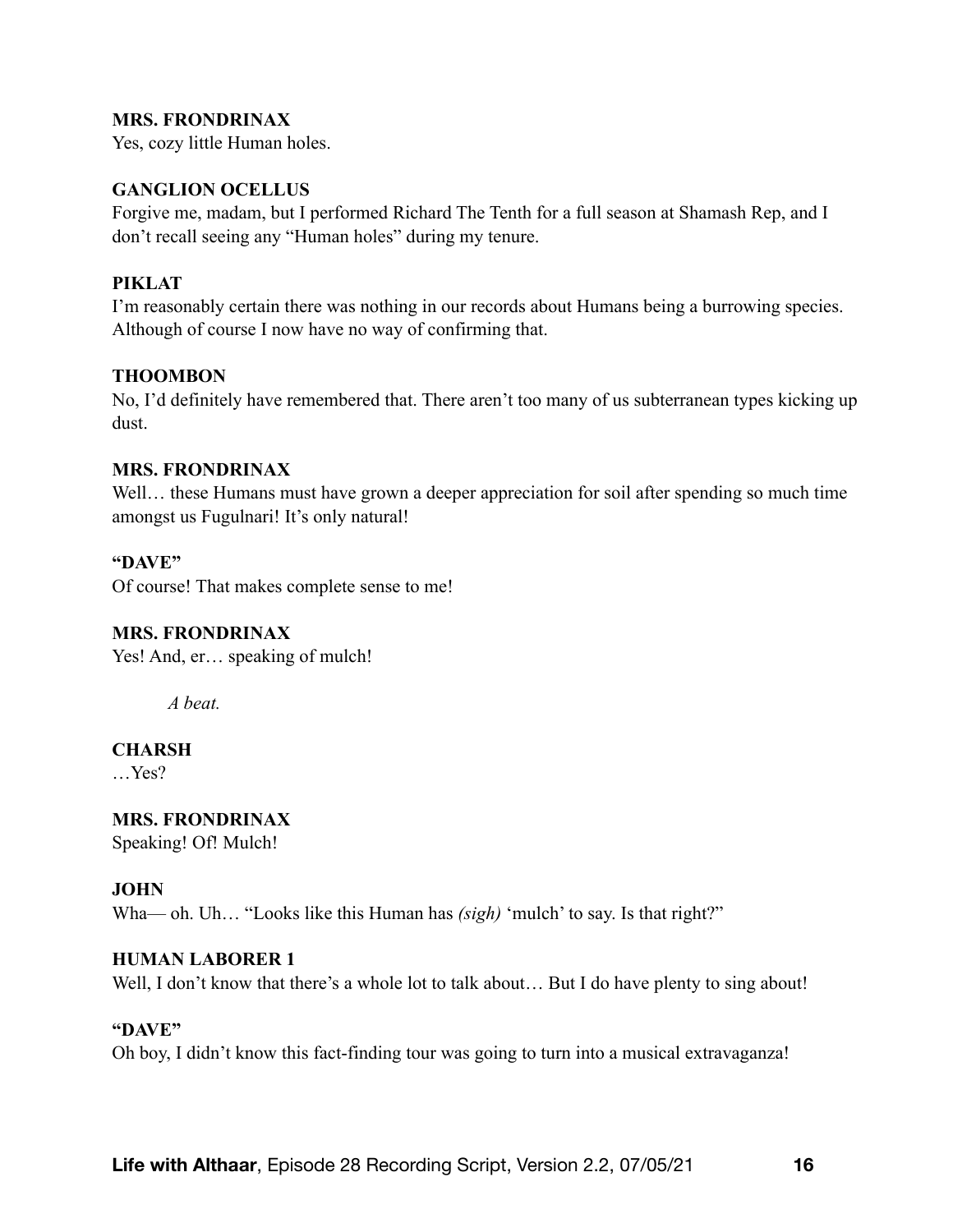# **GANGLION OCELLUS**

*(extremely un-delighted)* What an unexpected delight.

## **HUMAN LABORER 1**

*(singing)*  There are lots of planets throughout known space Lots of different sentients all over ev'ry place But all throughout the Galaxy On one point we all agree, and that is: Plants Are Great, Yes they're really really great Oh yes plants are really really really really great! From the grass to the trees, There are no fallacies When we say that Plants Are Great

## **JOHN**

"Well, I think that—"

## **HUMAN LABORER 2**

Plants are very smart

## **JOHN**

*(underneath)*  Oh, there's more.

## **HUMAN LABORER 3**

And they're oh so nice!

## **HUMAN LABORERS 2 & 3**

With all the best ideas and the very best advice!

## **HUMAN LABORER 1**

And now they're showing us all of us the way,

# **HUMAN LABORERS 2 & 3**

And that makes us shout "Hooray!" Because

# **HUMAN LABORERS 1, 2, & 3**

Plants Are Great, Yes they're really really great Oh yes plants are really really really really great! From the fern to the kelp,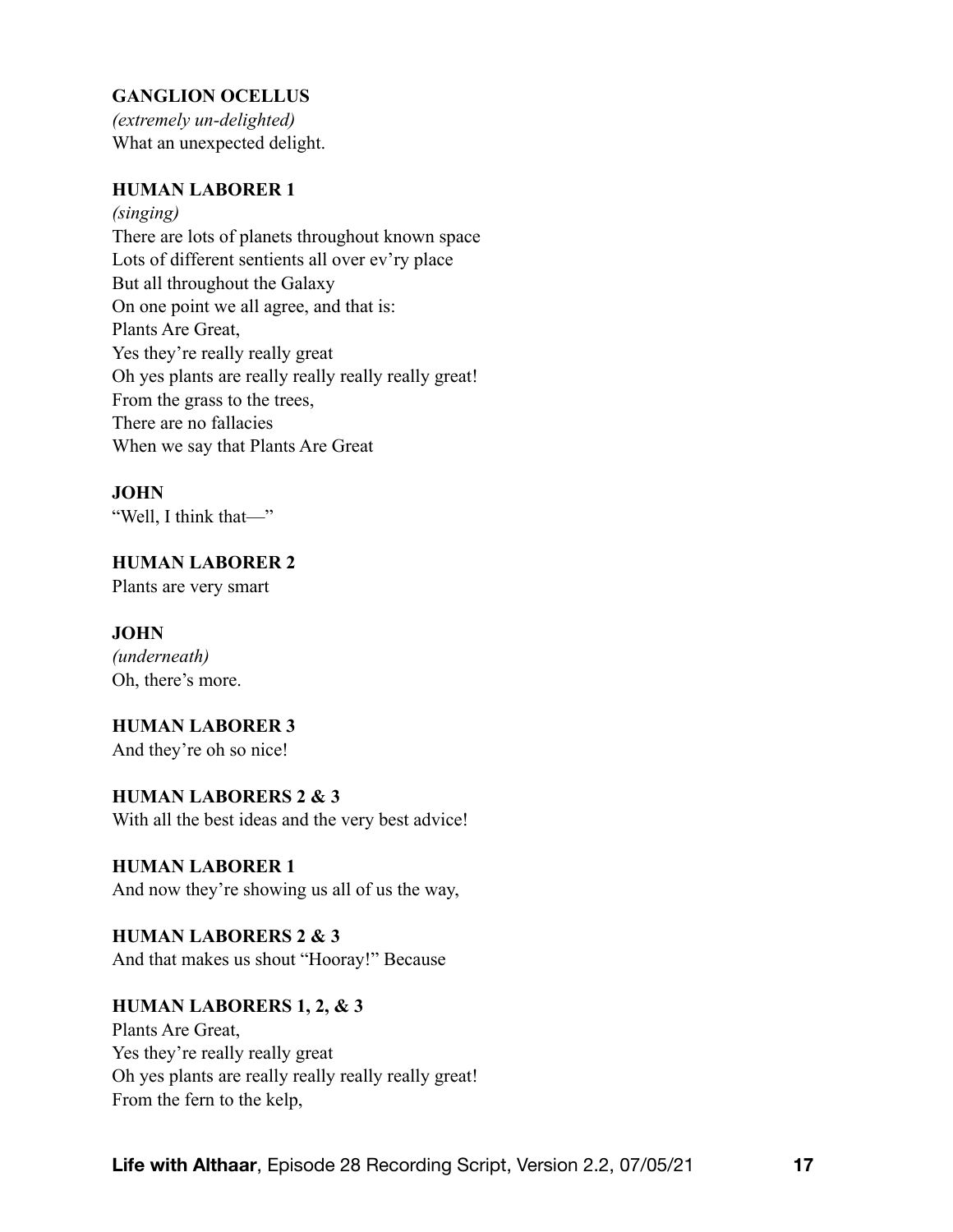We're grateful for their help, 'Cause we know that Plants Are Great

**JOHN** 

"Well, I think—"

## **HUMAN LABORER 1**

If we have not already made it clear…

## **JOHN**

*(underneath)*  How many verses are in this thing?

## **HUMAN LABORER 1**

All of us are just so glad to have all these plants here And we would like to freely say,

## **HUMAN LABORERS 1, 2, & 3**

We were not coerced in anyway To say that

## **HUMAN CHORUS**

Plants Are Great, Yes they're really really great (They're great!) Oh yes plants are really really really really great! From the herbs to the shrubs, They all deserve our love, 'Cause it's true that Plants Are Great

Oh, yes! Plants Are Great, Yes they're really really great Oh yes plants are really really really really great! From the grass to the trees, We're all down on our knees Just to say that Plants Are Great!

# **JOHN**

Are we done? *(beat)* Okay. "Well, I think that speaks for itself. Or should I say, sings for itself?"

# **"DAVE"**

I'll say!

# **GANGLION OCELLUS**

I found it a bit pitchy.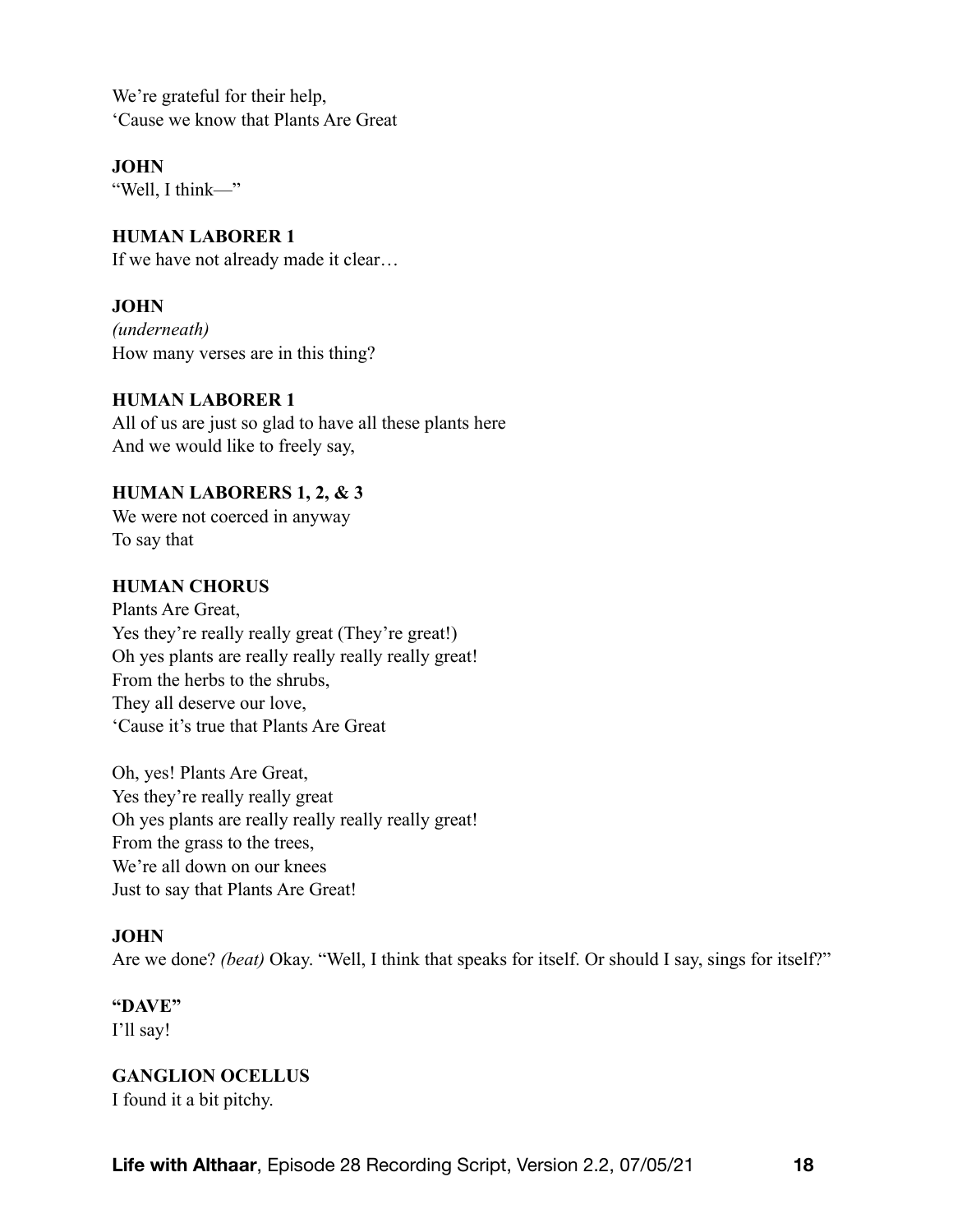## **OAKENSARX**

How's the tour going?

## *MRS. FRONDRINAX and JOHN B are startled.*

#### **MRS. FRONDRINAX**

Oakensarx! I didn't recognize you there amongst the hydrangea.

## **OAKENSARX**

Well, I thought I'd stop by and wet my roots a bit, and have a quick look in on the delegation at the same time! And you know, I don't have occasion to bloom very often these days. Self-care is so important, isn't it?

## **MRS. FRONDRINAX**

Oh, absolutely! I must say, I'd never pegged you as one for inflorescence. Those panicles are quite becoming on you, Oakensarx.

## **OAKENSARX**

Oh, uh, these old things? I just know a good florist, is all.

## **JOHN**

Do you two want a moment, or…?

## **OAKENSARX**

What? We've just had one, Human. Pay attention. Anyway, things seem to be going very smoothly here, so I'll just be popping back to my office to make a few notes. Good luck with the rest of the tour, Frondrinax. We're all counting on you.

*He leaves… heh, "leaves" as PIKLAT fishes their device out of its squelchy resting place.* 

## **PIKLAT**

Hey, she said the Committee would be able to repair my— And he's gone.

## **MRS. FRONDRINAX**

Are you still on about that? I said we'd fix it, didn't I? Let's not get bogged down in trifling details here.

## **PIKLAT**

But you will be able to fix it, right? There was a lot of irreplaceable data on there!

## **JOHN**

You don't keep backups?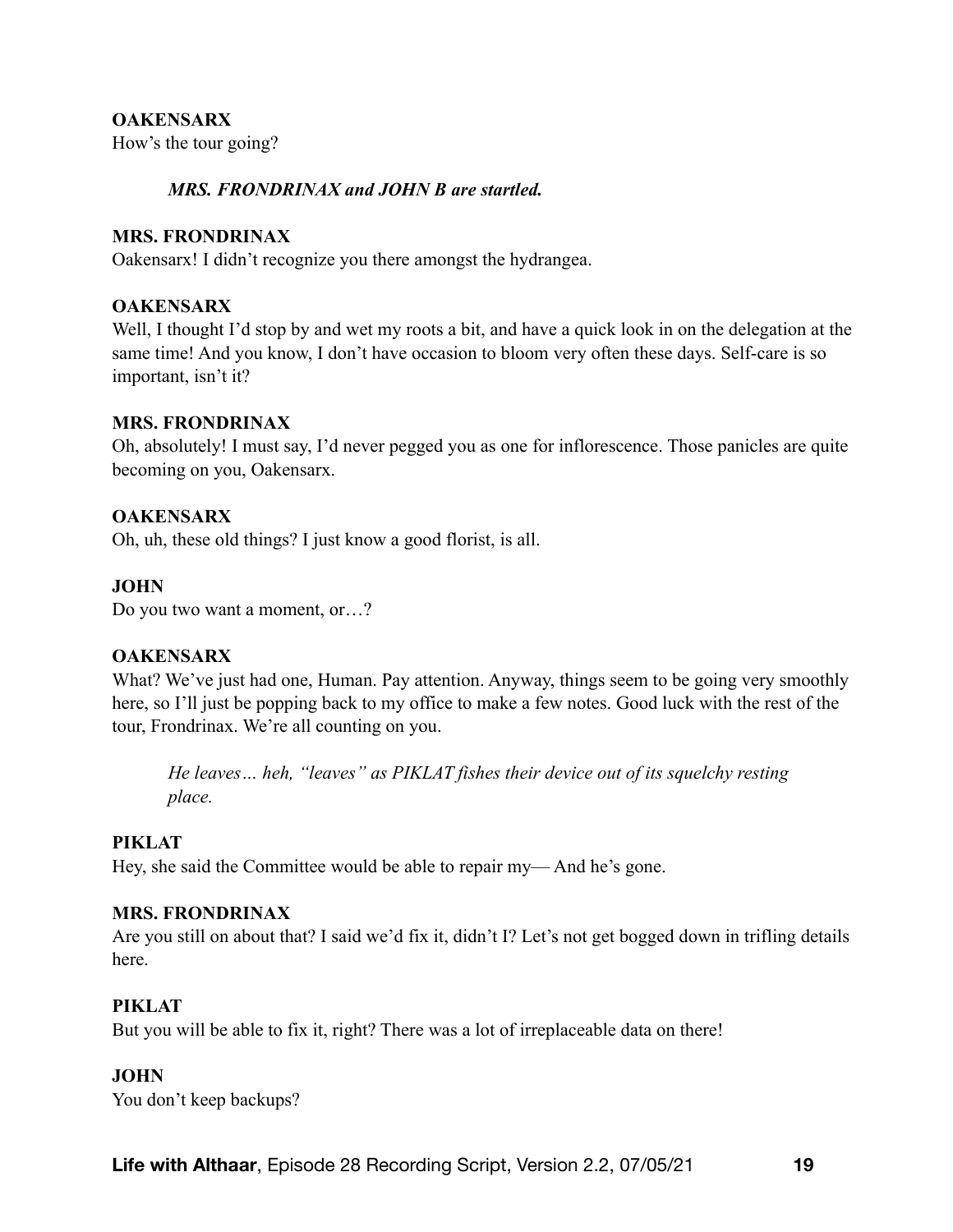#### **PIKLAT**

Well of course I do, but... I was up to level 1839 in Snacky Smash!

#### **MRS. FRONDRINAX**

Yes yes yes yes, everything will be taken care of. Now, there's nothing more to see here, so let's move along! We've got a great many more happy and fulfilled Humans for you to observe on our tour today!

#### **PIKLAT**

*(as they follow FRONDRINAX out)*  Do you at least have a bag of rice or something I could put it in…?

> *As the tour heads toward the exit, we stay behind with GANGLION OCELLUS and the HUMAN WORKERS:*

#### **A HUMAN**

Is that… is that Zwizz'linarp? Please, gesin, I need to get a message to my family. Please, tell them—

# **ANOTHER HUMAN**

Hey, it is Zwizz'linarp! Hey, Zwizz'linarp! "No sombrero"!

#### **GANGLION OCELLUS**

Yes. Quite.

#### **ANOTHER HUMAN**

You know? 'Cause, that's the thing you say? Hey, Jerry, look! It's the "no sombrero" zood!

# **JERRY (YET ANOTHER HUMAN)**

Wow, really? Get him to say "no sombrero!"

## **ANOTHER HUMAN**

Hey, can you say "no sombrero" for my pal, Jerry?

## **A HUMAN**

Please, my wife… I have to tell her…

#### **JERRY**  Did he say it?

**ANOTHER HUMAN**  Not yet!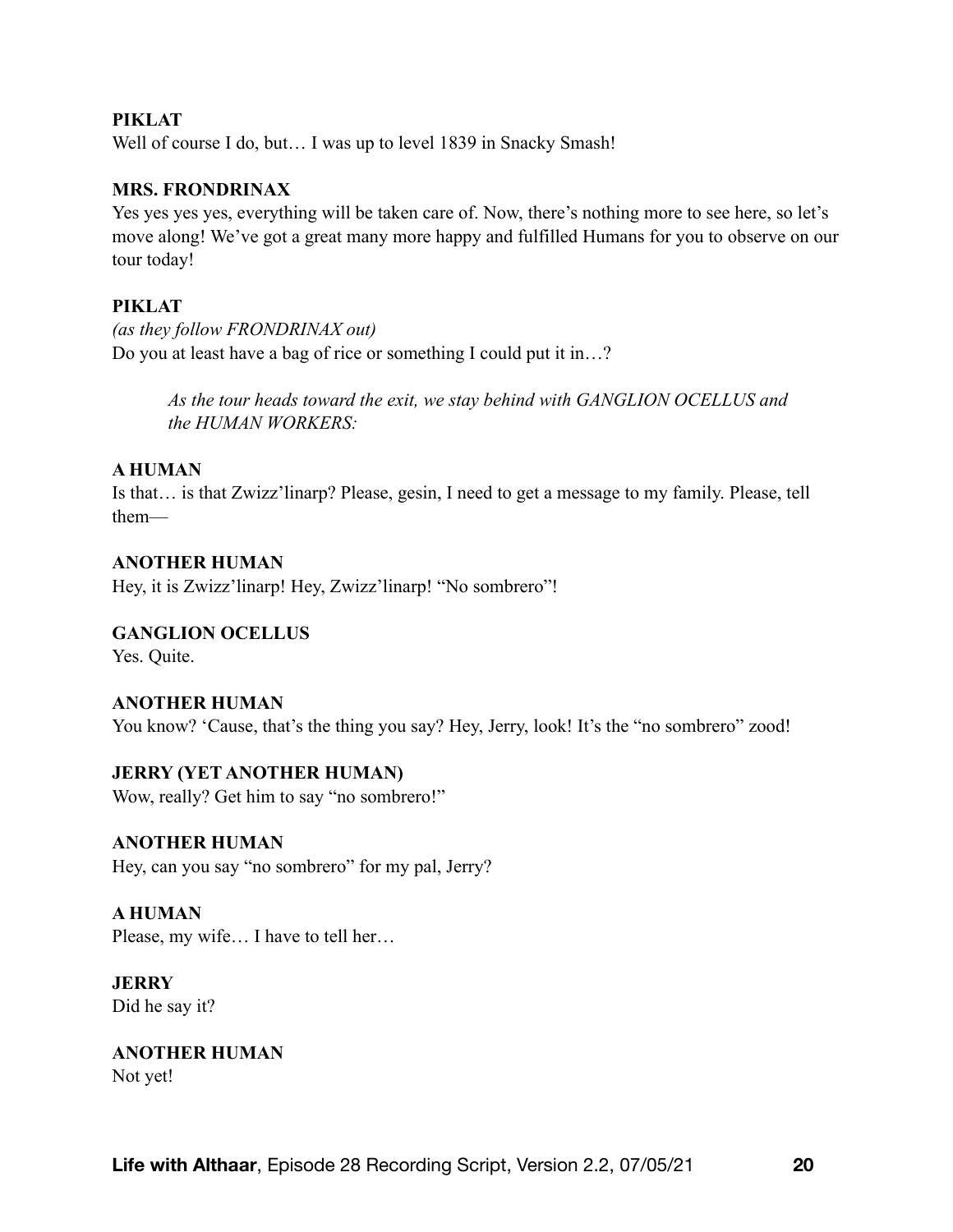## **GANGLION OCELLUS**

I'm sorry, I have to go… be… somewhere that isn't here. Immediately.

#### **A HUMAN**

Please, gesin! They don't know what's happened to me! They're in Samech 31! Suite A-with-alittle-circle-over-it! Please!

## **ANOTHER HUMAN**

Bye, Zwizz! "Adios, sombrero!"

## **GANGLION OCELLUS**

Oh, sobriety. What a heavy burden you are.

*[scene 7] The Bridge. The documentary crew is in everyone's way even more than previously, as they have set up for the Commander's interview.* 

## **SECOND UNIT DIRECTOR**

Uh, Commander? I'd like to move you to this chair for your interview, if you don't mind.

## **TORIANNA**

I do mind, actually. This is where I always sit.

## **SECOND UNIT DIRECTOR**

Sure, sure, it's just that that chair is very… festively colored. See, on camera? That combo of shades tends to make some of our friendly-little pixelreaders, uh, freak out a bit. Gets a bit smeary. So if you could you just help us out and switch chairs this once?

#### **TORIANNA**

Well, since you put it that way... no. This is my command chair, it's perfectly calibrated to my personal sitzfleisch settings, and I'm not inclined to disrupt the operations of my Bridge for this nonsense any more than I have already. Get on with it.

#### **SECOND UNIT DIRECTOR**

*(sigh)* Have it your way. Conrad? Anything you can do with that chair and this setup?

## **CONRAD**

Yeah, gimme a sec.... *(beat, then rapidly to film crew as we hear the sound of equipment being unboxed and set up at light speed)* Diya! Gimme a 1K high right, a 500 low left, and a back inky direct kick, hit 'em all with ND55 to cut the damn smear, set the lower-rez reader right here on baby legs with a 50 and a black net filter and maybe we got something! *(a beat as all this is clicked into place and turned on)* That work for ya?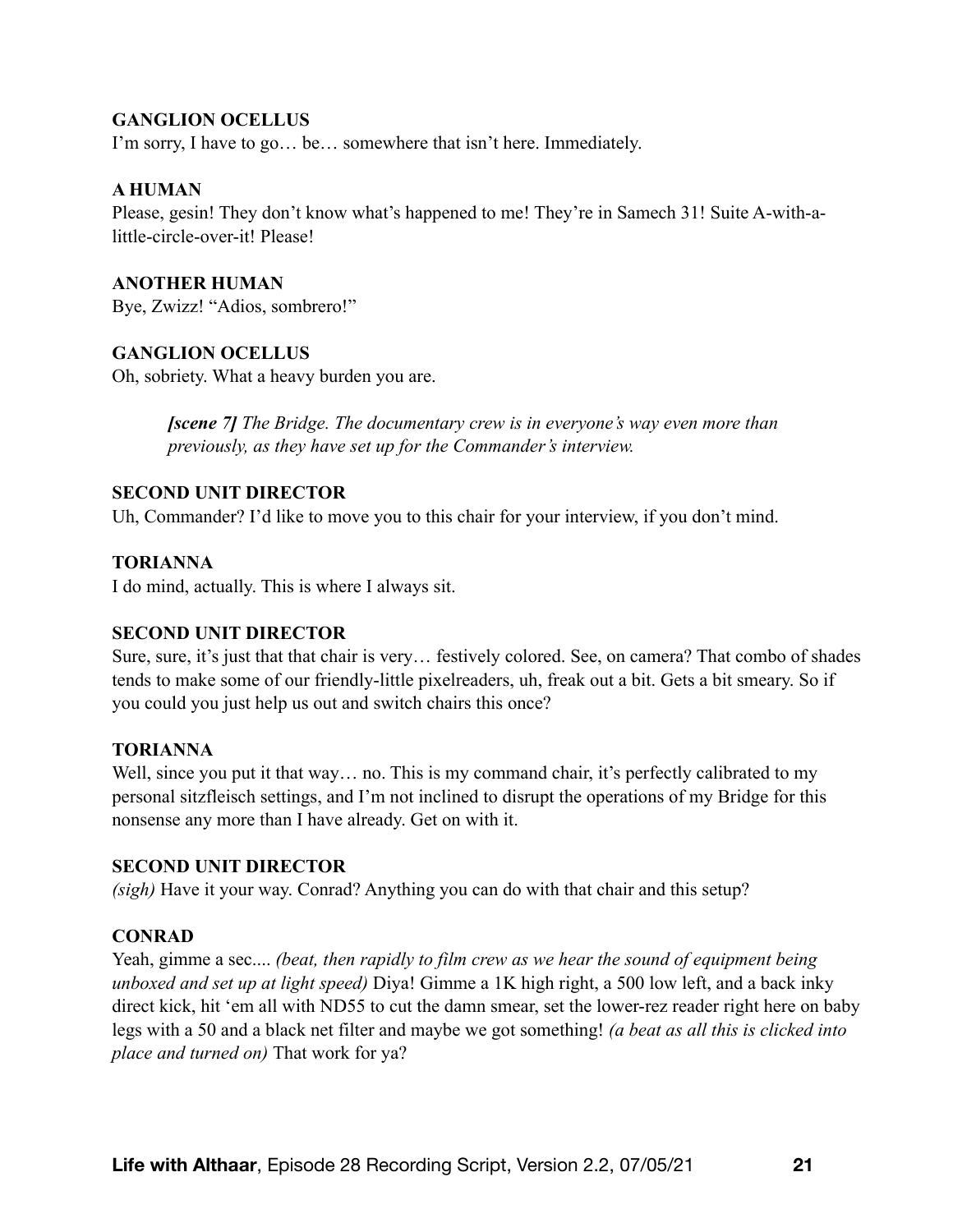## **SECOND UNIT DIRECTOR**

Perfect. All right, Commander, if you're ready, we can get started. *(clears throat, into "interview" mode)* Commander Torianna, I'm sure the Galaxy would love to hear your thoughts on this unprecedented partnership between the Fugulnari and your own people.

#### **TORIANNA**

Ha! Oh, it's unprecedented, all right, and with good reason. Jones and Koko, this could mean the end of self-determination for all of Humanity—an entire sentient race with an advanced culture and star-faring technology! As far as I'm concerned, there is no point to the ICSB if they can't do anything to prevent this ridiculous overreach by the Fugulnari. Isn't this why we have an interstellar government? To protect us from this sort of outrage? Nelly's freckled snoot, the Fugulnari are not here to help us! They suborned Humans in key positions of power before anyone saw the full reach of their master plan! I no longer have the standing to fight off all of the changes they're making to daily life here on The Fairgrounds. I can only imagine what's happening in the rest of Human space. Every day, another abuse of power. They have no understanding of how Humans work or respect for what makes us unique. And would they care even if they did? I doubt it. The Fugulnari say things are getting better, but all I see is hunger and anger and profound division. I don't know how long we can last this way, and I can't imagine what lies ahead—if this is the future, it's not the one we expected. It's not the one we deserve.

## **SECOND UNIT DIRECTOR**

Ah. Well… thank you, Commander. That was… very candid.

## **TORIANNA**

Next question?

## **SECOND UNIT DIRECTOR**

Oh, I think we got everything we needed, thank you. That's it, Connie.

## **CONRAD**

Right. Pack it up, folks. Got it in one, it's not getting any better. Moving on.

## *Packing-up faffery continues in the background during the following.*

**TORIANNA**  Really? That's it?

## **SECOND UNIT DIRECTOR**

Well, we're on a pretty tight schedule. Our contract says all filming has to be completed before the end of second cycle, and we still need to grab some sapient-on-the-corridor footage before we connect up with "Dave" for his… *(muttering to himself as he reads the schedule)* What the flotting plork is a "table interview"? *(back to TORIANNA)* Anyway. Thank you for inviting us onto your Bridge for that enlightening discussion. We'll be out of your tendrils in just a tick.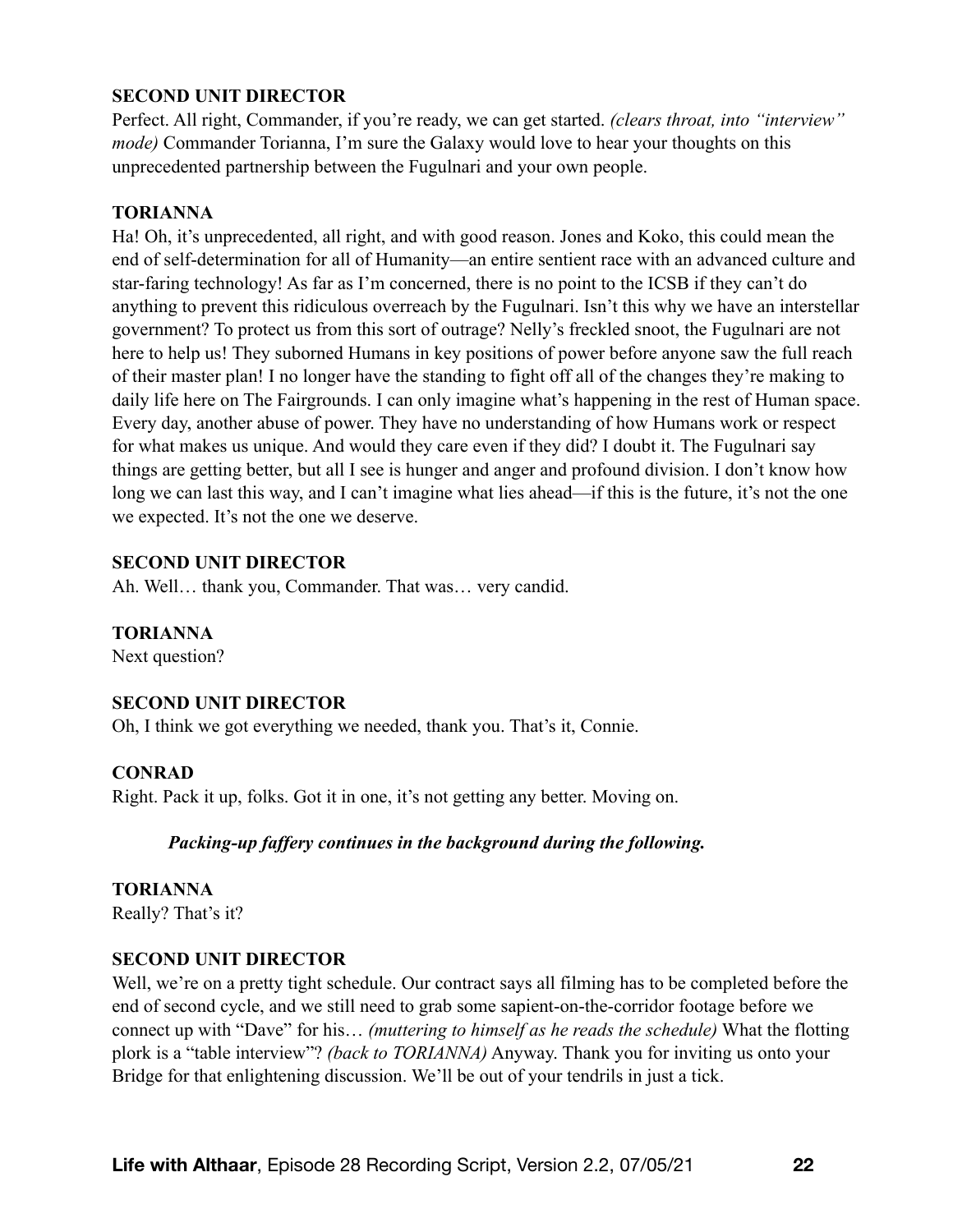## **TORIANNA**

I didn't invite you, but you're welcome. I'm pretty sure this was a waste of everyone's time, though. I can't imagine the Foogs will want any of my thoughts making it into the final product.

## **SECOND UNIT DIRECTOR**

Oh, you'd be surprised what we can manage in post. Thanks again!

*The film crew bustles out. A beat.* 

## **TORIANNA**

…Frall?

*FRALL manifests.* 

# **FRALL**

Yes, Commander?

# **TORIANNA**

How much am I going to regret what I just did?

*A brief shimmer.* 

## **FRALL**

On a scale of "stayed up too late before work the next morning" to "three-day marriage to a Mantihomina mental floss tycoon?" I'd rate it somewhere around the level of… "impulsive mullet." Regrettable, but any repercussions will take care of themselves in time.

## **TORIANNA**

Really? I was sure I'd just put the last nail in my coffin with that little rant.

# **FRALL**

Not at all, sir. You will indeed be surprised at what they can manage in post.

## **TORIANNA**

Ah. So I didn't even manage to annoy the Fugulnari this time around.

## **FRALL**

No, sir. You will succeed in annoying one editorial department a great deal, if that is any consolation.

## **TORIANNA**

Eh, I'll take it. I don't get a lot of consolation these days.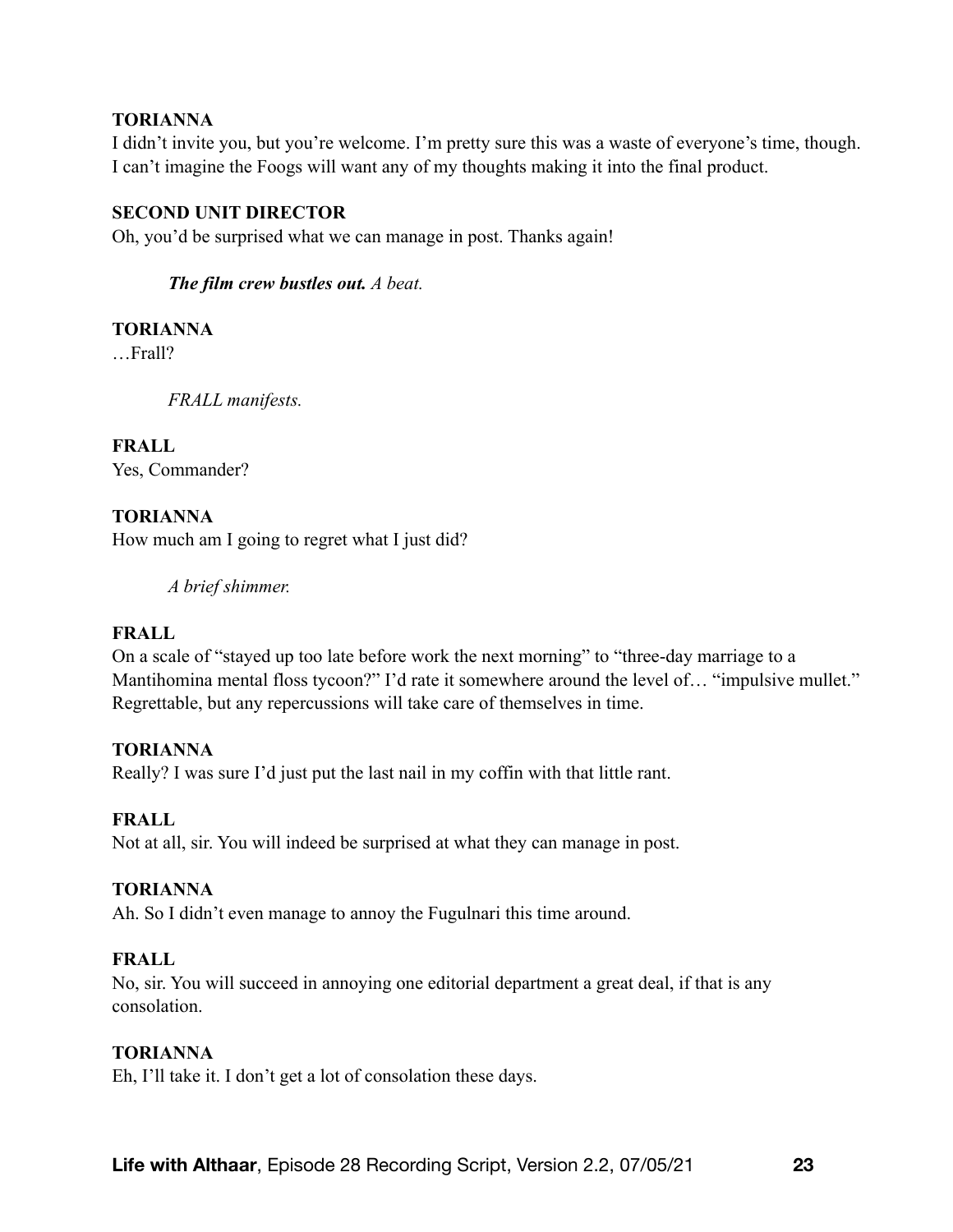## **FRALL**

Credit for your thoughts, Commander?

## **TORIANNA**

Pretty sure you can see those entirely free of charge whenever you please, Frall.

## **FRALL**

Indeed. However, one need not possess the limitless knowledge of the cosmos to see that you are in need of some verbal unburdening.

## **AMBER ON THE BRIDGE**

I think they're right, sir? You seem more stressed out than usual? Which is saying a lot?

## **STALIN-BOT**

Da, and I have been noticing that coffee breaks of Commander have coincided with mysterious depletion of Stalin-Bot's personal vodka stores.

## **TORIANNA**

Well, why shouldn't I be down? The Foogs are playing Potemkin on my station, and there's nothing I can do but smile and curtsey as if everything is normal.

## **FRALL**

Then perhaps the imminent abnormality will prove uplifting.

## **TORIANNA**

Imminent...? Frall, I don't like "abnormal." "Abnormal" on the Fairgrounds tends to come with a side order of fiery explosions. Which are uplifting only in a very literal and extremely painful sense.

## **FRALL**

No explosions this time around, Commander. At least of the fiery variety. This will be that rarest of Fairgrounds occurrences: a pleasant surprise. For the Human members of the crew, that is.

## **TORIANNA**

Oh. All right. Then… why do you sound so ominous?

# **FRALL**

As you may have noticed, sir, I am *not* a Human member of the crew.

*The doors whoosh open. The Poomie delegation has arrived!* 

# **POOMIE 1**

HOIIIIIEEEE!!! I is Poomie!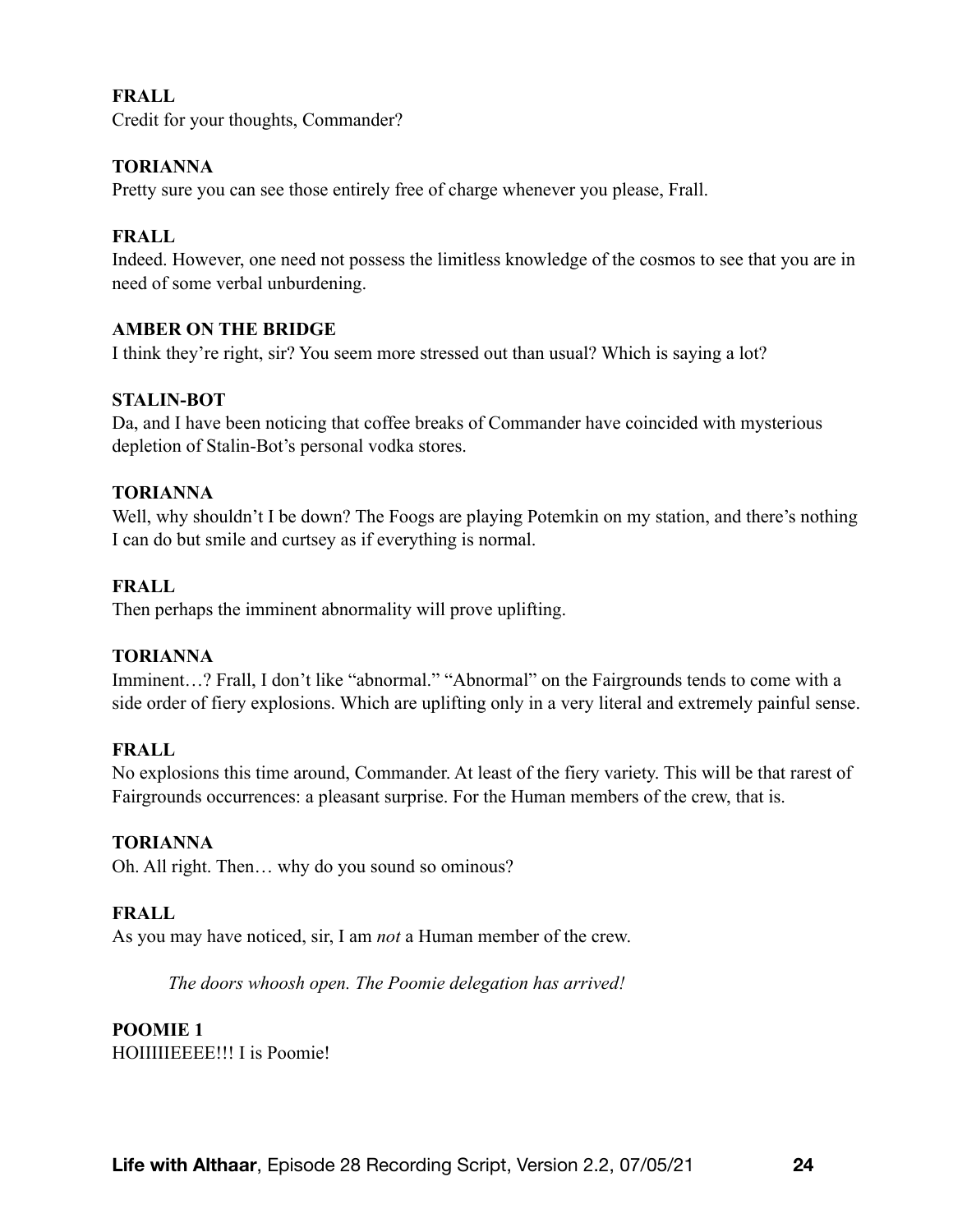#### **TORIANNA**

…Yes? Have you been helped?

## **POOMIE 2**

Delegaaaaaaaa-shun!

## **TORIANNA**

Oh! You're with the fact-finding mission. Well, you're a little late, but it's a pleasure to meet you, Sin Poomie.

## **POOMIE 1**  Waaoohaaooowohh!!! Hoo-man!! Ooooooh, hoo-man so kewwwww! Poomie plomp!

## **TORIANNA**

Oh! Hahah, all right, "plomp" to you too. …Aren't you soft? And are all of you part of the delegation as well?

**POOMIE 2**  HOIIIIIEEEE!!! I is Poomie, too!

**POOMIE 3**  A Poomie is also me!

**POOMIE 4**  And I is also Poomie!

**TORIANNA**  Oh, I see, "Poomie" isn't…

**POOMIE 1**  And I be Poomie also, too!

**TORIANNA**  Right. Just to clarify: is "Poomie" your name, or your species?

**ALL POOMIES**  Yah-yah! Poomie! Poomie Poomie Pooooooo-mie!

**TORIANNA**  All right, then. Welcome to the Fairgrounds, Poomies.

**ALL POOMIES**  HOIIIIIEEEE!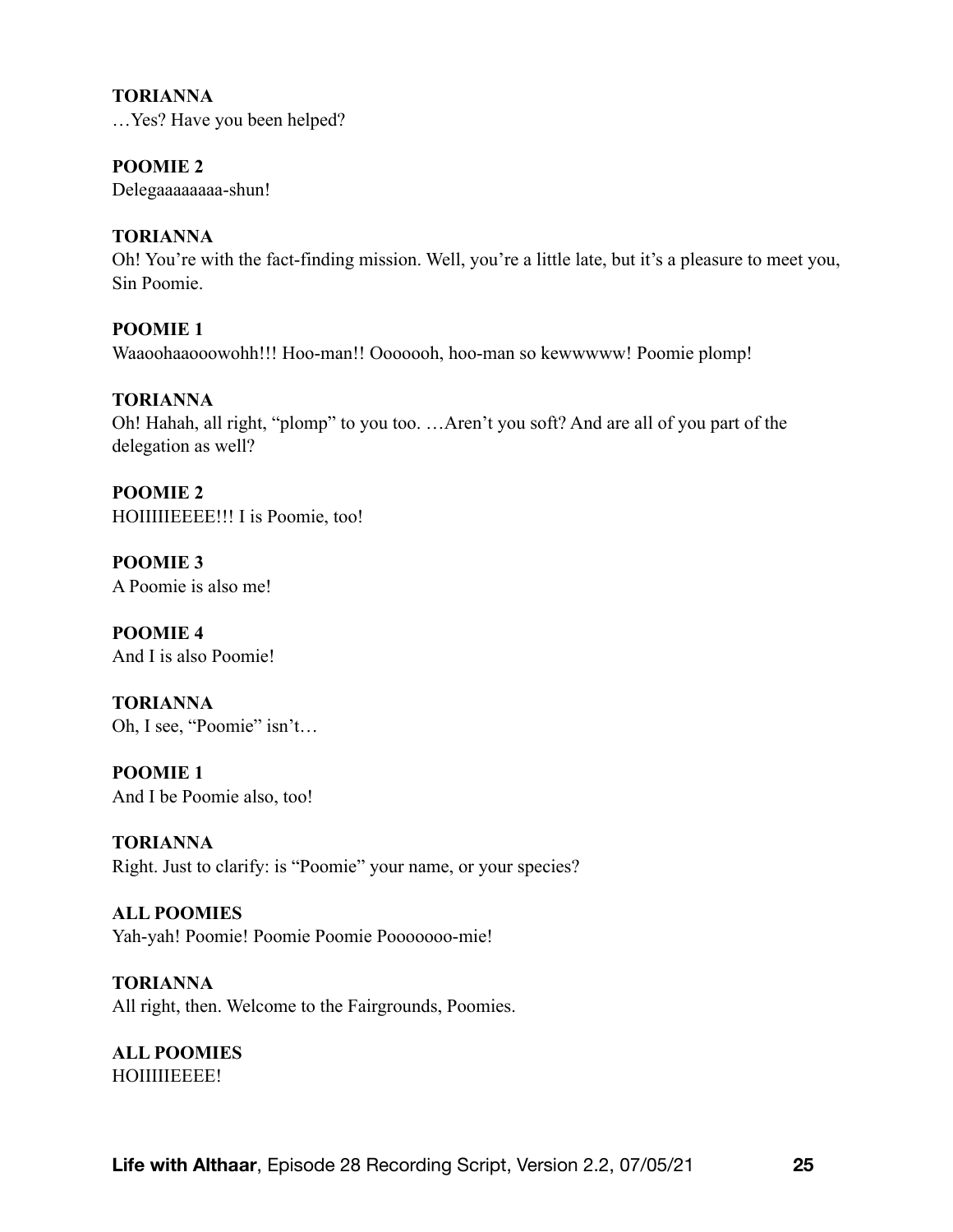## **AMBER ON THE BRIDGE**

Awwww? They're so cute?

## **STALIN-BOT**

Like if puppies mated with kitties and made adorable puppy-kitty маленькие *(malen'kiye, "little ones")*!

#### **TORIANNA**

I don't mean to rush you, Poomies, but the tour already started some time ago, so—

#### **POOMIE 1**

Waaoohaaooowohh!!! Poomie knowses! Poomie skedj-oooo!

#### **TORIANNA**

Oh, you already have a copy of the tour schedule? Well, then, there you go. You should be able to catch up with them if you hurry. But please do feel free to ask any member of the crew if you should need directions. The Fairgrounds' layout can be confusing for people who aren't used to it. And people who are used to it.

#### **POOMIE 1**

Ooooooo-keeeeh! BOIIIIIEEEE!!!

# **ALL POOMIES**

BOIIIIIEEEE!!!

*Door whoosh as they exit.* 

#### **TORIANNA**

Um… did you need something, Sin Poomie?

## **POOMIE 4**

Oooowaaoohaaooowohh!!! Floof cloud! Floof cloud! So kewwwww!

# **TORIANNA**

Floof cloud—?

#### **FRALL**

I believe they are referring to me, sir.

## **TORIANNA**

Oh! Poomie, this is my second in command, Lt. Frallen Br'ar.

## **POOMIE 4**

Howaaooowohh!!! Lt. Frallfloof Cloud! Poomie love Frallfloof!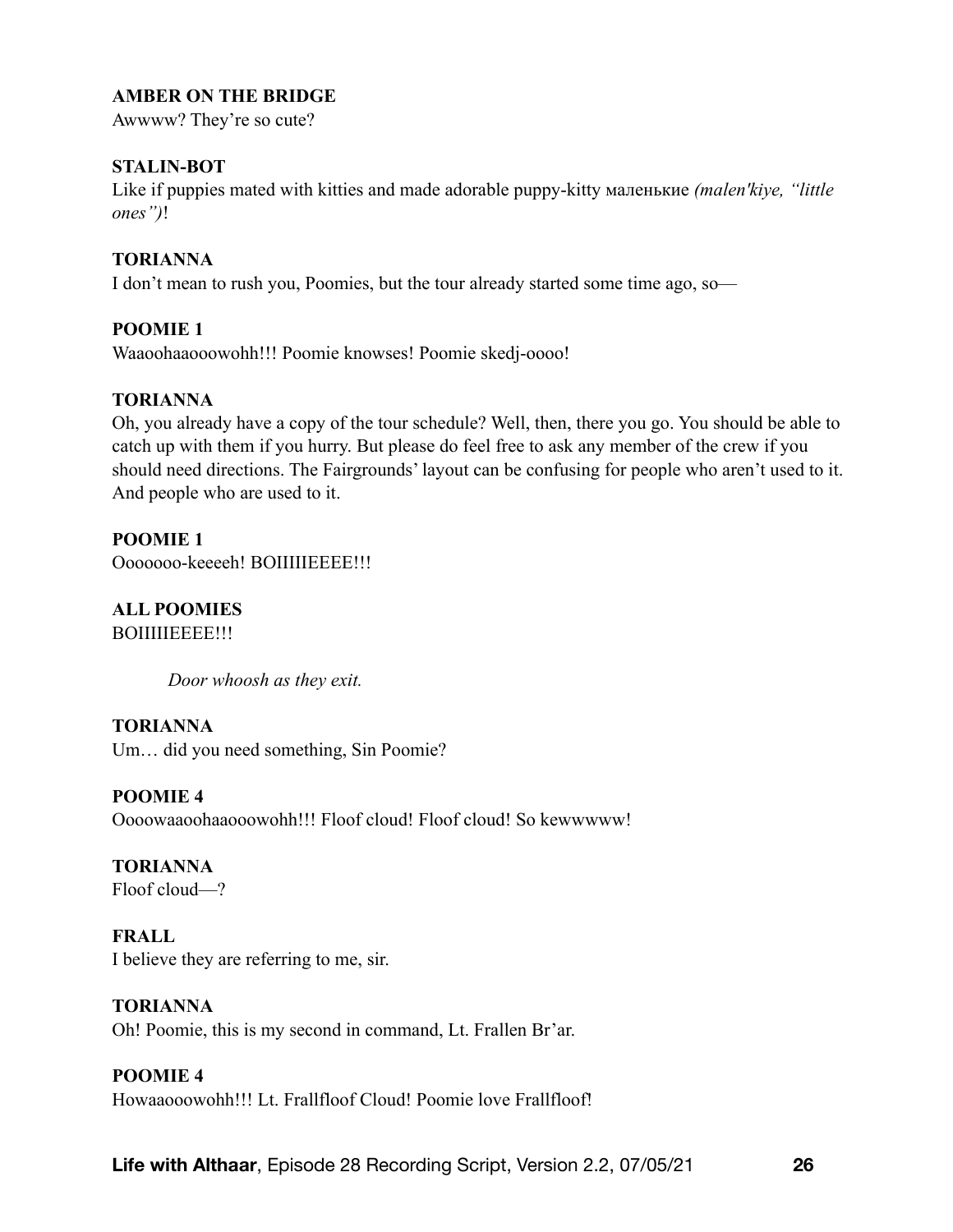**FRALL**  Charmed, I'm sure.

# **POOMIE 4**

Poomie plomp! Poomie plomp floofy Frall!

## **FRALL**

You will do nothing of the sort, gesin. I am not to be plomped.

## **POOMIE 4**

*(upset)* 

Ooooooowaaaaaaaaahhhhh!!! *(their cry crescendoes to the royalty-free sound of a ceramic vase breaking)*

#### **AMBER ON THE BRIDGE**  OH NO?

**STALIN-BOT**  ЩЕНОК- КИТТИ! *(shin'ok-keeti, "Puppy-kitty!")*

## **TORIANNA**

OH HOOKER'S BEANS! What just happened?!

## **FRALL**

I'm afraid Poomies are not a terribly hardy species, sir. The slightest of disappointments, and they fall apart. Quite literally, as you can see.

#### **TORIANNA**

But— You knew that! You knew that would happen and yet you still—

## **FRALL**

It was the only way to prevent the inevitable plomping, Mindy, and there was only so much of this creature's excruciating presence that I could endure.

## **TORIANNA**

Oh, now, that's rather cruel, Frall. Sure, it was annoying, but it was so wretchedly adorable.

## **FRALL**

To the Human sensorium, yes. The Poomies are possessed of an unusually high quantity of morphological characteristics your orbitofrontal cortices would categorize as "cute." When it comes to other sentients, however…

## **TORIANNA**

What are you saying, Frall?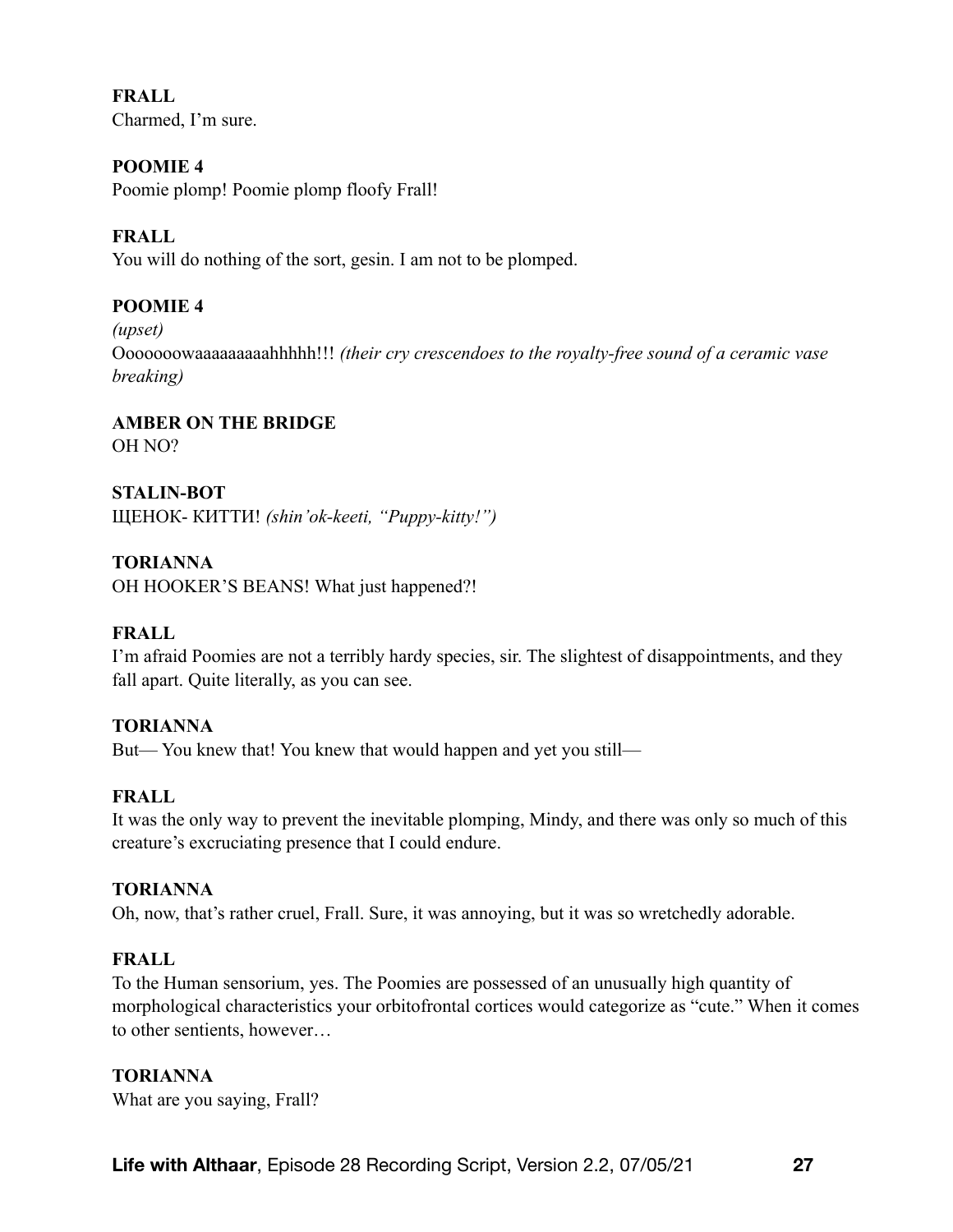## **FRALL**

There is a reason the Poomies are very rarely encountered off their home planet of… Poomie. The poor things seem to elicit an instinctive revulsion in nearly all sentient species. Humans excepted, for some reason. And the inevitable rejection by almost all they encounter has… heart-breaking results. Again, in the most literal possible sense.

#### **TORIANNA**

So, they're… like Iltorians, but in reverse?

## **FRALL**

A very concise summation, sir.

## **TORIANNA**

But… you were right here next to me when those Poomies came in. You seemed fine.

#### **FRALL**

In this iteration of reality, yes, I was able to retain my customary composure. In several others, however, I was howling the most revolting profanities conceived by sentient life in a manner most unbecoming an officer. And the promised plomping would have been more than even I could withstand, sir. I do apologize for the mess.

#### **TORIANNA**

Huh. So… these Poomies are intensely unpleasant to everyone but Humans… And now they're on the way to meet up with Frondrinax and her little sight-seeing tour…

## **FRALL**

We could warn Frondrinax of their impending arrival, Commander.

#### **TORIANNA**

We could, Frall. But her instructions were very specific: I'm not to interfere in any way with the delegation. I'm just supposed to stay here and tend to the garbage. And I certainly wouldn't want to disobey a direct order from our leafy superiors, now would I?

## **FRALL**

Certainly not, sir.

*[scene 8] A very very slow mid-day shift at the Egg.* 

#### **BUBBLES**

*(yawns)* Slow day.

## **SOPON**

Tell me about it. If we don't— Hang on, did you just yawn? How did you yawn? Why would you yawn?

**Life with Althaar**, Episode 28 Recording Script, Version 2.2, 07/05/21 **28**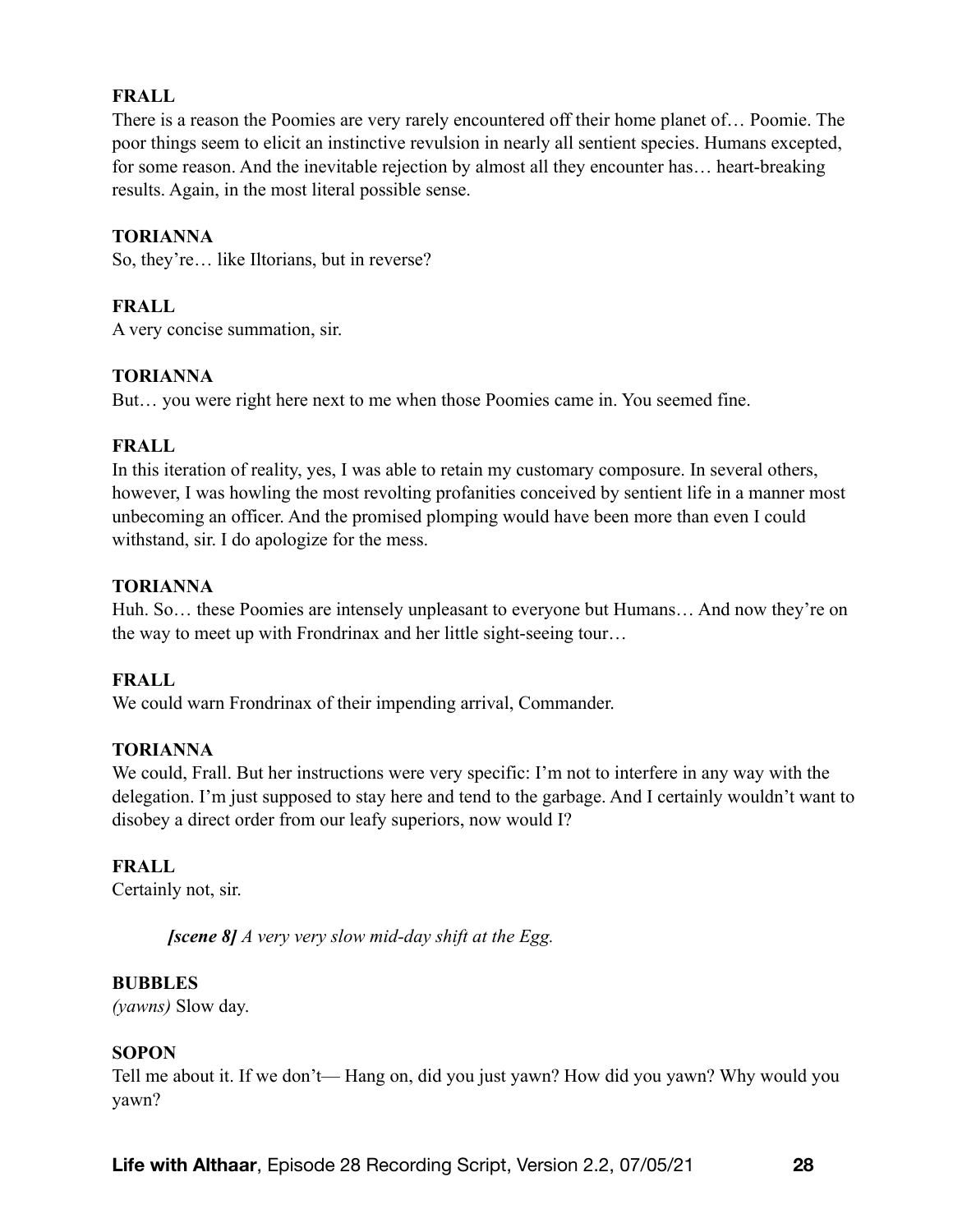#### **BUBBLES**

Well, I don't really *need* to, but I spent a little quality time with that ICU monitor-bot who came in last night—you remember, the one with those cute little antennas? And I don't wanna swap and tell, but long story short, this morning your favorite bar-bot has found herself in possession of a brand new pneumatic splint bladder. Well, not brand new, but, y'know. New to me. So I've been checking out a few of the available pre-set options. I've never tried breathing before.

#### **SOPON**

Huh. So how's that working out for you?

#### **BUBBLES**

Eh. It's fun for the occasional bit of punctuation, but I'd hate to have to keep it up all day long. Don't you get sick of it?

#### **SOPON**

We usually don't think that much about our breathing, it just, you know, happens. Although now I probably won't to be able to stop thinking about it, so thanks for that.

#### **BUBBLES**

Sorry. Anyway, yeah, I'm probably going to swap it back out in a day or two after the novelty wears off. Maybe see if any bots around here are looking to unload one of them shiny new ring modulators.

## **SOPON**

Whoa! TMI, Bubbles!

## **BUBBLES**

*(giggles)* What can I say, Sopes? There's a lot of spare parts out there I haven't slotted yet. And you know me, I'm the ambitious type.

*The door opens to reveal XTOPPS in a severely discombobulated state, for other than the usual reasons.* 

## **XTOPPS**

Friends! Xtopps is most attitudinally maligned! Tell me they're gone! Or tell me they're there! I haven't a clarification as to what would be the bigger vonch, but I needs to know. Do you see them? Are they present? The little blowy-up things? Did I make of them a bad batch or what?

#### **SOPON**

Whoa! Yeah, sounds like you got into a bad batch all right. Hey, Chip?

*The analog door to CHIP's office opens.*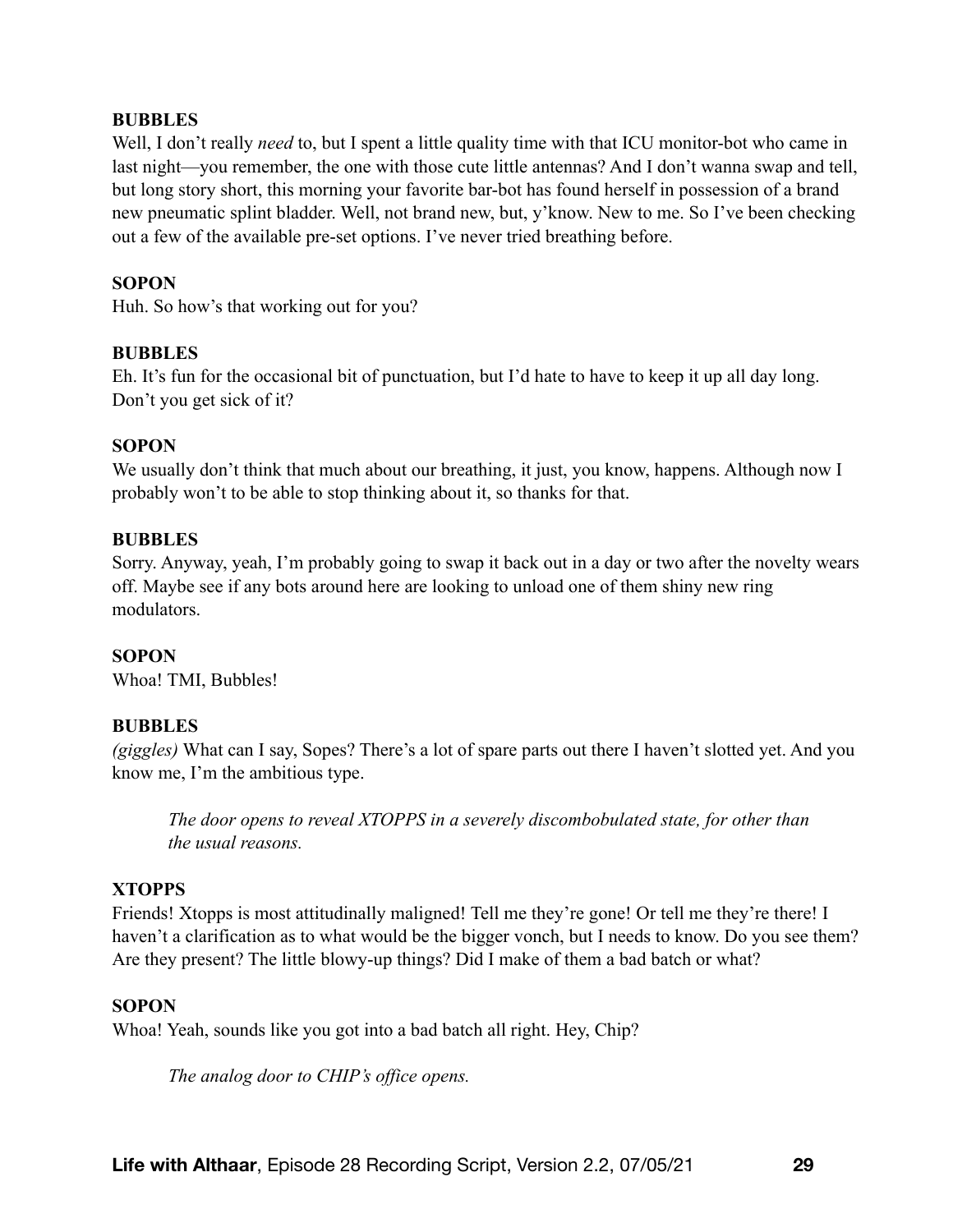# **CHIP**

What? What is it now?

# **XTOPPS**

Chorp! I have seen horrors of the most obscenicious mannerisms! The end of all time may now be upon us! The signs are screaming. Small foul beasties blowing themselves to smithereenies! The timberwolves were released when the price of flesh exceeded the price of food! A battery of whitelipped barristers fallen on hard times! Open the soap duckets! I am wobbly!

# **CHIP**

Sopon, what the frid is he talking about?

# **SOPON**

How should I know? Sounds like he saw something… explode, maybe? And it put the horizontal squibblies on him for some reason.

# **CHIP**

That doesn't make any sense. This is the Fairgrounds, something's always exploding around here. And Xtopps just sits there admiring the colors. If anything, he's not scared *enough*.

# **SOPON**

So it was probably an explosion of the purely chemically-recreational variety. Unless a skreb of Poomies managed to get on station.

# **CHIP**

A skreb of what?

# **SOPON**

Sorry, that was in bad taste. Forget it. *(shudders)*

# **CHIP**

Whatever. *(loudly and slowly)* Xtopps? Nothing's exploding. Ok? You're just on a three-slice spread. Go lie down in your dressing room until the nut lets you go.

# **XTOPPS**

This ain't the nut, friendo, this is the glut! Too many peepy-creepies! They got a broken face, uh huh, uh huh hoo! And I need to break the ring! I want that G-note. Can't do any other thing. I am stuck proper and need to get more properly sticky. I am going abroad in my own narrow way!

# **CHIP**

And stay back there until you've foobed out a little! I don't want you scaring these nice… *(takes in the empty bar)* completely absent… people. Aw, frill me. The place is still empty?

*The green door slams in the distance as XTOPPS effoes.*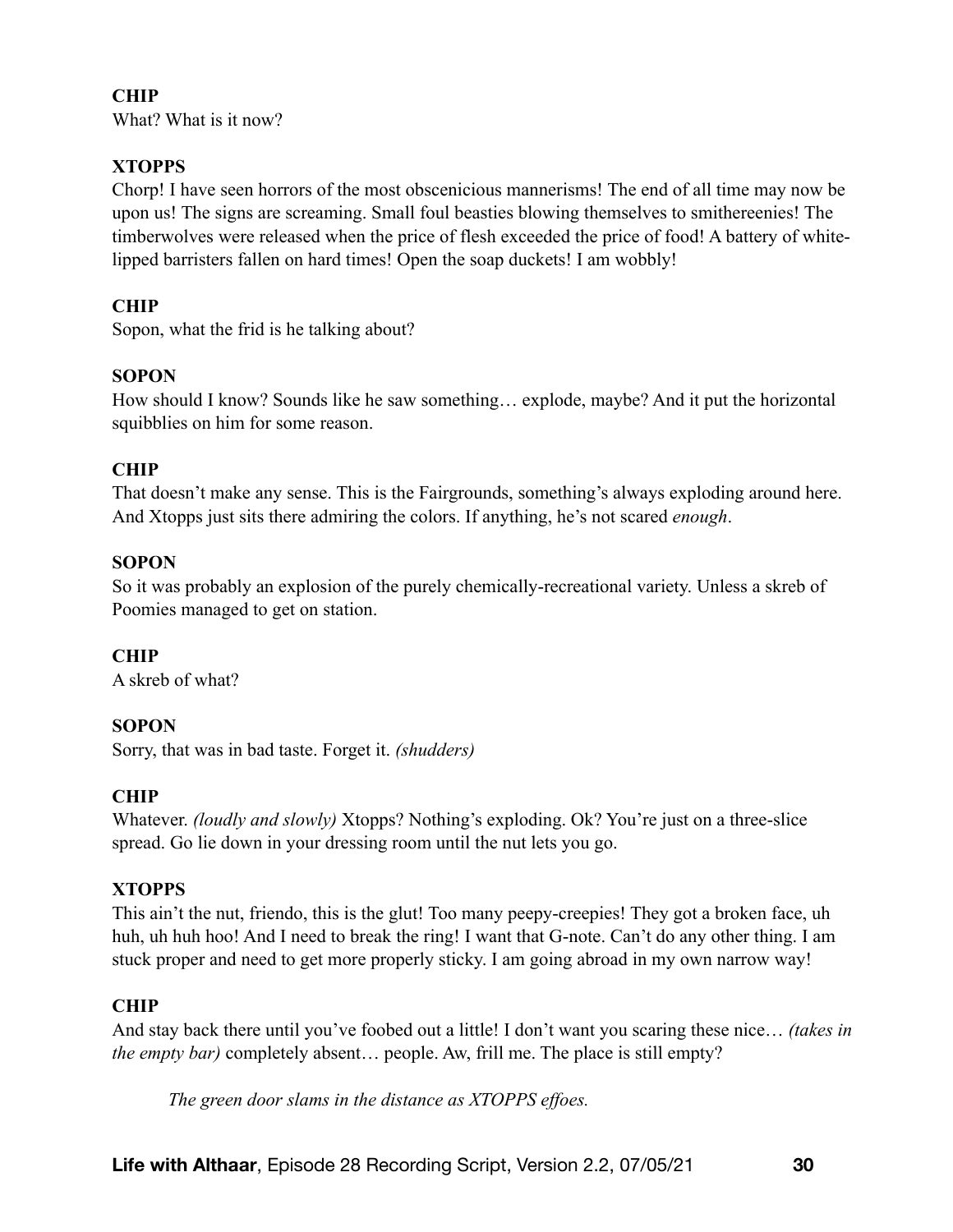#### **SOPON**

You couldn't hear the distinct lack of lunch rush from back in your office?

## **CHIP**

Yeah, but I was hoping some of those Megachiroptoids who just docked had maybe come in for a quick drink and some friendly conversation outside the Human auditory range.

#### **SOPON**

No dice. But we've still got Kwontz and Vert.

## **CHIP**

Aw, streez! Not even that barfly with the hair?

#### **BUBBLES**

Nah. She told me a couple days ago that she wants to expand her horizons, take some time off for self care, maybe get to know herself a little better.

#### **CHIP**

She told you all that?

#### **BUBBLES**

Well, I extrapolated as much from the way she said "You tell 'em, sister."

## **CHIP**

Oh mang. She was our best customer. I mean, she's probably spent more time in the Egg than I have, and I've been sleeping in my office for six months.

#### **SOPON**

What about that new "associate" of yours? I thought she was going to hook us up with a new customer base along with our interstitial supply chain.

## **CHIP**

Well, she said she'd spread the word around the shabbier sectors, but I guess it hasn't spread too evenly.

#### **BUBBLES**

Sounds like she's not holding up her end of the deal too good.

## **CHIP**

Yeah, well, if you want to go complain to Nicklap Five-Arms about her customer service, you can go right ahead, and it's been nice knowing you.

#### **SOPON**

So what do we do?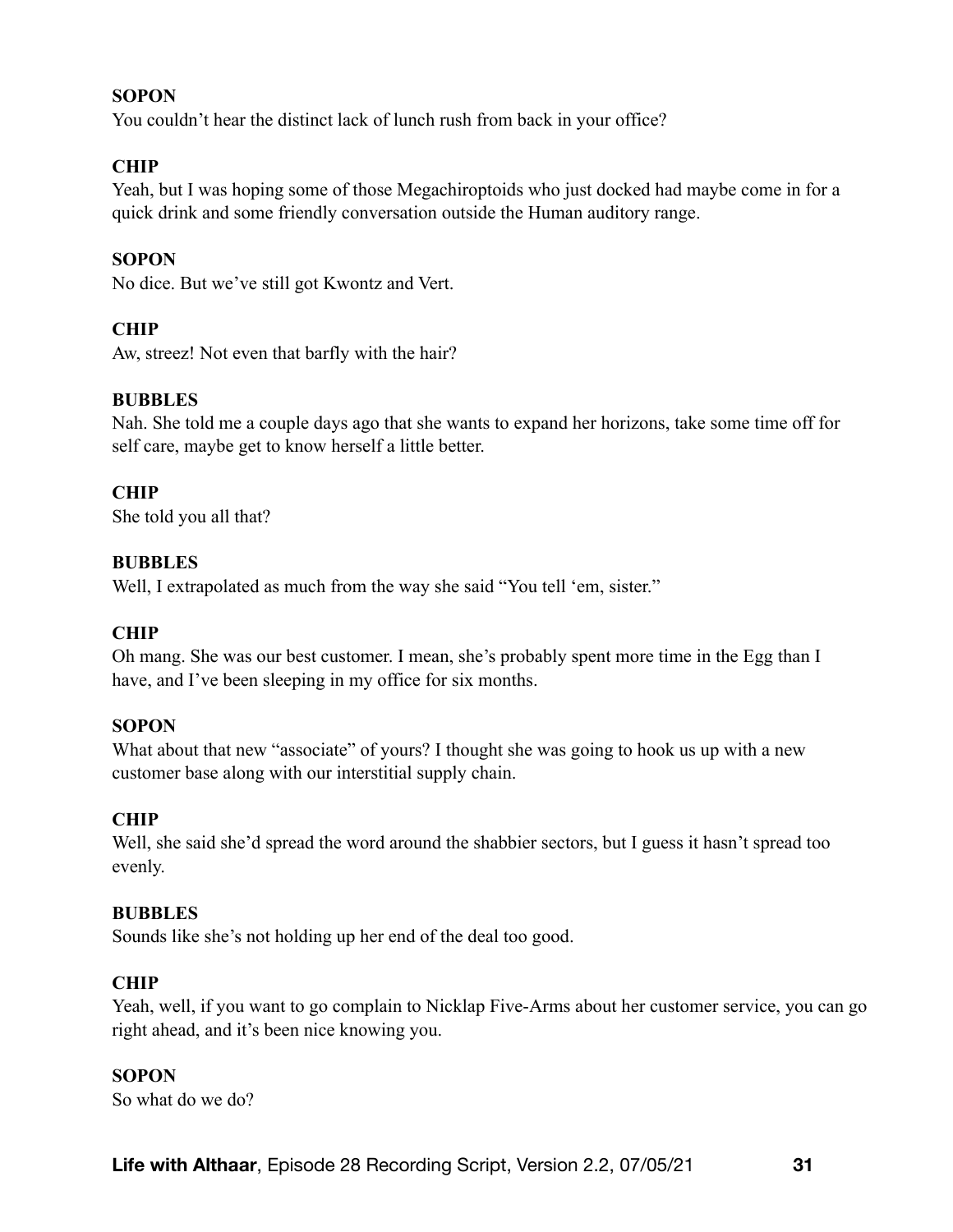# **CHIP**

*(sigh)* I don't know. Most of the non-Human crowd have taken off for greener pastures by now. Or, less green pastures, I guess, if you want to get technical. The ones who stuck around are all broke, or they'd be gone too. Then there's the Boosters, who won't come in because we're openly anti-Foog, and the other Humans, who have to jump through so many hoops just to get in the door here, I can see why they don't think it's worth it. And we're sure as shness not changing the no-Foogs policy. So that leaves… nobody. I guess we just hold out as long as we can, and hope something happens to shake things up. As far as I can see, we've got nothing else.

## **VERT**

You've got me, boss!

# **CHIP**

I'm not your boss, Vert, and I couldn't afford to pay you even if I was. So unless *you* can afford enough drinks cover our daily overhead, I don't think you're going to be much help.

## **VERT**

Who says I can't? Lemme just find an Interstellar Post terminal real quick, ok?

## **CHIP**

Vert, don't—! Annd he's gone.

## **SOPON**

At least the few customers we have are loyal.

# **KWONTZ**

*(gibberish: "You tell 'em, sister!")* 

## *Everyone laughs.*

## **CHIP**

Always ready with the quips, Kwontz! All right, that's enough feeling sorry for myself. The cycle is young, maybe something will turn around before we close.

# **ALTHAAR**

*(from outside)*  Althaar is requesting entrance at the Electric Egg, please!

## **CHIP**

Hi, Althaar. You can come on in—it's a slow day, no Humans here but me.

## **ALTHAAR**

Oh! Then would it be permissible for Althaar to take seating at the bar?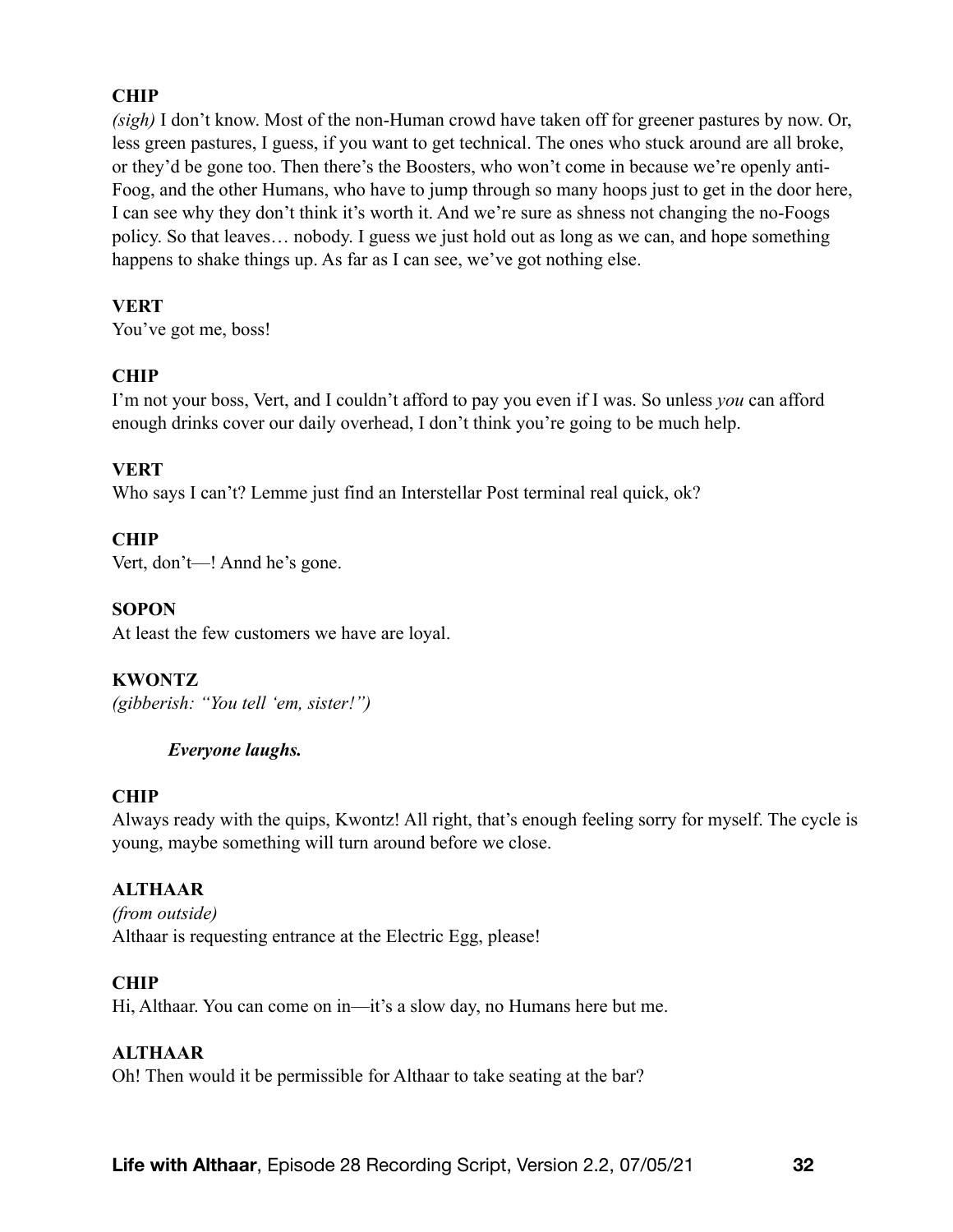## **CHIP**

Sure. No reason for me to be out on the floor right now anyway, what with the way business is going. If anyone needs me, I'm going to catch forty winks in my office. But turn on the sign just in case, yeah?

## **SOPON**

Sure thing, patron.

*Switch flip and neon buzz as SOPON lights up the Iltorian warning sign.* 

## **ALTHAAR**

A pleasant wink-capturing to you, Mr. Frinkel!

## **CHIP**

*(already off in the distance)* Thanks, Althaar.

*Analog office door as CHIP exits.*

**SOPON**  So what'll it be, zood?

## **ALTHAAR**

Hmmm, Althaar is not certain. He has not made a great deal of practice on the "day-drinking." What would Sin Sopon recommend?

## **SOPON**

How about a Tolimene and tonic? It's not too heavy, I think you'll like it.

## **ALTHAAR**

Very well! Then Althaar will make attempting on it!

## **BUBBLES**

I got it, Sopon, you sit.

## **SOPON**

Thanks. *(back to ALTHAAR)* So what does bring you to the Egg at this shank of the cycle? We're not exactly a popular destination these days, as you can see.

## **ALTHAAR**

Oh, Althaar had hope that the change of backdropping would be of assistance in making gatheration of his thoughts. He has been much occupied with the correspondings of late, but there are only so many letters that Althaar can be composing before the brain-condensation is settling in! And then there is also…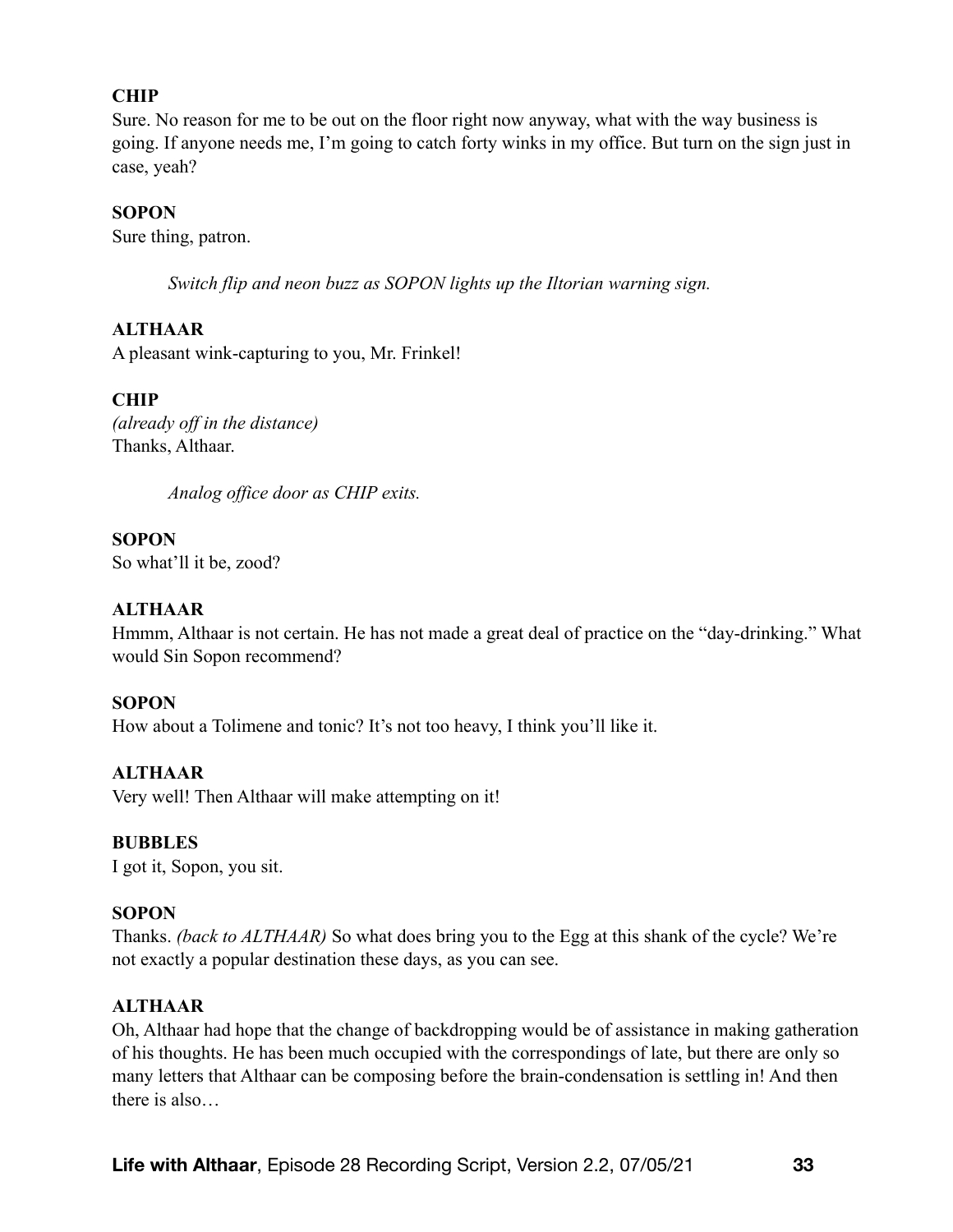## **BUBBLES**

Here you go, sweetie.

## **ALTHAAR**

Thanking you, Sin Bubbles! *(sip)* Oh! A most delicious concocting! Althaar must be remembering this one for future imbibings!

## **SOPON**

Glad you like it. So, what's the also?

## **ALTHAAR**

Mm? Oh! The also is that Althaar has great concern for his dear friend and room-mate, who it seems is having very much of the stress-ful of recent.

## **BUBBLES**

Yeah, I guess selling out your whole species has gotta be kind of a voider.

## **SOPON**

Heh. Sorry, Althaar, but I can't bring myself to be too sympathetic. I mean, you saw what John's new leafy pals did to this place back at New Year's.

# **ALTHAAR**

Yes. It was… It was causing Althaar very much of the up-set. But you must be knowing that it was of great up-set to FriendJohn also. And FriendJohn would never have desire to allow such violence to his dear friends at the Electric Egg, of this Althaar can make promising! FriendJohn is a Human of great kindness!

## **SOPON**

Maybe so, but he still put on the headband, you know? He's picked his side, and we're not on it.

# **ALTHAAR**

Mm. It is a great confusion to Althaar. But he must be trusting that FriendJohn is having his own reasonings.

## **BUBBLES**

Could be he just wants to stay out of trouble. I doubt John would last long in on one of those Hydroponics mulch squads—he's not exactly in the best physical shape, even for a Human.

# **ALTHAAR**

FriendJohn is not in the best mental shaping of recent either, Sin Bubbles. It is a worriment to Althaar.

*The door opens.*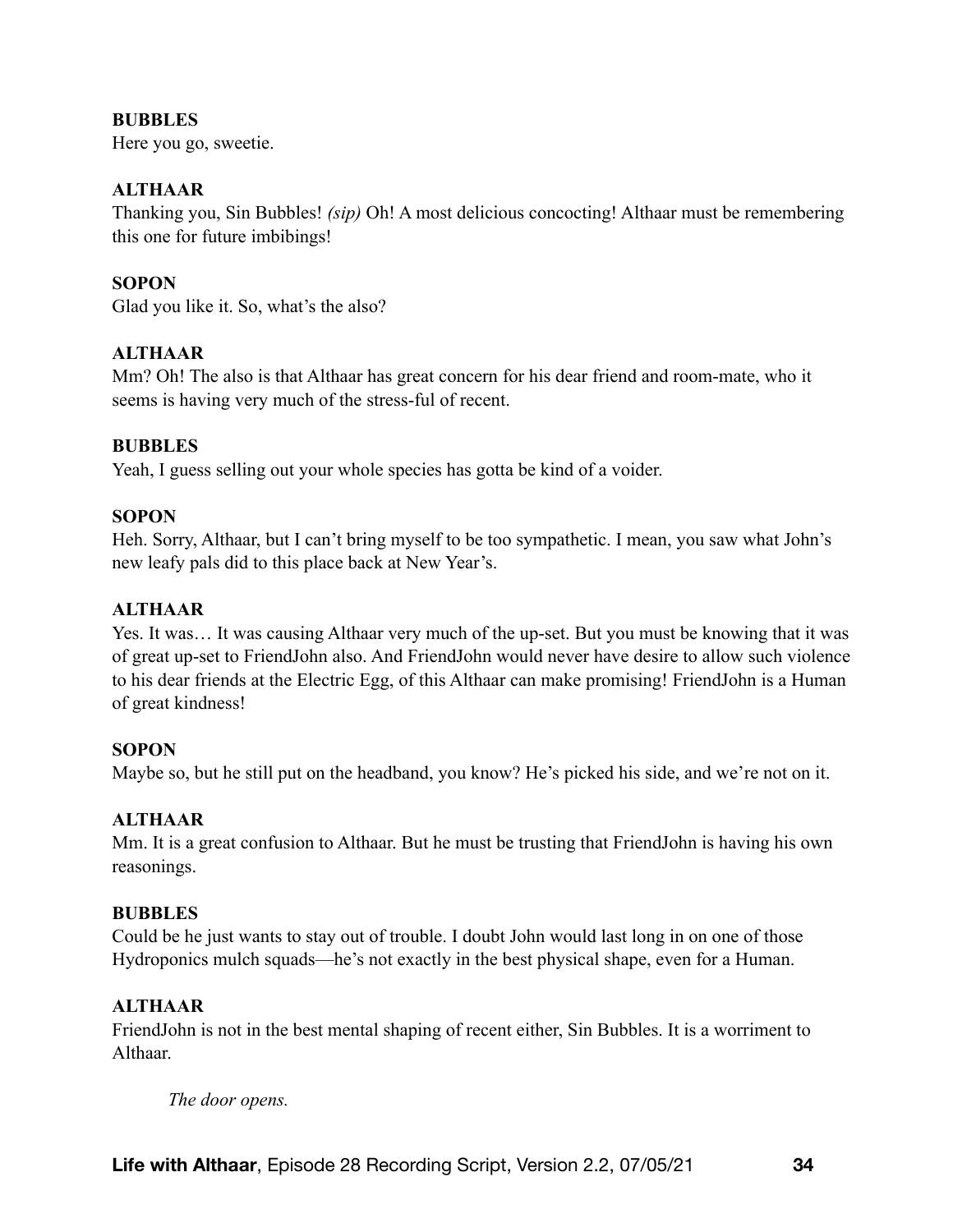## **GANGLION OCELLUS**

Ah, blessed solitude! At last!

#### **BUBBLES**

Oh, wow, four whole customers. I stand corrected, this IS a rush.

#### **GANGLION OCELLUS**

Two fingers of Old Gorgonean, if you please, barkeep. Straight up.

#### **SOPON**

Whose fingers we talking exactly?

## **GANGLION OCELLUS**

The biggest ones you can think of.

**SOPON**  Pliziod it is!

#### **BUBBLES**

I'll get the bucket.

#### **VERT**

Um...excuse me, gesin? I'm very sorry to bother you, but I couldn't help but notice that—

## **GANGLION OCELLUS**

Yes, yes. I'm him. I'm Zwizz'linarp. I'm the "no sombrero" zood, that's what I do, that's all I do, that's all I'll ever be remembered for, despite my years of training and considerable body of critically-acclaimed, highly-nuanced, almost completely unseen work. Now could you please leave me be?

#### **VERT**

I was actually going to say that I couldn't help but notice that your elbow landed on my entire hand and I was wondering if I could have it back so that I could seek medical attention please?

#### **GANGLION OCELLUS**

Oh. Yes, of course. I'm so very sorry.

#### **VERT**

It's alright. Accidents happen. No sombrero!

# **GANGLION OCELLUS**

*(dramatic groan)*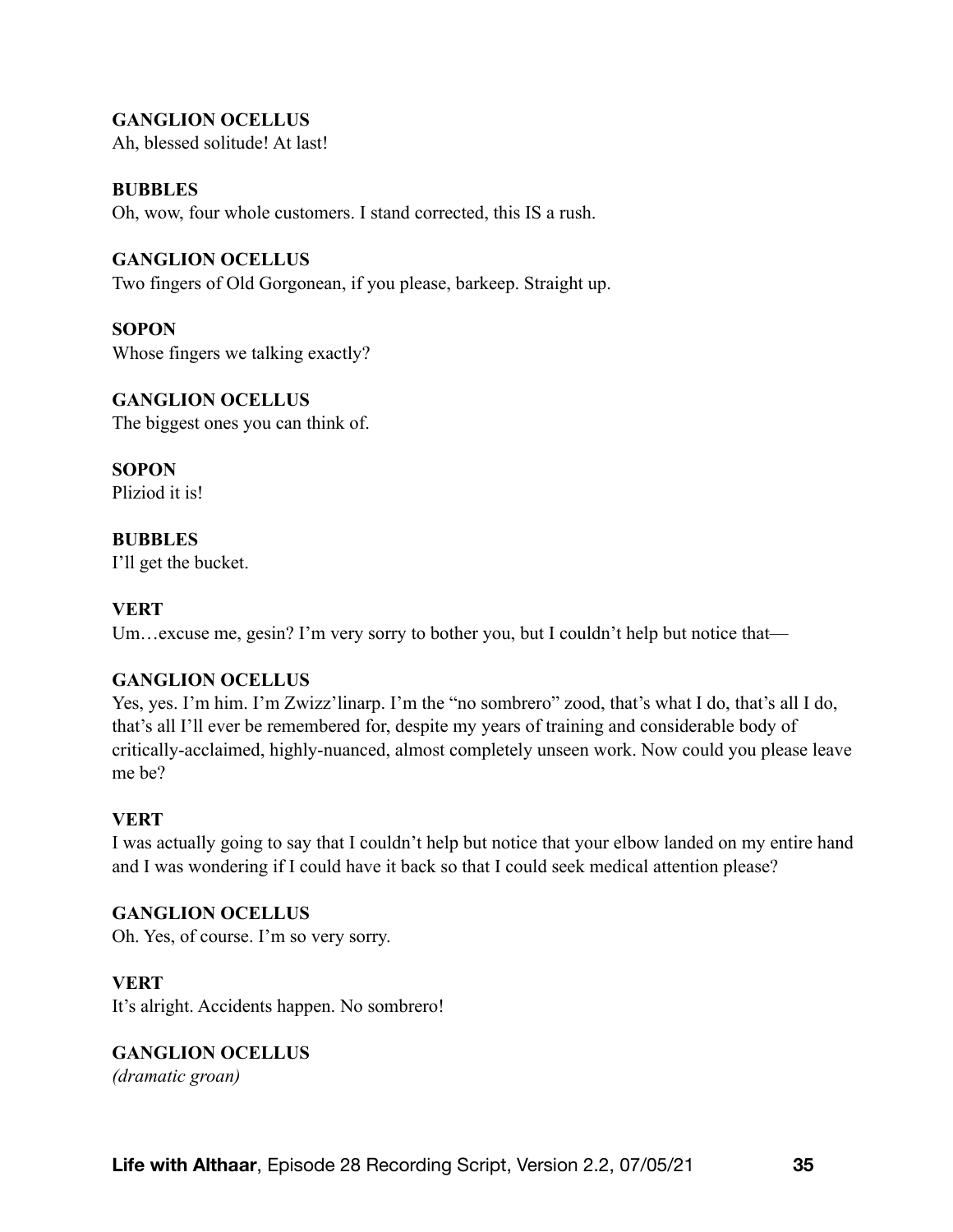# **ALTHAAR**

Please be pardoning Althaar if he is enacting the unwanted intrusion, gesin, but Althaar must make enquiry: is he speaking with famed interstellar thespian Ganglion Ocellus? Because if so, Althaar must express his most ardent admirations!

## **GANGLION OCELLUS**

Oh, by Rabathon's sainted tendrils, do you mean to tell me even the Iltorians are watching *Dave and Zwizz'linarp* now? Will that execrable slab of hackneyed smark haunt me to my funerary pyre?

## **ALTHAAR**

Oh! It is a truth that Althaar has made much enjoyment of *Dave and Zwizz'linarp—*he is relating to the difficulties of Sin Zwizz'linarp very contiguously! But Althaar was at this time wishing to congratulate Sin Ocellus on his most fastening portraying of Henry the 37th at Pollera's demi-annual Shakespearean Neural Net Festival. Althaar was fortunate enough to be snaring it while he was there performing the study of traditional Polleran folk-walloping.

## **GANGLION OCELLUS**

*(genuinely moved)* 

Oh! Why, thank you. You're too kind. *(a small beat)* I must apologize for being a bit brusque with you, it's just that most of my interactions with the public these days are… Well, let's just say it's been quite a while since anyone has mentioned my work for the stage.

# **ALTHAAR**

How could any sentient make forgetment of the most propulsive Ganglion Ocellus? *(reciting)* 

"This day is called the feast of [glottal alien name]:

They that outlive this day, and hover home,

Will splort in gladness when the day is named,

And rouse them at the name of [glottal alien name]."

## **GANGLION OCELLUS**

"They that outlive this day, and see old age, Or else choose cryogenic slumbering, Will yearly on the vigil feast their neighbours, And say 'To-morrow is Saint [glottal alien name]:' Then will they strip their sleeve and show their stumps:"

## **ALTHAAR and GANGLION OCELLUS**

'These tentacles lost I on [glottal alien name] day.'"

*They laugh.*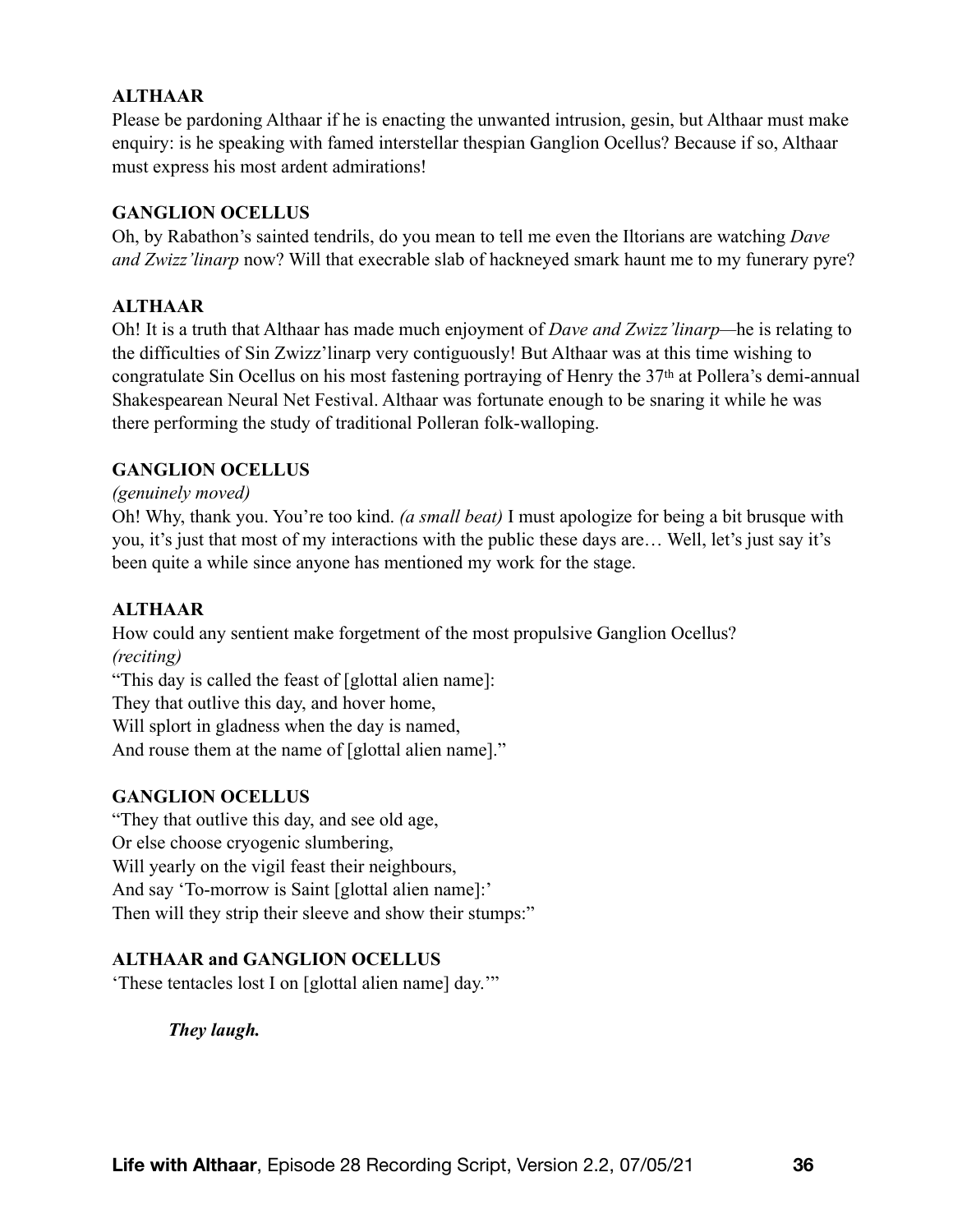# **GANGLION OCELLUS**

I simply must buy you a drink. Garçon, another drink for my dear friend… I'm so sorry, but I don't believe I caught your full name?

# **ALTHAAR**

Althaar has already pitched it!

**GANGLION OCELLUS** 

Oh. Just Althaar, then?

## **ALTHAAR**

Yes! Althaar has yet to make achievement of the second-name.

## **GANGLION OCELLUS**

Well, no doubt such a suave and cultured young Iltorian will be able to remedy that before long. I'm most immensely gratified to meet you, Althaar.

## **ALTHAAR**

And the meeting of you is of the greatest pleasure to Althaar, Sin Ocellus!

## **GANGLION OCELLUS**

Call me "Leon." So, what is it that brings you to this exuberantly humble Human establishment, and at such an odd hour?

## **ALTHAAR**

Oh, it is a story of great longness, Leon, and Althaar does not wish to be emptying his trouble-sack upon a so new acquaintance.

## **GANGLION OCELLUS**

Nonsense, dear boy. I have as much time as it takes to finish this bucket of fine Taphaoan whiskey, and I believe I am still capable of exerting enough willpower to imbibe at an appropriately deliberate pace. You just tell me all about it.

*[scene 9] A corner of the In-Betweens. H.F. is approaching STELLA's "office."* 

**H.F.**  Hey, Stel?

**STELLA** 

H.F.! Any news?

## **H.F.**

Nothing, sorry. And I'm guessing from the look on your face that no one else has had any luck either.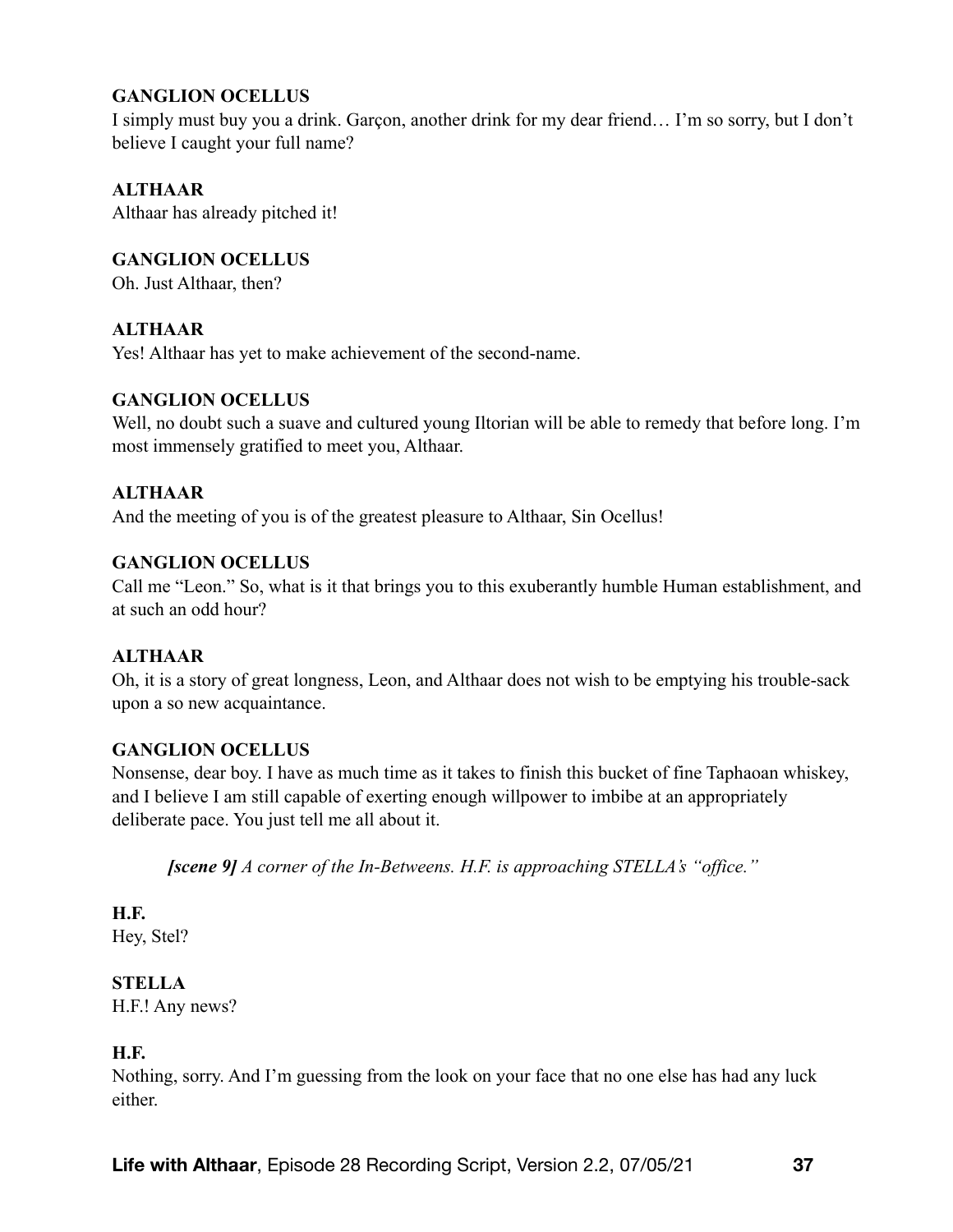# **STELLA**

Not yet. Although a couple of squads still haven't reported back. But as far as we can tell, Dee isn't anywhere on the Fairgrounds.

# **H.F.**

Chin up, Stel. She's gotta be *somewhere*.

## **STELLA**

Yeah, but if that somewhere is somewhere we can't get to, she might as well be nowhere. Thrab it! We need to find her, H.F.

## **H.F.**

I can keep checking the brig every couple hours, just in case. It's possible they just took her for a medical checkup or something. Or, here's a thought—Dee disappears on the same day the Foogs shut down the entire PA system, it's not too big of a reach to say maybe there's a connection.

## **STELLA**

Sure, but where does that get us? We haven't been able to find out anything about the PAs either.

## **H.F.**

Well, the announcement said this PA shutdown would only last until around 25:00. Not that I'd normally take Frondrinax's word for anything, but…

## **STELLA**

She doesn't like to be publicly wrong about stuff like that.

## **H.F.**

Right. So if Dee's disappearance is related, could be they'll send her right back to the brig after they're done with… whatever this is. Could be all we need to do is wait.

## **STELLA**

Hm. That's a plausible theory, but we can't afford to hang our hopes on a "could be." Plus, finding Dee back in the brig tonight would be better than not finding her at all, but not nearly as good as finding her now. Ideally, we'd be able blast a new recording from her current location the second the PAs come back online.

## **H.F.**

So the Foogs know that whatever it is they're trying now, it didn't work.

## **STELLA**

Exactly. Except so far, it is working. *(sigh)* You know this station better than anyone, H.F. Can you think of anywhere else they could have stashed Dee? Any place we might have overlooked?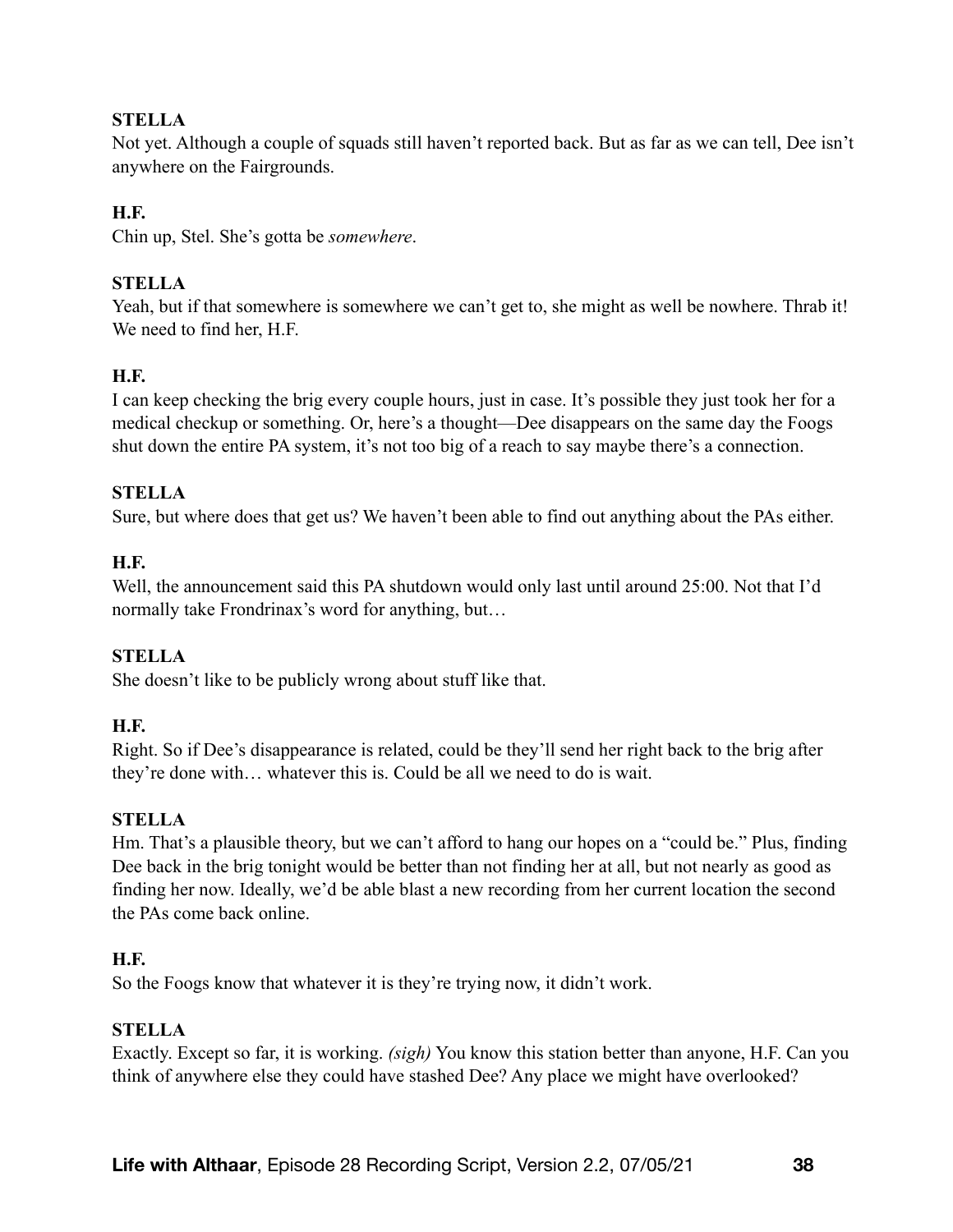## **H.F.**

I've been racking my brains, Stel, but no. Not anywhere we can reach from the In-Betweens, anyway.

## **STELLA**

Shit.

# **H.F.**

You said it. Unless we get some good news from one of the other search parties, I think we're out of options. If I were a religious man, I'd say this would be the time to send a few prayers toward your *deus* of choice, maybe shake the *machina* a little, see what falls out.

*A crash as three POOMIES fall out of a nearby vent shaft.* 

# **POOMIES 1-3**

HOIIIIIEEEE!!!

**STELLA**  Whoa! What the—?

# **H.F.**

Huh. If I were a religious man, I'd be pretty impressed with that kind of speedy service.

# **POOMIE 1**

We is Poomies!!

**POOMIE 2**  And I is also Poomie!

**POOMIE 3** 

Poomie is me also too also!

# **STELLA**

Awwww, hi guys! Aren't you cute? Now, what are you doing here? Because no one's supposed to be back here, you know. Even us! *(suddenly a lot less friendly)* Did the Foogs send you?

# **POOMIE 1**

FOOOOOOOOooooog…

# **H.F.**

Easy, Stella. You do not want to upset a Poomie, trust me. If you do, it'll be the most upsetting thing you see all day. Do me a solid and make sure there aren't any non-Humans headed this way, ok? I can handle these little cuties.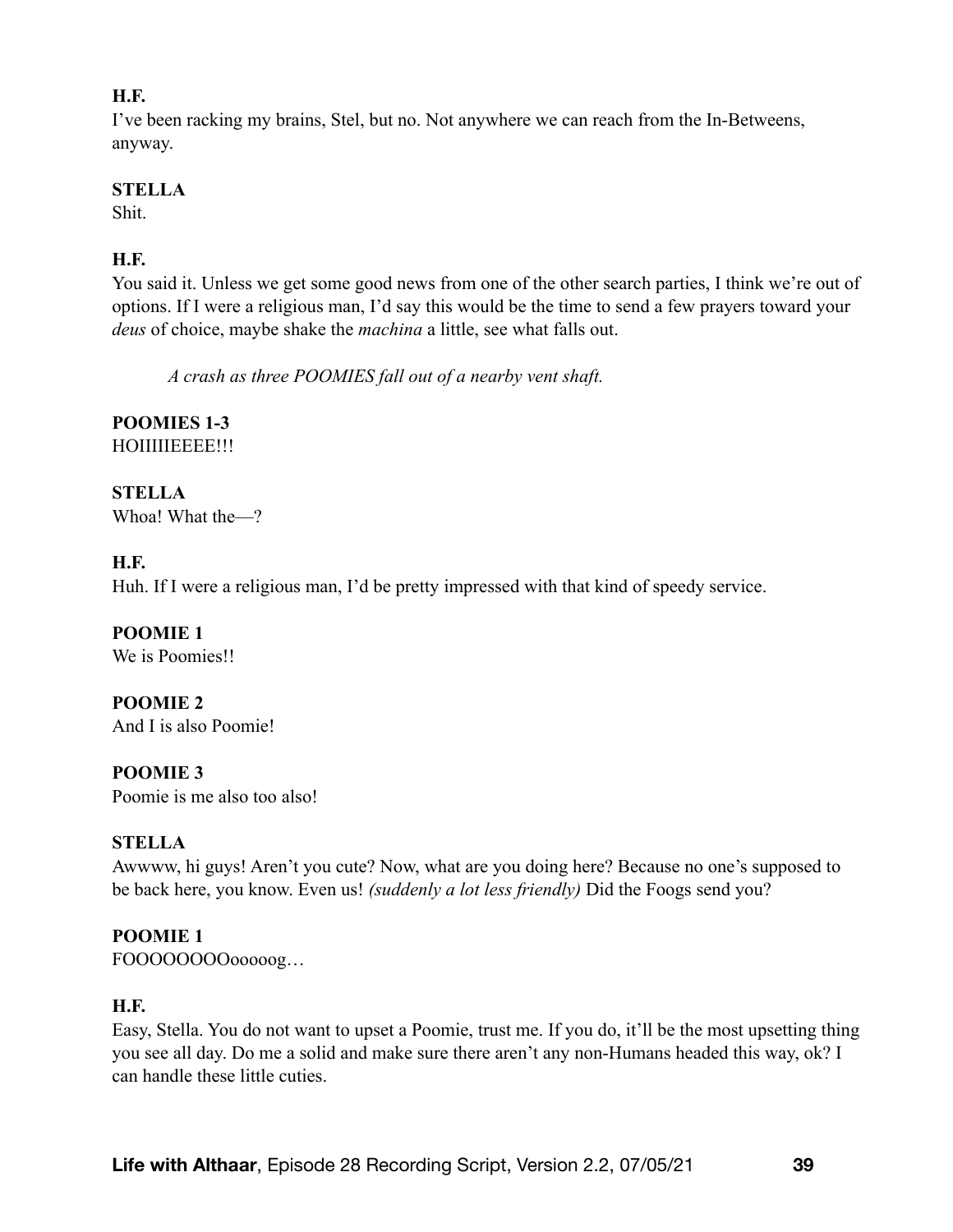# **STELLA**

I'm pretty sure the most upsetting thing I could see today is a bunch of leafy shock troopers storming in here after these little cuties give up our location. So, out of my way, please.

## **H.F.**

Whoa, hey no, really, I promise you, these little fluff-bundles couldn't rat us out even if they wanted to. No Foog is going to listen to them long enough for that.

## **POOMIE 2**

FOOOOOOOOooooog…

## **H.F.**

No no, no Foogs here! You're fine! Everything's fine!

## **STELLA**

Everything is not fine, our perimeter's been breached! What makes you think these… Poomies?

# **POOMIES 1-3**

HOIIIIIEEEE!!!

## **STELLA**

Yeah, hi. *(back to H.F.)* What makes you think they're not a security risk?

## **H.F.**

Because the Foogs hate them!

## **STELLA**

So? The Foogs hate us.

## **H.F.**

No, they *really* hate Poomies. At like, a primal level. Everyone does, except us Earth-based species. Poomies are like… the anti-Iltorians.

## **STELLA**

Really? *(beat)* Oh. That could be useful. That could be… incredibly useful.

## **H.F.**

Right, except—

## **STELLA**

Oh, no except. Why is there always except?

## **H.F.**

It's just that— Well, there's no pleasant way of phrasing this. If their feelings get hurt, they explode.

**Life with Althaar**, Episode 28 Recording Script, Version 2.2, 07/05/21 **40**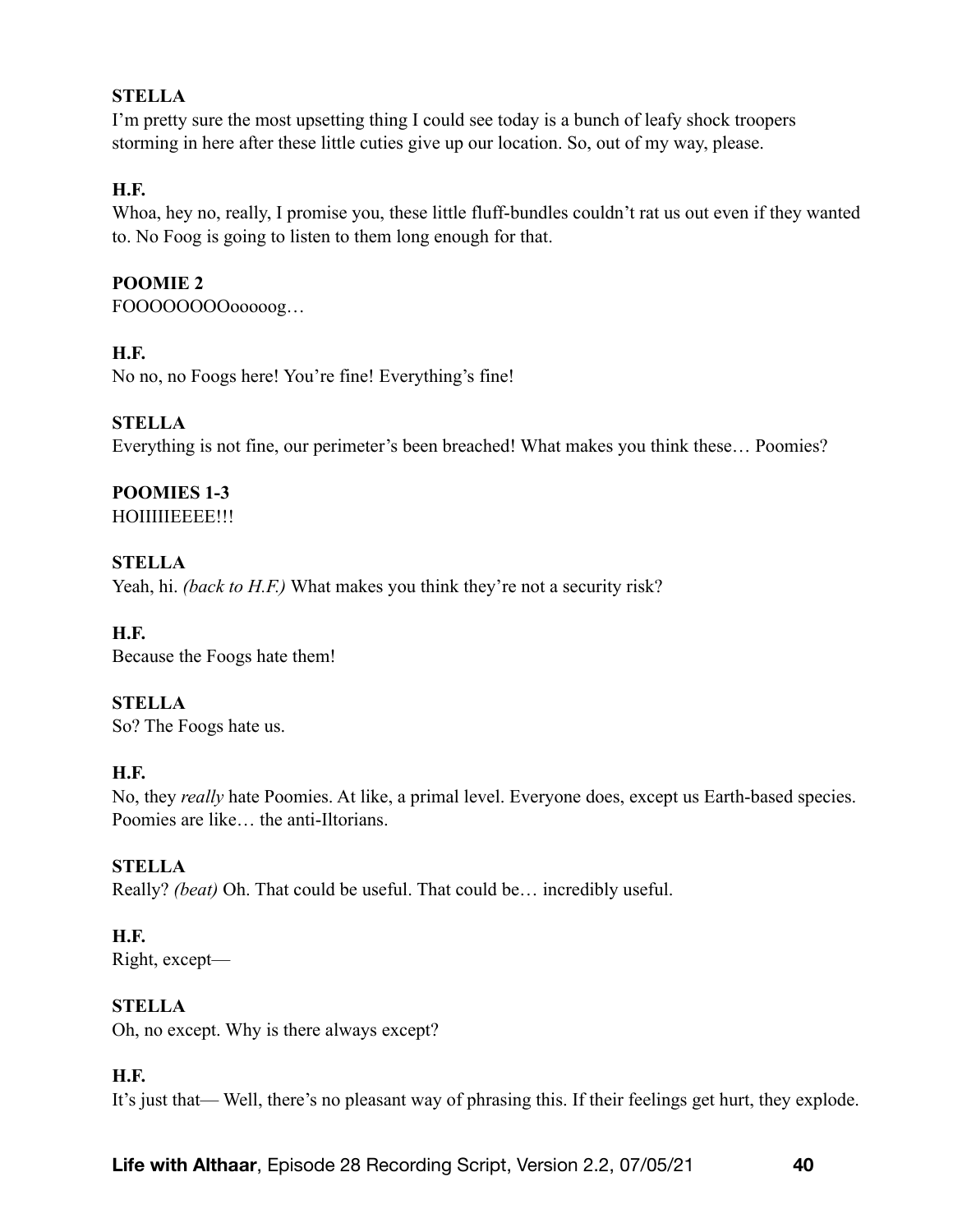**STELLA**  Like, they go berserk, or…

**H.F.**  Nope. Literally explode.

**POOMIE 1**  Poomies make crackle-sad and go BOIIIIIEEEE!!!

**POOMIES 2 & 3**  BOIIIIIEEEE!!!

**STELLA**  Ah. So, not what you'd call well-suited to the tasks of agitation and sabotage.

**H.F.**  Not so much. But they are cute as the dickens!

**POOMIES 1-3**  Oowaaoohaaooowohh!!! POOMIE PLOMP! POOMIE PLOMP!

**H.F.**  Awwww.

# **STELLA**

Ah hah, okay, yes, I suppose a plomp or two wouldn't hurt. Wow, so soft! It's like petting a cloud!

**H.F.**  I know, right? So, listen, folks—

**POOMIES 1-3** 

POOMIES!!!

## **H.F.**

Poomies. What brings you to our corner of the Fairgrounds this fine cycle? Because this place isn't exactly set up for visitors. We're actually hiding out back here.

**POOMIE 2** 

Oooooooo! Why is Hoo-mans in hidey-holes?

# **POOMIE 1**

Is Hoo-mans playing hidey-seeky?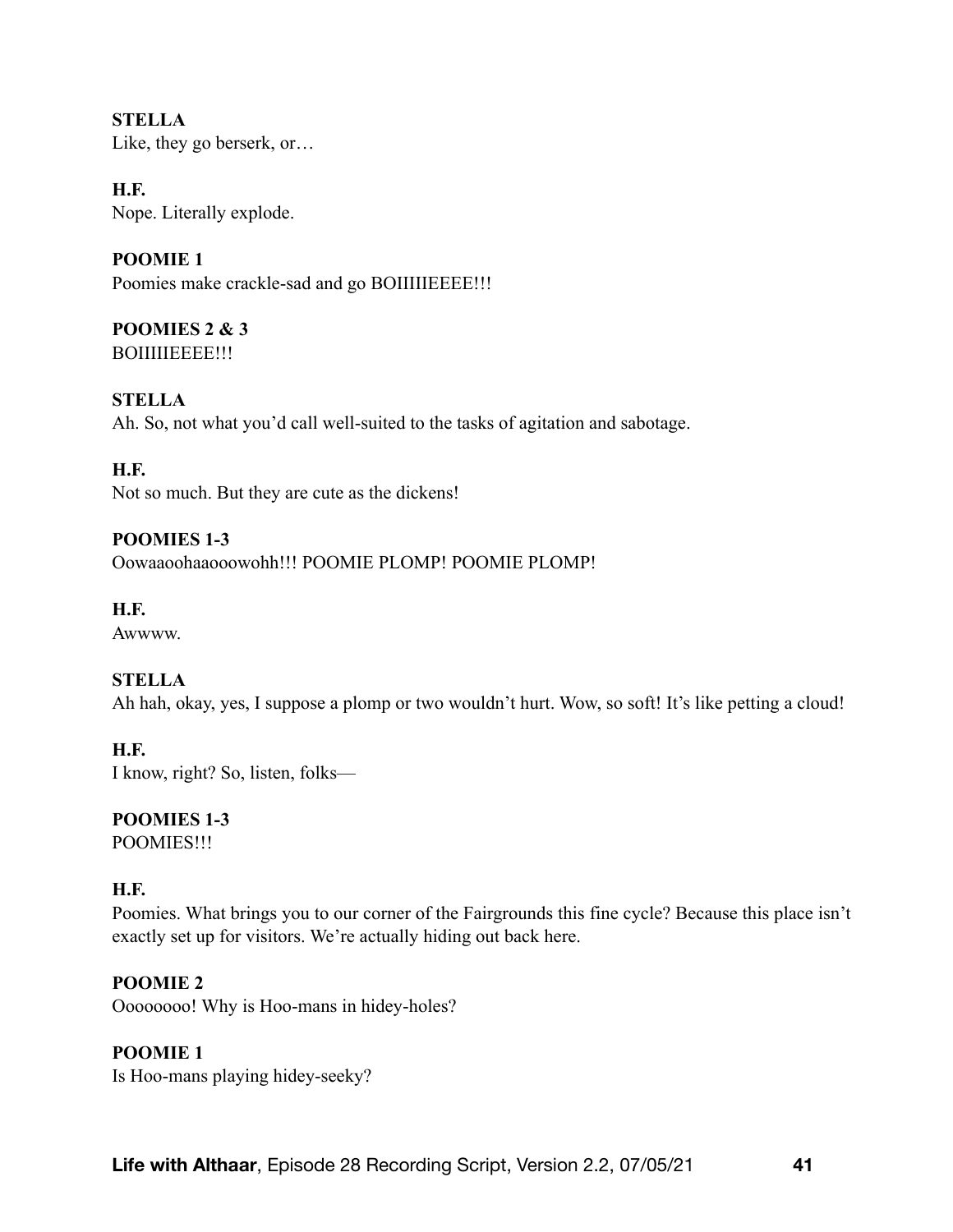## **STELLA**

Kind of. In an extremely high stakes sort of way.

## **POOMIE 1**

ooooOOOOooh, can Poomies play, too? Poomies love hidey-seeky!!

## **POOMIE 2**

Poomies is bad at hidey-seeky, but we loves it!!!

# **POOMIE 1**

Hidey-seeky!

## **H.F.**

Well, you already found us, so I guess that means you won!

## **POOMIES 1-3**

Oowaaoohaaooowohh!!!

## **STELLA**

Yep, you won! Congratulations! So now you should probably get back to… whatever it is you came here for.

# **H.F.**

Right. But don't tell anyone we're back here, ok? We're still playing. With the Fugulnari. Especially don't tell them you saw us. You know who I'm talking about, right? The plant people?

## **POOMIE 1**

We see plantses! Say HOIIIIIEEEE!!! Plantses so kewwww!

**POOMIE 2**  So kewwwww!

**POOMIE 3**  So we say HOIIIIIEEEE!!!

**POOMIE 2**  HOIIIIIEEEE!!!

## **POOMIE 1**

But plantses say no! Plantses do scream-runny-oop-falldown!

## **POOMIE 2**

Oop-falldown!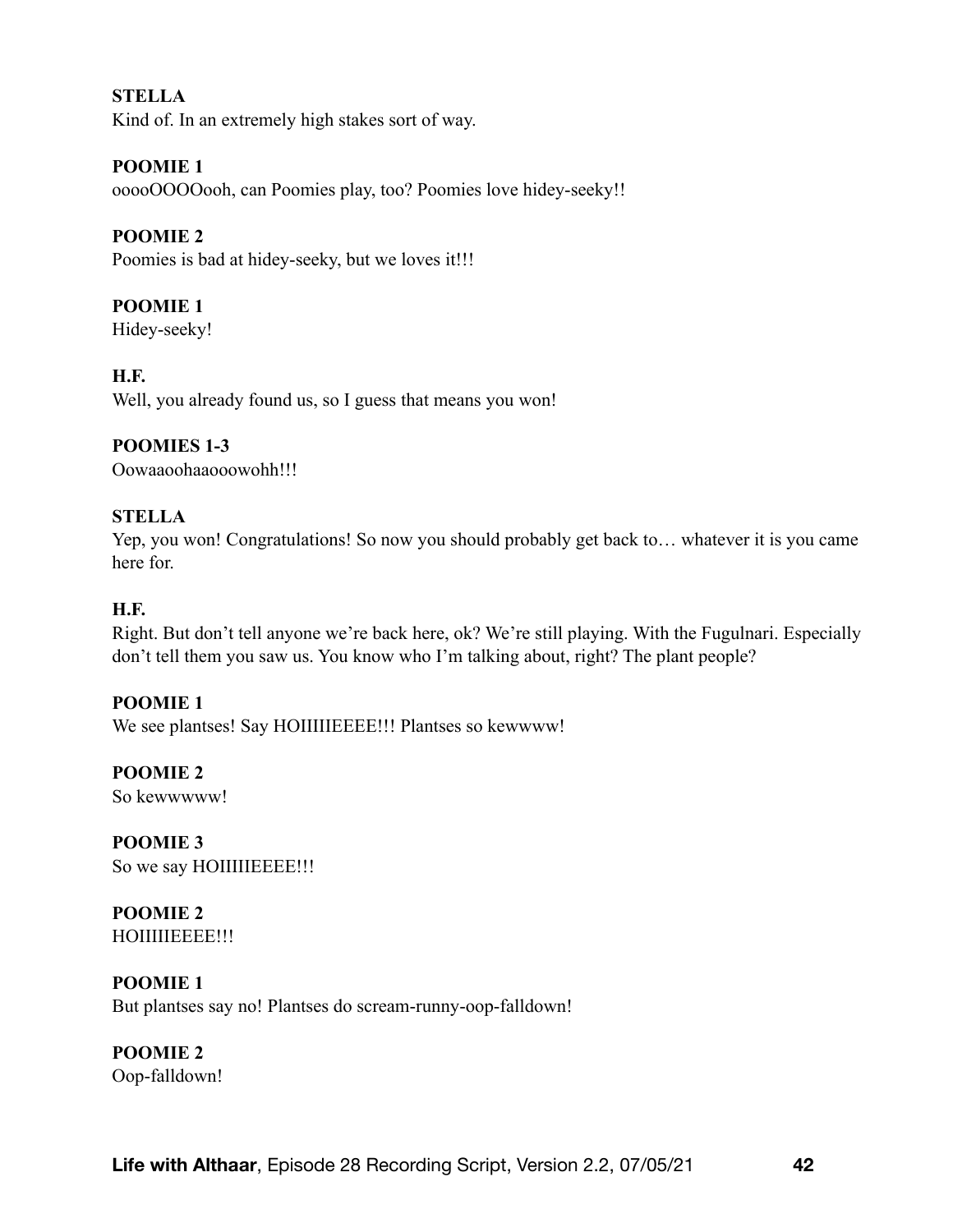**POOMIE 3**  And others Poomies make crackle-sad and go BOIIIIIEEEE!!!

# **POOMIE 2**

BOIIIIIEEEE!!!

# **POOMIE 1**

So we hides so we no makes the crackle-sad forever boiiiieeeee.

# **POOMIE 2**

*(sadly)*  Forever boiiiieeee.

**POOMIE 1**  *(getting panicky)*  But now Poomie lost! Poomie late! Poomie never finds delegaaaaaaa-shun!

## **POOMIE 3**  Ooooooowaaaaa—

**STELLA**  No no no no no no! It's fine! We'll help you find your delegation! Just don't… crackle-sad, ok?

**POOMIE 1**  Hoo-mans haaaaaaaalp?! Hoo-mans so kewwww!!!

## **POOMIES 1-3**  Waaoohaaooowohh!!!

# **H.F.**

Don't you worry your fuzzy little noggins about it, we'll get you where you need to go. Ah, do you know where that is?

# **POOMIE 2**

Poomie skedj-oooo!!! Delegaaaaaaa-shun!

# **H.F.**

Oh, someone gave you a tour schedule? Let me just take a look here… *(bleep as he opens it)* Oh. Oh, frill me.

# **STELLA**

What is it?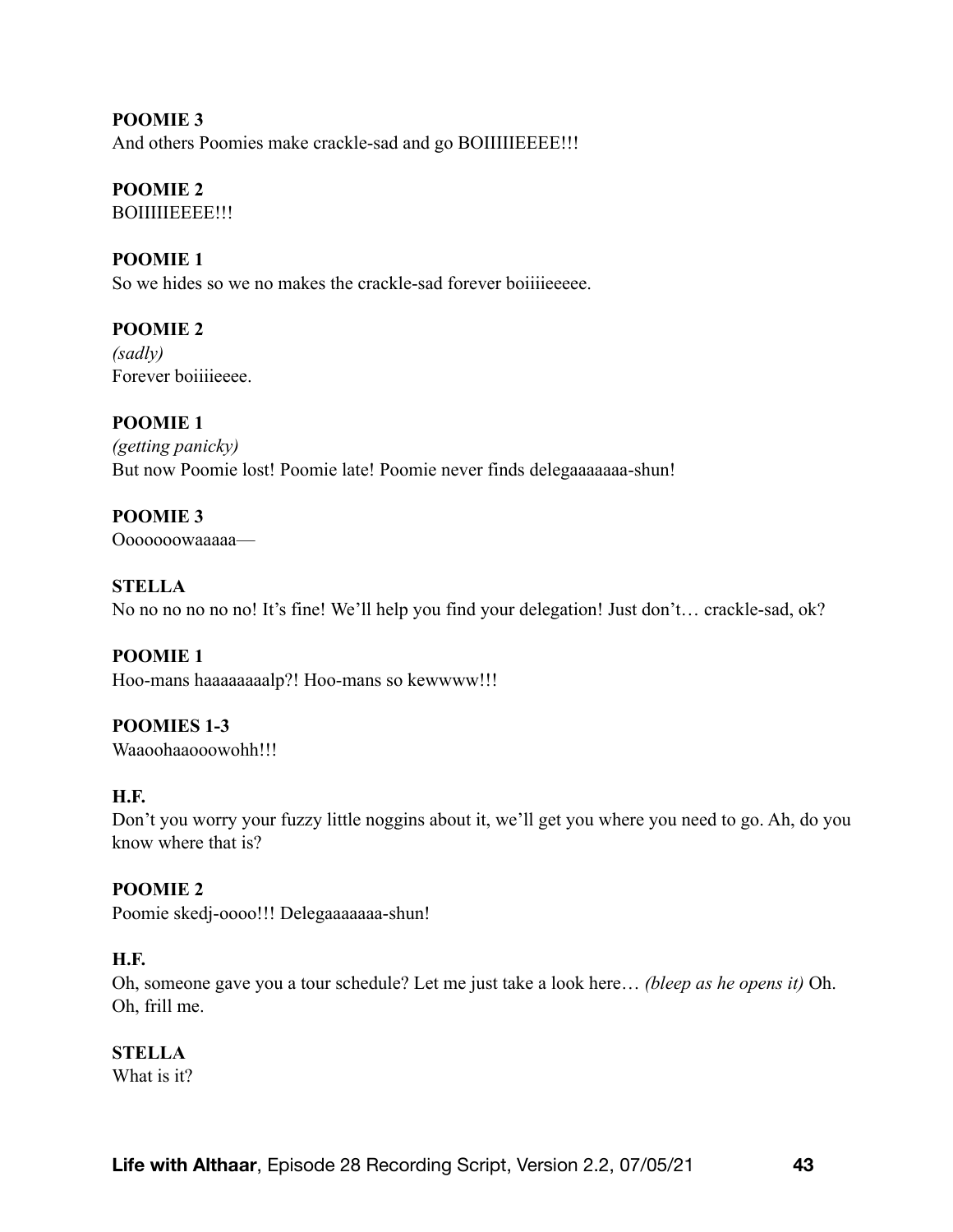# **H.F.**

I think we just solved one of today's mysteries. Check it out.

*More bleeps as STELLA scrolls through the schedule.* 

## **STELLA**

…an ICSB fact-finding mission?

# **H.F.**

That's why they shut down the entire PA system! So there'd be no chance of us getting any word out to these delegates.

# **POOMIE 1**

Poomies find factses! Waaoohaaooowohh!!!

## **STELLA**

Damn it. They're slick, all right. No one had any idea this was in the works. Oh! And I think we just solved our second mystery, too. Look at this entry.

## **H.F.**

## *(reading)*

"Inspection of Entirely Species-Appropriate and Not at All Soul-Crushing Detention Facilities, Including Those of Noted Insurrectionist Prisoner Whose Basic Sentient Rights Are Being Scrupulously Protected to the Full Extent of, and in Full Accordance with, Interstellar Law. 15:30, Bet 33, the Brig." Yeah, I've got a pretty good guess who that is.

## **STELLA**

And according to this, she *is* still somewhere in the brig. Just not somewhere she can talk to us.

## **H.F.**

But if we could get someone in with the tour…

#### **POOMIE 3**  POOMIE TOURZES!

# **POOMIE 2**

Poomies can halp!

# **STELLA**

I, uh… Listen, Poomies. I can't lie to you, this could be really dangerous. There's a good chance you could get caught. Or… disappointed. But if you really want to help us out…

# **POOMIE 1**

Poomies will halp the Hoo-mans!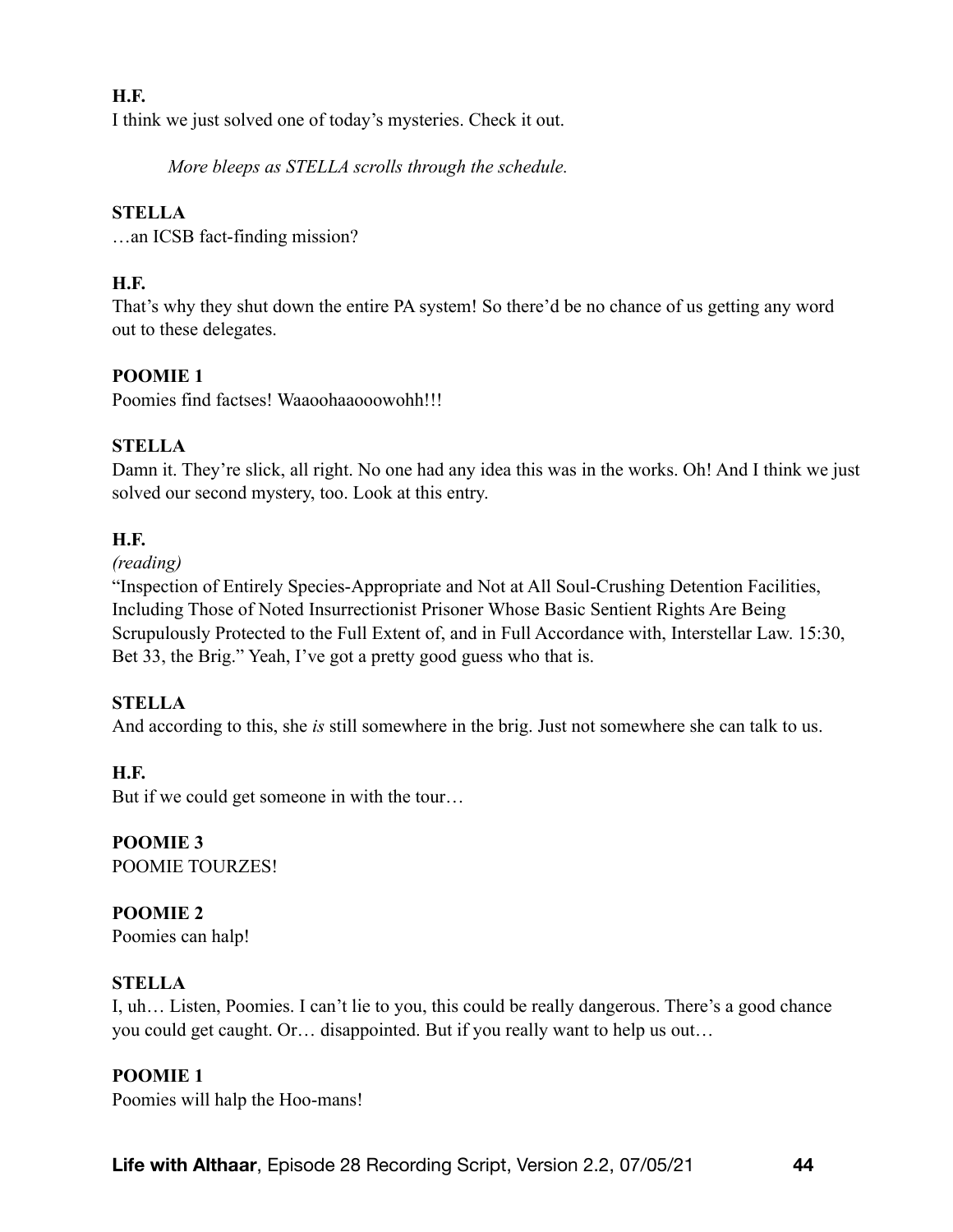# **POOMIE 2**

Hoo-man halp!!!

# **POOMIE 3**

Hoo-mans so kewwww!!!

# **STELLA**

All right. Thank you. H.F., what do you think? Is there enough time to set one of them up with a recording device?

# **H.F.**

Oh, sure, that'd just take a couple minutes. I could rewire one of their translator units, no sombrero. But I'm thinking we might run into another couple problems. One, you may have noticed our floofy friends here are pretty… enthusiastic. And vocal.

## **POOMIE 1**

Waaoohaaooowohh!!! Poomies loves Hoo-mans!

## **POOMIE 2**

POOMIE PLOMP!

## **H.F.**

Heheh, yeah, thanks Poomies. But that might present some, uh, sound engineering challenges. And that's assuming they even make it to Dee. I'm guessing Frondrinax won't be too happy about the Galaxy's least popular fuzzy-dumplings disrupting her little propaganda parade. She may just tell them to jeck off, and then…

# **STELLA**

…crackle-sad?

# **H.F.**

Right. So that would be problem two.

# **STELLA**

I see what you mean. *(has a terrible, wonderful idea)* Oh. Oh. Hang on a minute… maybe those two problems can add up to one solution.

## **H.F.**

Really?

## **STELLA**

How about this: we've got about 40 minutes before these delegates are supposed to show up at the brig. What if the Poomies disrupt the tour, and while Frondrinax is distracted, we send a fake ICSB representative to the brig to record Dee? Do you think you could handle that, Poomies?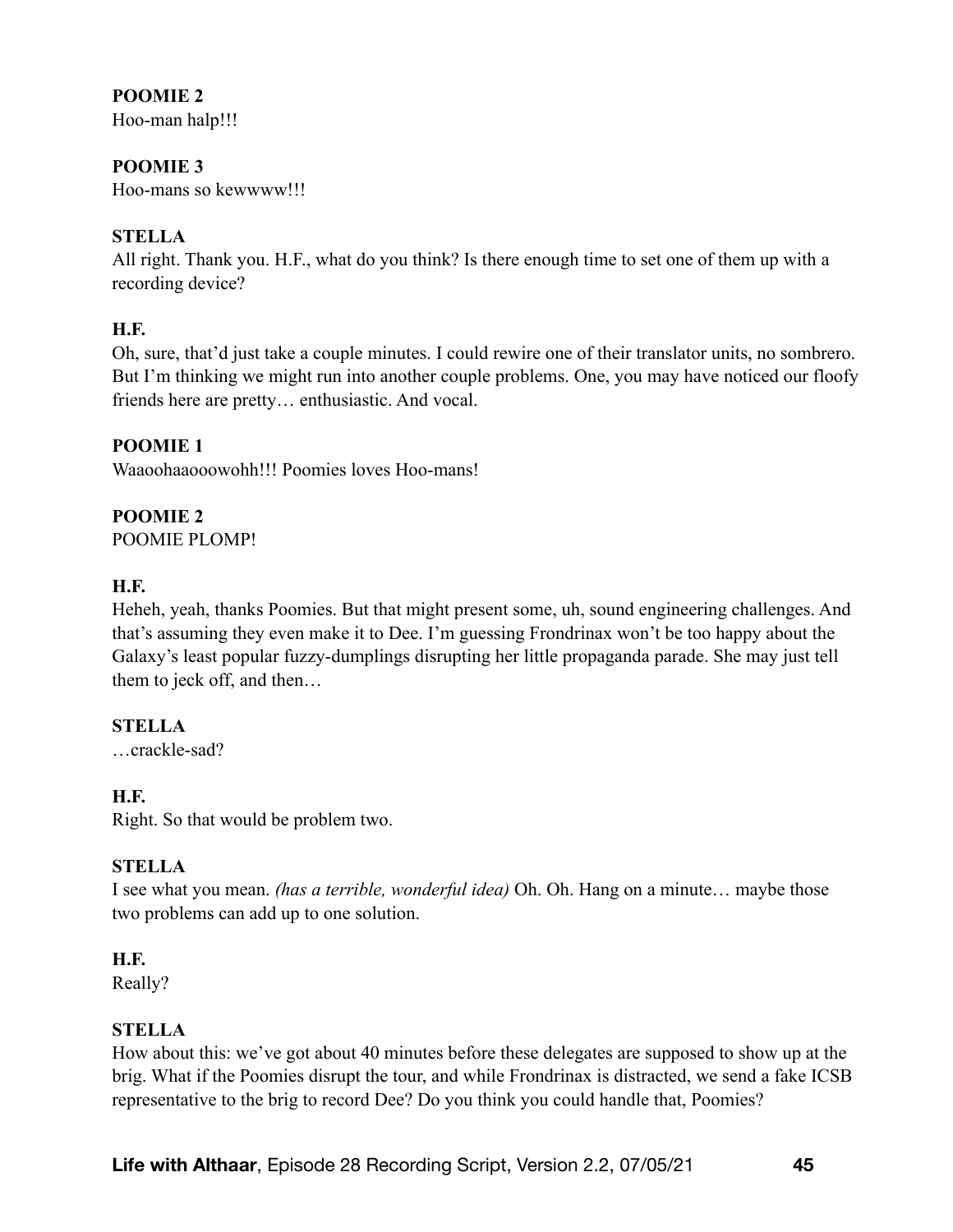**POOMIE 2**  Waaoohaaooowohh!!! Hoo-man halp!!! Poomie halp!

**STELLA** 

Great. Just make sure you have a nice lonnnnng conversation with Frondrinax and the other delegates, ok?

**POOMIE 1**  OOOOOO-KEEEEEH!!! Poomies on best special diplomats mission!

**POOMIE 2**  Poomies is diplomats!

**POOMIE 3**  Poomies say HOIIIIIEEEE!!!

**POOMIES 1-3**  HOIIIIIEEEE!!!

# **H.F.**

Uh, Stel? Are you sure about this? A meeting between the Poomies and Frondrinax might be kind of… emotionally taxing for these little guys. Maybe we can do this without their help?

**POOMIE 1**  But Poomies wan halp!

**POOMIE 2**  Yah-yah! Poomies wan halp!

**POOMIE 3**  Why can Poomies no halp?? Ooooooowaaaaa—

**H.F.**  Okay! It's okay! You can help!

**POOMIE 1**  Yaaaah! Poomies will halp keww Hoo-mans!

**POOMIE 2**  Hoo-man halp!!!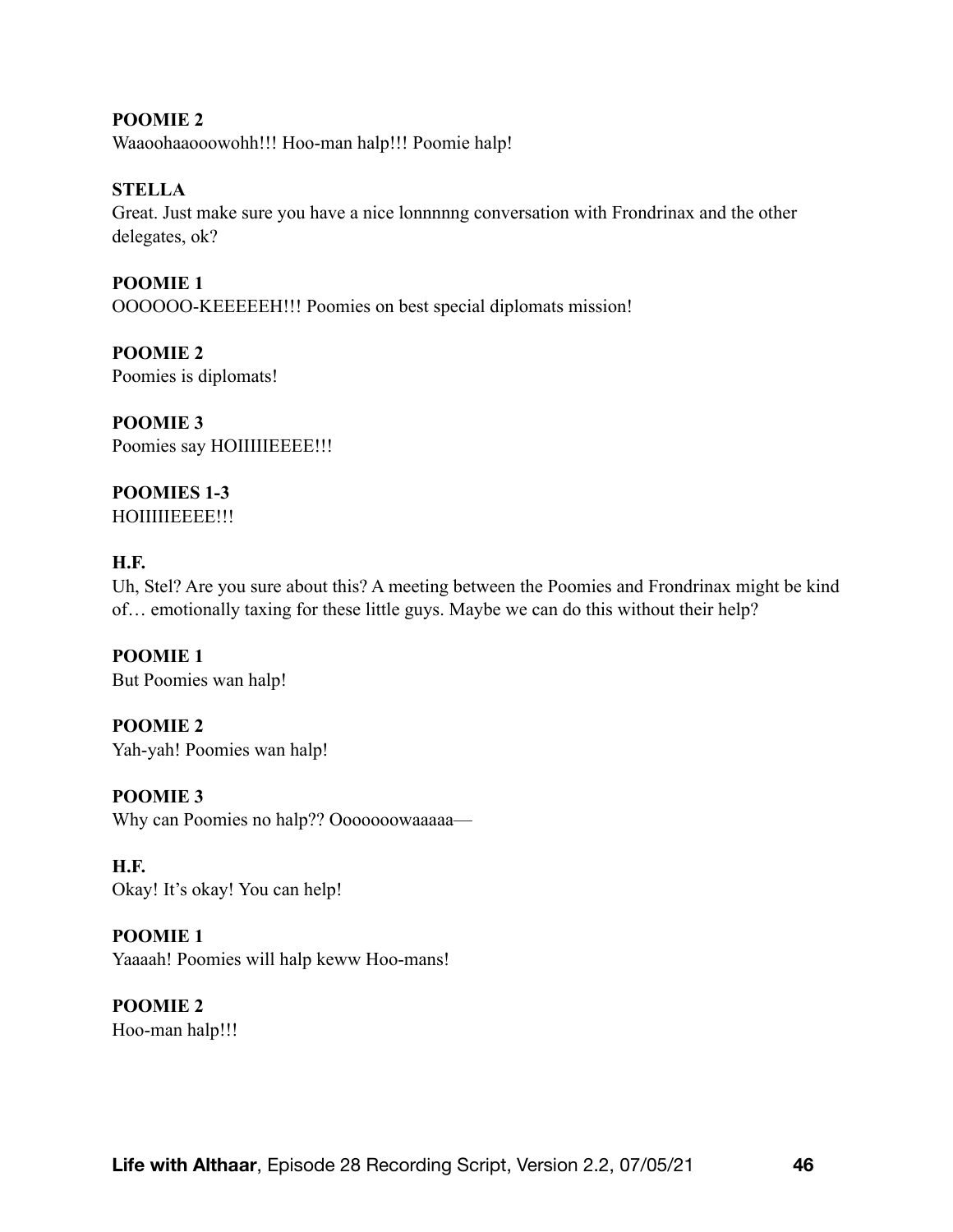## **STELLA**

Thank you, Poomies. Now, you'd better get going if you want to catch the tour in time. *(interface chime)* There you go. I've set your destination on your little map here, so once you're back on the Fairgrounds proper, you can just follow the little holo-sparkles, ok? They'll take you straight to the tour's current location, assuming they're on schedule.

## **POOMIE 3**

Sked-oooo!

## **POOMIE 1**

Poomies will be best diplomatses!

## **STELLA**

I'm sure you will be. Ready, H.F.? All clear out there?

# **H.F.**

Yep, corridor's empty. Let's get you on your way, Poomies!

*Metallic noise of something that's not a door opening onto an actual Fairgrounds corridor.* 

## **POOMIE 2**

Oooooooookeeeeeh! Poomie love keww Hoo-mans! BOIIIIIEEEE!!!

#### **POOMIES 1-3**  BOIIIIIEEEE!!!

# **STELLA and H.F.**

Ok, bye!/Bye now! Good luck!

*The POOMIES bumble off into the distance as H.F. reseals the entry. A beat.*

## **H.F.**

You do realize you just sent those cuties on a suicide mission, right?

## **STELLA**

Hey, they wanted to help. Besides, we don't have time to worry about that now, we've got less than 40 minutes to find someone who can impersonate an ICSB official plausibly enough to fool the guards in the brig.

## **H.F.**

That's going to be tricky. It obviously can't be anyone Human, which leaves out most of the Resistance.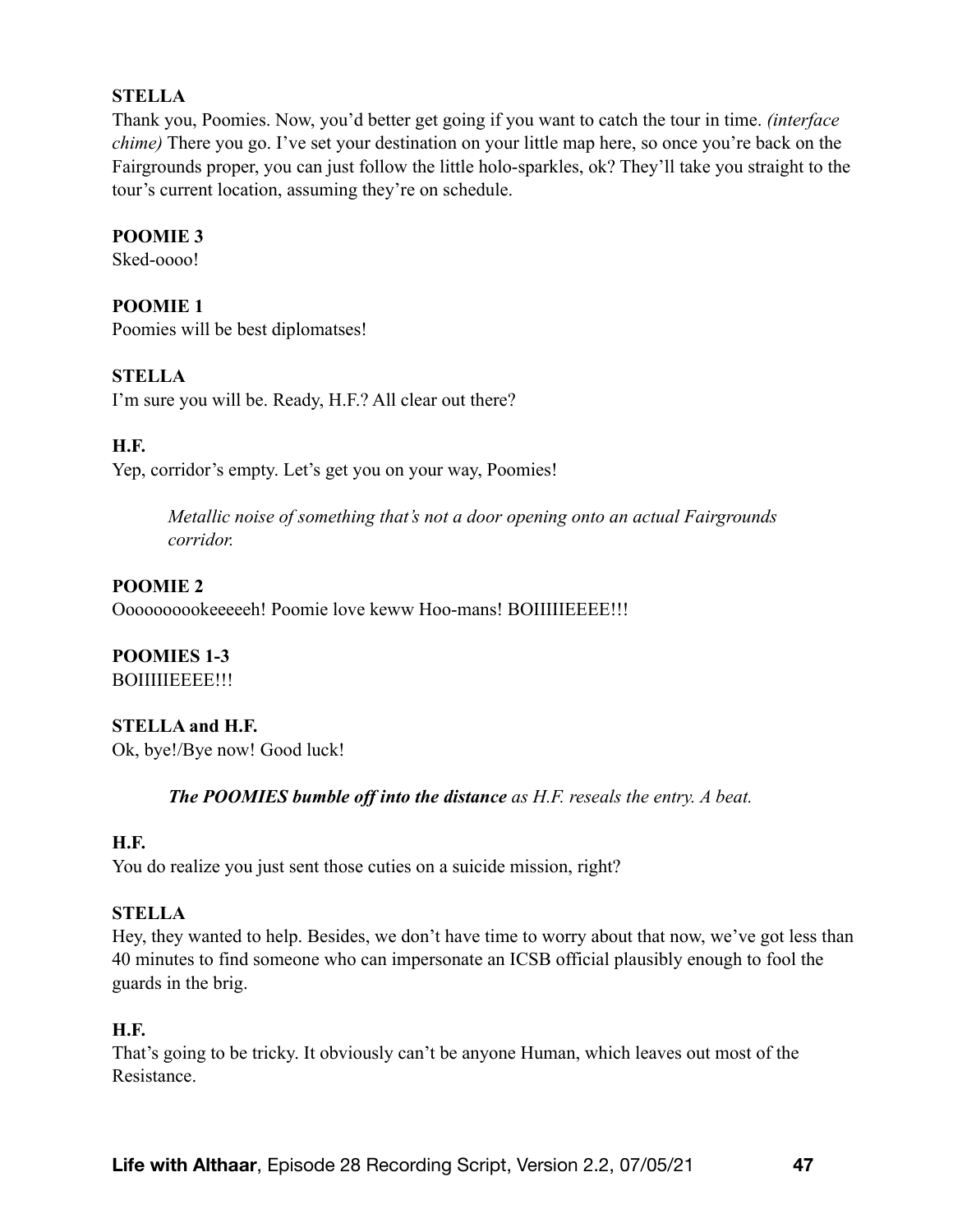## **STELLA**

And the few aliens with us are also on the Foogs' most wanted list—they wouldn't be able to walk into the a high-security area like that without setting off the biometric scanners.

## **H.F.**

So we need a non-Human who hasn't been flagged in the system.

# **STELLA**

Right. Ideally someone from a species the Foogs wouldn't want to start trouble with. But it also has to be someone we can trust.

## *Distant barking can be heard approaching them.*

## **H.F.**

That's a tall order, Stel. I can't think of anyone who— *(as MISS SOPHIE exuberantly arrives)* Oh! There's my sweetie girl! Yes, I'm happy to see you too! But Papa's busy right now, ok girl? He needs to help Tante Stella find a non-Human to help us talk to Tante Dee!

## *MISS SOPHIE barks in response.*

## **H.F.**

Oh, I know you'd love to talk to Dee, but they don't make translators for doggies! No they do not! Well, unless those doggies are actually— Oh. Oh, frill me.

# **STELLA**

What's wrong?

# **H.F.**

Nothing's wrong. In fact, I just got an idea.

*[scene 10] The Electric Egg. Still a very slow day. GANGLION OCELLUS has consumed most of his bucket of whiskey, and ALTHAAR has downed a few more Tolimene and tonics than he had intended.*

# **GANGLION OCELLUS**

*(quite drunk, but hyper-enunciating to compensate)* 

So, let me…let me see if I read you aright. This "Frenjun's" behavior is unpress— unpressish— he is behaving in a heretofore unseen fashion? Is that… the gist of it?

# **ALTHAAR**

## *(also drunk)*

Sin Leon has found the eye of the bull and… Althaar is not sure what is to be done with the bull's eye after it is obtained. Althaar has… not so many English idioms in his house of wheels. So Althaar must… Althaar must… What was Althaar saying?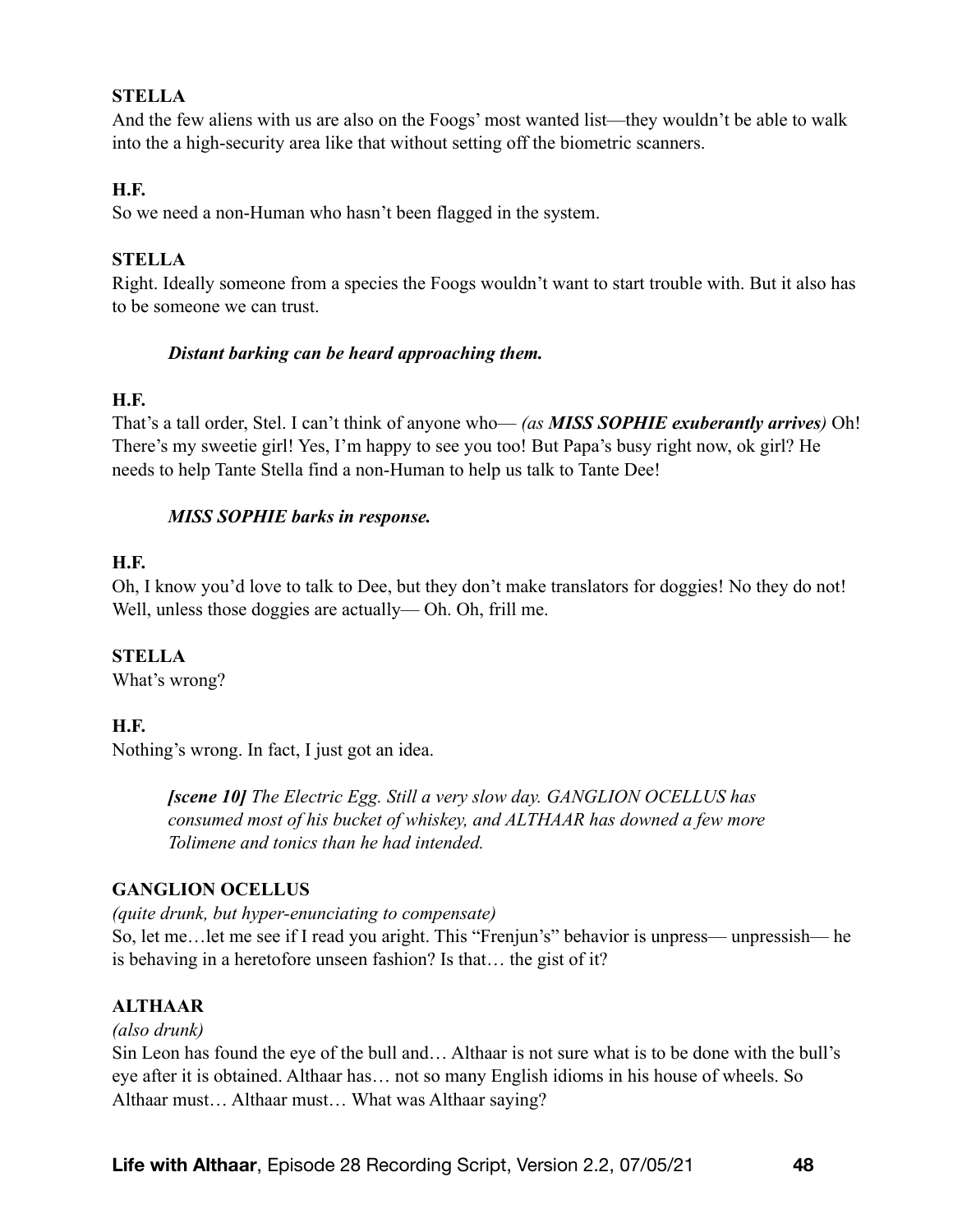# **GANGLION OCELLUS**

Your "Frenjun." You said… different now. Is he.

## **ALTHAAR**

Oh, yes! Thanking you, dear Leon! Yes, Althaar would never have expectation that FriendJohn would be making assistance to the Fugulnari. And yet FriendJohn… appears to do so. It is… puzzlement.

#### **GANGLION OCELLUS**

And have you… inquired as to why?

#### **ALTHAAR**

Althaar… Althaar has not wished to make pry-ment into the matters of unpleasantness… And… And Althaar has had some suspecting that… that FriendJohn has the secrets he must be keeping even from Althaar. And Althaar is not to be taking the deception of FriendJohn in the person! Althaar has himself performed the "white lie" on occasionings. But… Althaar is sensing that this is a lying of another coloration. A deception of a much greater… greatness. And Althaar is trusting that FriendJohn is doing what is best, but… it is a very deeply sadness to Althaar that he can not make dis-encumberment on the burdens of his dear friend.

*A beat as GANGLION considers this.* 

#### **GANGLION OCELLUS**

Althaar, do you recall the final speech of Jacques *(pron. "Jack-wiss")* in Act III, scene seven of *As We Tolerate It*?

#### **ALTHAAR**

Althaar… has not remembering, Leon. The "day-drinks" have made up-sneaking upon Althaar.

#### **GANGLION OCELLUS**

Think nothing of it, dear boy. I played Jacques on Aumatex for their entire summer season. Which... only lasts a day and a half, but I think I still have it in me:

*"*All the 'verse's a stage, And all the sapients in it merely players; They have their exits and their entrances, And one being in their time plays many parts, As I must play my part and leave you here; I have to go now, my planet needs me!"

#### **ALTHAAR**

Oh, yes, recollection! Althaar was leaking copious cylandotic fluids after Jacques was perishing on the way back to his home planet.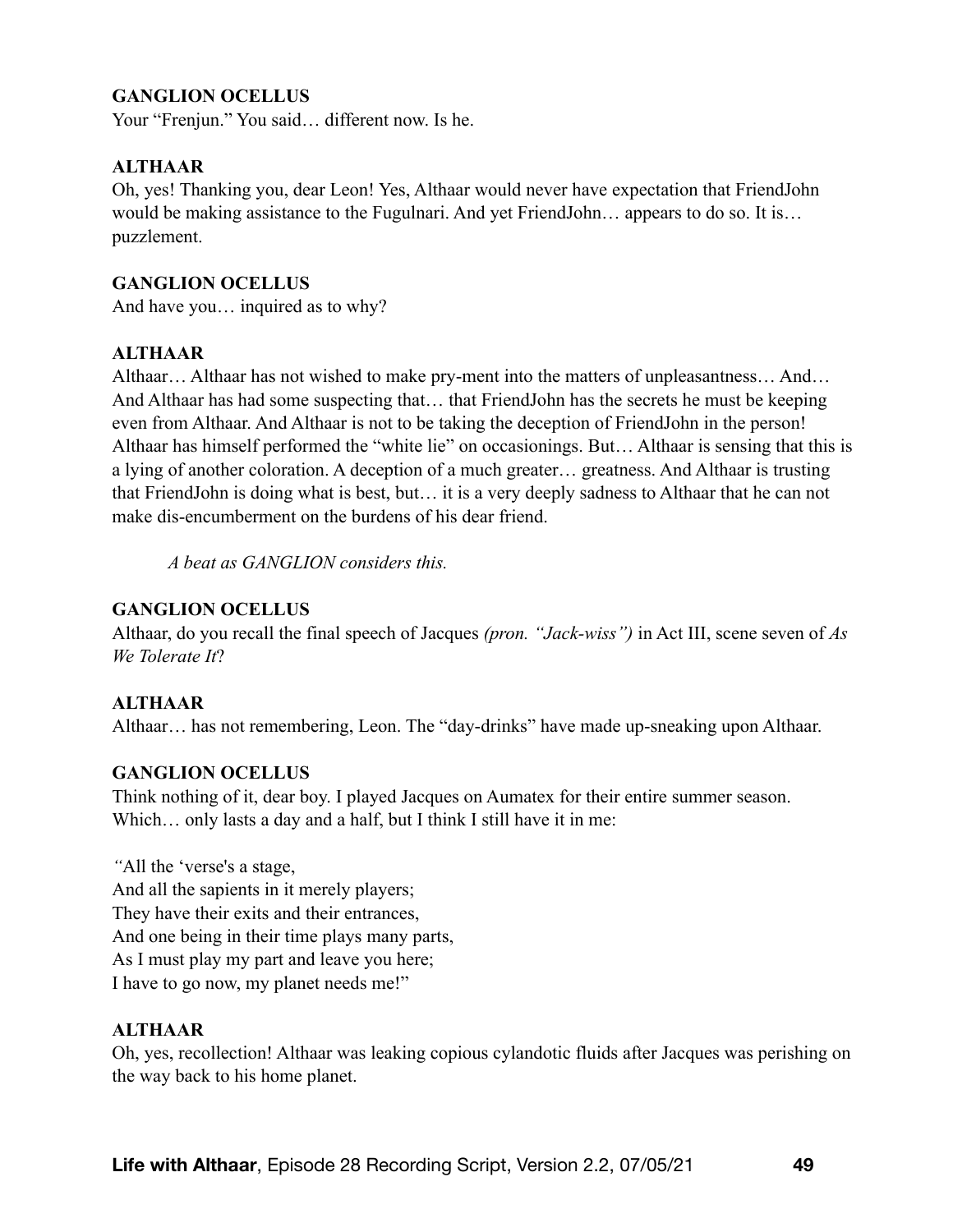## **GANGLION OCELLUS**

Yes, a somewhat… abrupt end, but… eminently practical, from a dramaturgical standpoint. Jacques had to be put out of the way before the massive inter-species orgy at the end of Act IV. But, do you take my meaning, here?

## **ALTHAAR**

…Perhaps you must be spelling it out at Althaar.

## **GANGLION OCELLUS**

Well, part of the… *(small burp)* Pardon me. Part of the… inherent tragedy of Jacques is his inability to reconcile his public and private personas, yes? He tries to be all things to all people. After the loss of Numbella, he has no one to… to remind him, d'you see, of his essential… his essential… essence. And that leads to his inevitable, er, thingy. Demise.

## **ALTHAAR**

So… is it the suggestion of Leon that… that Althaar should be the Numbella to the Jacques of FriendJohn? To make reminding of his essences?

## **GANGLION OCELLUS**

I have played many a part in my day, Althaar my lad, and I can tell you from long experience that not being able to leave a character behind is one of the deadliest perils of the craft. If this friend of yours is indeed spending his every waking moment enduring the humiliation of an… utterly distasteful, deeply insulting, trite, hackneyed, pandering, disingenuous… *(realizes he's getting offtrack)* What I mean to say is, if the world is demanding of your friend that he play a character not of his choosing, you can help him best by letting him leave that part behind at the stage door, as it were. Allowing him to be… himself.

## **ALTHAAR**

Ah. Althaar believes… Althaar believes this is of great wisdom. He is most gratified for your advisings, Leon!

## **GANGLION OCELLUS**

And I am grateful to you, dear Althaar! Not only for the opportunity to discuss life and art with such a perceptive and erudite young individual, but for the brief respite from the cries of "No sombrero!" that otherwise plague the entirety of my existence.

## **SOPON**

Hey, uh... Sin Zwizz'linarp? Sorry, my boss just found out that you were here, and he was wondering… Could we get a picture of you for the back wall?

## **GANGLION OCELLUS**

Oh, very well! But only because you've caught me in a rare sanguine humour.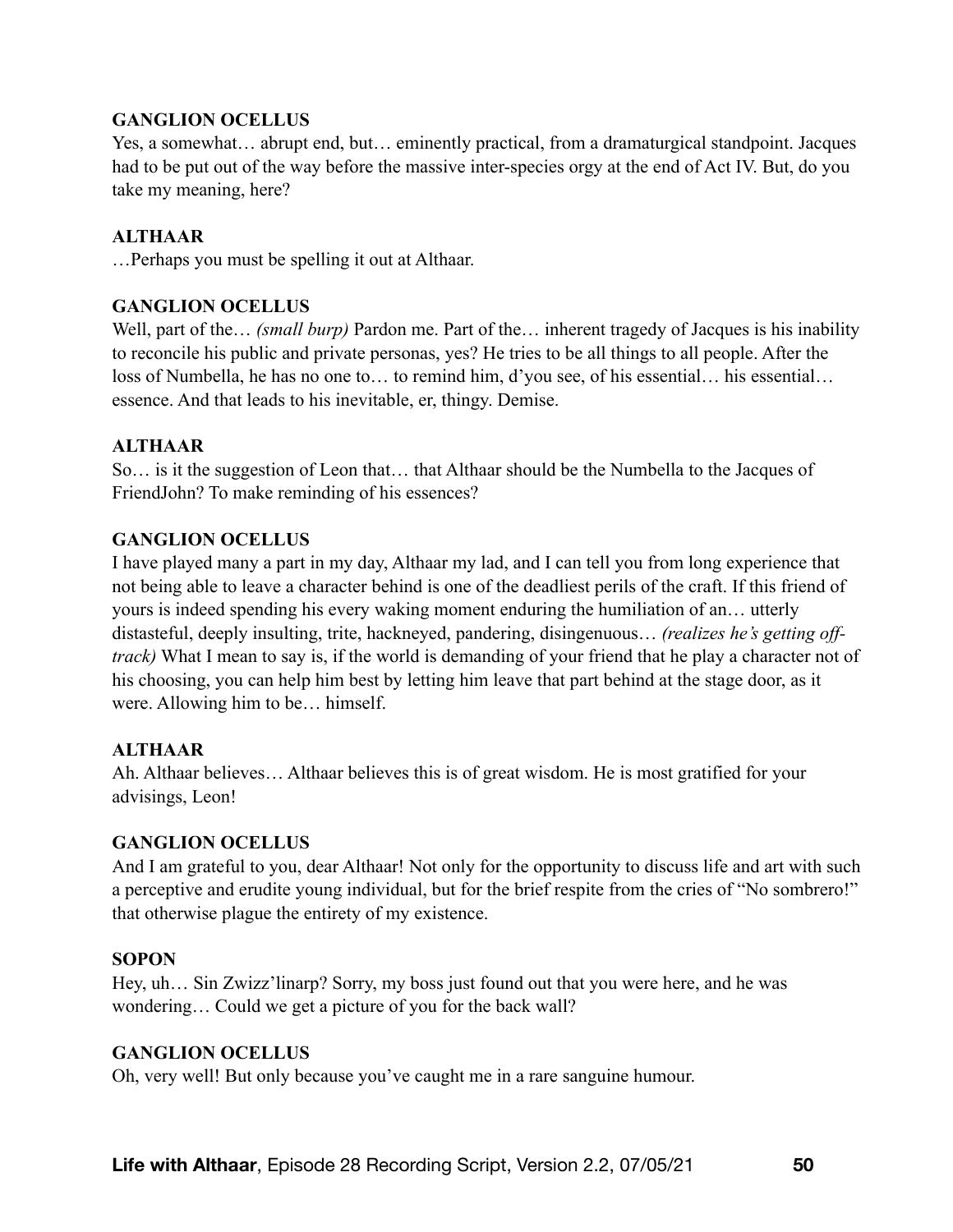## **ALTHAAR**

Huzzah!

*[scene 11] Another Hydroponics park, this one very chilly indeed. Maybe a faint Hardanger-fiddle track playing somewhere in the distance.* 

## **MRS. FRONDRINAX**

And finally, the jewel of our operations: the lingonberry restoration project!

## **THOOMBON**

It's quite remarkable. Although I wasn't expecting such low temperatures in a hydroponic facility.

## **MRS. FRONDRINAX**

Well, it's important to maintain the ideal semi-polar conditions in which the lingonberry thrives. They're broad-leaved evergreens, you know, very unusual! But a proper snow cover is essential to prevent damage.

## **CHARSH**

Yes, I'm sure, but a bit of protective gear would have been nice. Or some warning, at least. Not all of us are biologically suited to such low temperatures.

## **MRS. FRONDRINAX**

Well! If the sight of these hardy shrubs isn't enough to warm your heart, then I don't know what to tell you!

# **CHARSH**

I could have at least grabbed a scarf, or…

## **MRS. FRONDRINAX**

Why, Johnny! You look like you have a question about these beautiful berries. Do you?

## **JOHN**

"I certainly do. Restoring an endangered plant species must take incredible dedication. Who is it that loves plants enough to commit themselves round-the-clock to such a noble cause?"

## **MRS. FRONDRINAX**

Why, our Human volunteers, of course!

## **PIKLAT**

Volunteers? Are you not compensating the Humans for their labor?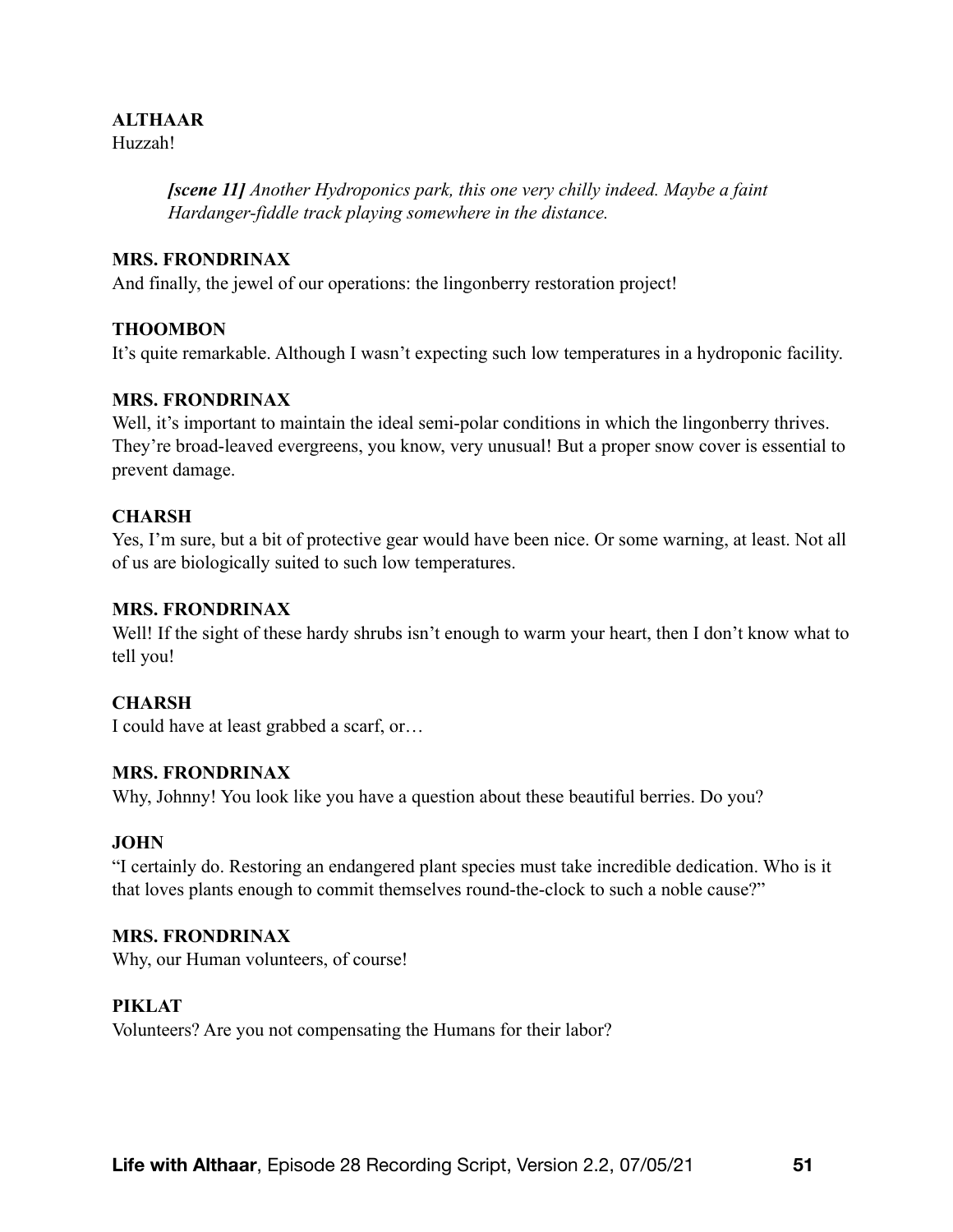## **MRS. FRONDRINAX**

Well, uh... of *course* we initially offered a generous salary and benefits package, but these selfless lingonberry nurturers eventually realized that the joy of restoring such a beautiful species to its pre-ME6 population levels was payment enough in itself. They're just that dedicated!

#### **THOOMBON**

The Humans… refused payment? That doesn't sound like typical Human behavior.

#### **MRS. FRONDRINAX**

What can I say? It's just one of the countless examples of the new understanding between Human and Fugulnari! Making a better Galaxy for us all!

#### **CHARSH**

Is my heartbeat slowing down? I think my heartbeat is slowing down.

#### **THOOMBON**

And these Human lingonberry-tenders. Are they quartered nearby as well?

#### **MRS. FRONDRINAX**

Of course! You can see the Human burrow colony just a few yards yonder.

#### **PIKLAT**

Ah. Very similar to the ones we saw by the mulch plant, then.

#### **THOOMBON**

And eerily similar to the burrows by the compost tanks.

#### **CHARSH**

And the ones by the sprouting racks… I'm so tired…

#### **MRS. FRONDRINAX**

Well, yes, Human holes do tend to look a bit same-y to those who have never encountered a Human in their natural surroundings before. But they're very efficient, I trust you'll agree.

#### **THOOMBON**

Their efficiency isn't in question. It's their suitability I'm wondering about.

#### **PIKLAT**

Yes, what about these Humans' emotional well-being? Are they being given adequate time for leisure and relaxation?

#### **THOOMBON**

Not to mention their famous mating rituals!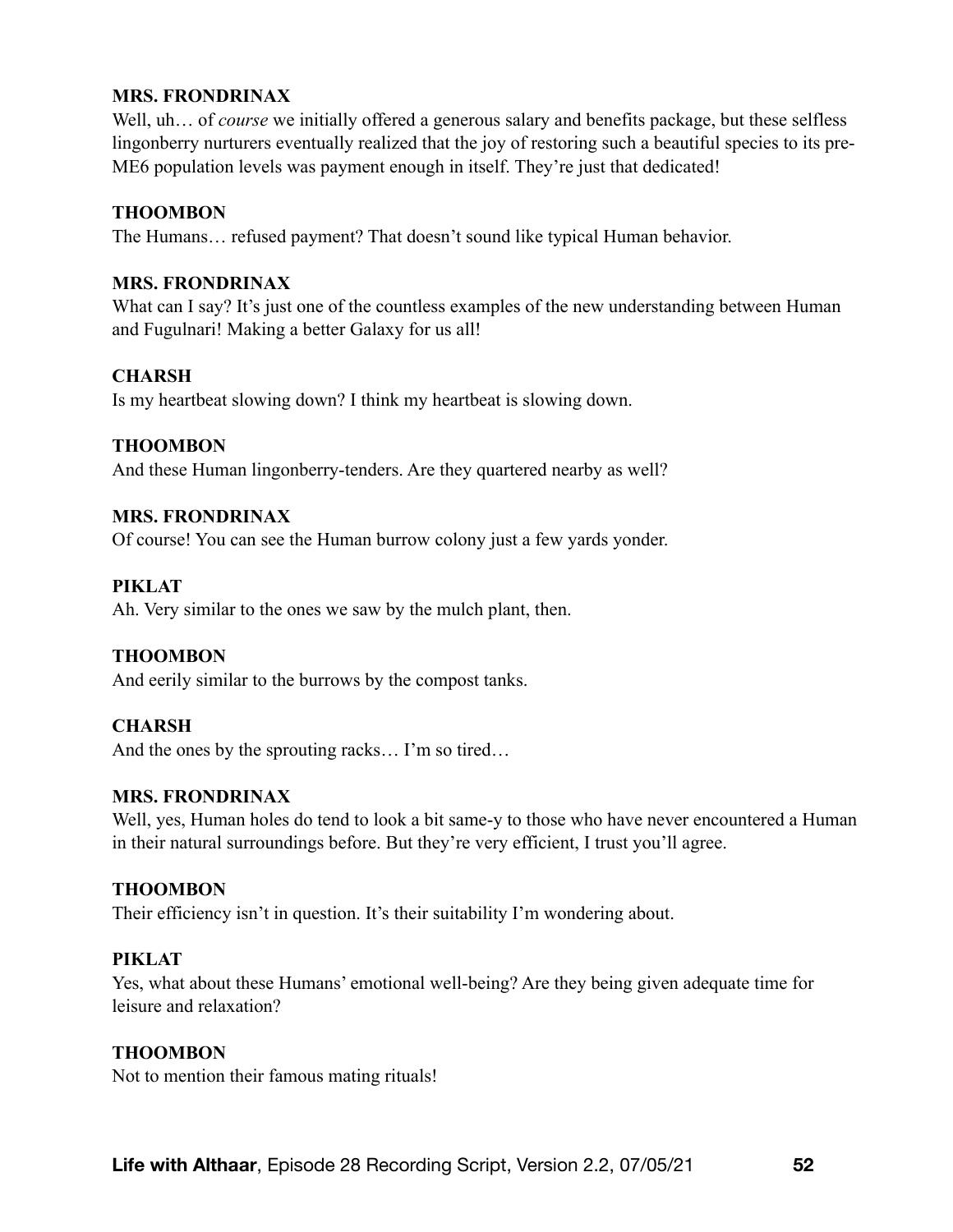## **PIKLAT**

Precisely! I can't consult my dossier at the moment, obviously, but I'm reasonably certain your average Human would consider these burrows highly inadequate for that purpose with regard to both privacy and maximum occupancy. How exactly are these volunteers of yours meeting their, ah, "social needs?"

## **THOOMBON**

Do you have anything to say about this, Human guide?

## **JOHN**

*(rustling his script)* Ah, apparently I do not.

## **CHARSH**

*(slurring)*  My blood… It's slowing…

## **MRS. FRONDRINAX**

Why, my dear friends, I would be delighted to answer any questions you have about our management of the Human workforce!

## **THOOMBON**

Then feel free to do so.

**PIKLAT**  Yes, please do.

## **MRS. FRONDRINAX**

Well, er... That is, you see...

*A beat.* 

## **THOOMBON**

Go on.

## **MRS. FRONDRINAX**

Well... Frankly, gentlebeings, it seems like at this point you're just being difficult. Don't you think all these questions were addressed perfectly well by the Humans' charming little spontaneous musical number?

#### **PIKLAT**

They were not.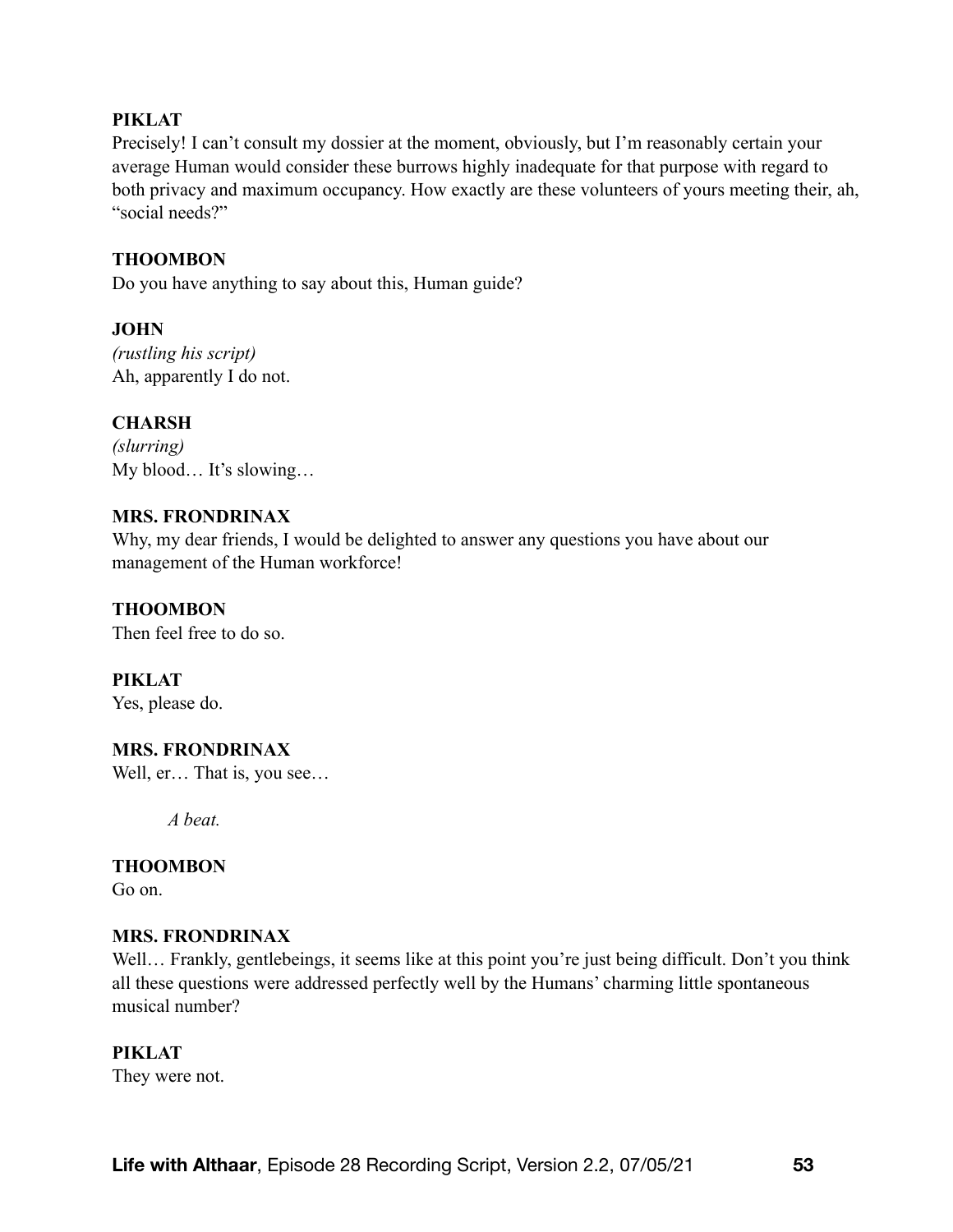**THOOMBON**  Catchy though it may have been.

**MRS. FRONDRINAX**  Oh. Well…

*A long beat. Then, a door whooshes open.* 

**POOMIE 1**  POOMIES IS HERE FOR TOURZES!!!

**SEVERAL POOMIES**  HOIIIIIEEEE!!!

**POOMIE 2**  Hoo-man!! Waaoohaaooowohh!!!

**POOMIE 3**  So kewwwww! Poomie plomp! Poomie plomp!

**SEVERAL POOMIES**  PLOMP! PLOMP! POOMIE PLOMP! *(etc.)*

**JOHN**  Oh, wow! Hi there, little guys! Heh, you sure are cute! Little… puppy-kitten things.

**MRS. FRONDRINAX**  Puppy what now—? Oh my withering filaments! Get away! For the love of everything that's fertile, GET AWAY FROM ME!

**PIKLAT**  Frondrinax? Are you— CHEESE ON A HOVERBOARD! Poomies! Back! Back, you wretched, misbegotten fluff-mongers!

**POOMIE 1** No plomp?! Ooooooowaaaaaaaaahhhhh!!!

# *POOMIE 1 shatters.*

**JOHN**  Aagh! What the hell?!

**Life with Althaar**, Episode 28 Recording Script, Version 2.2, 07/05/21 **54**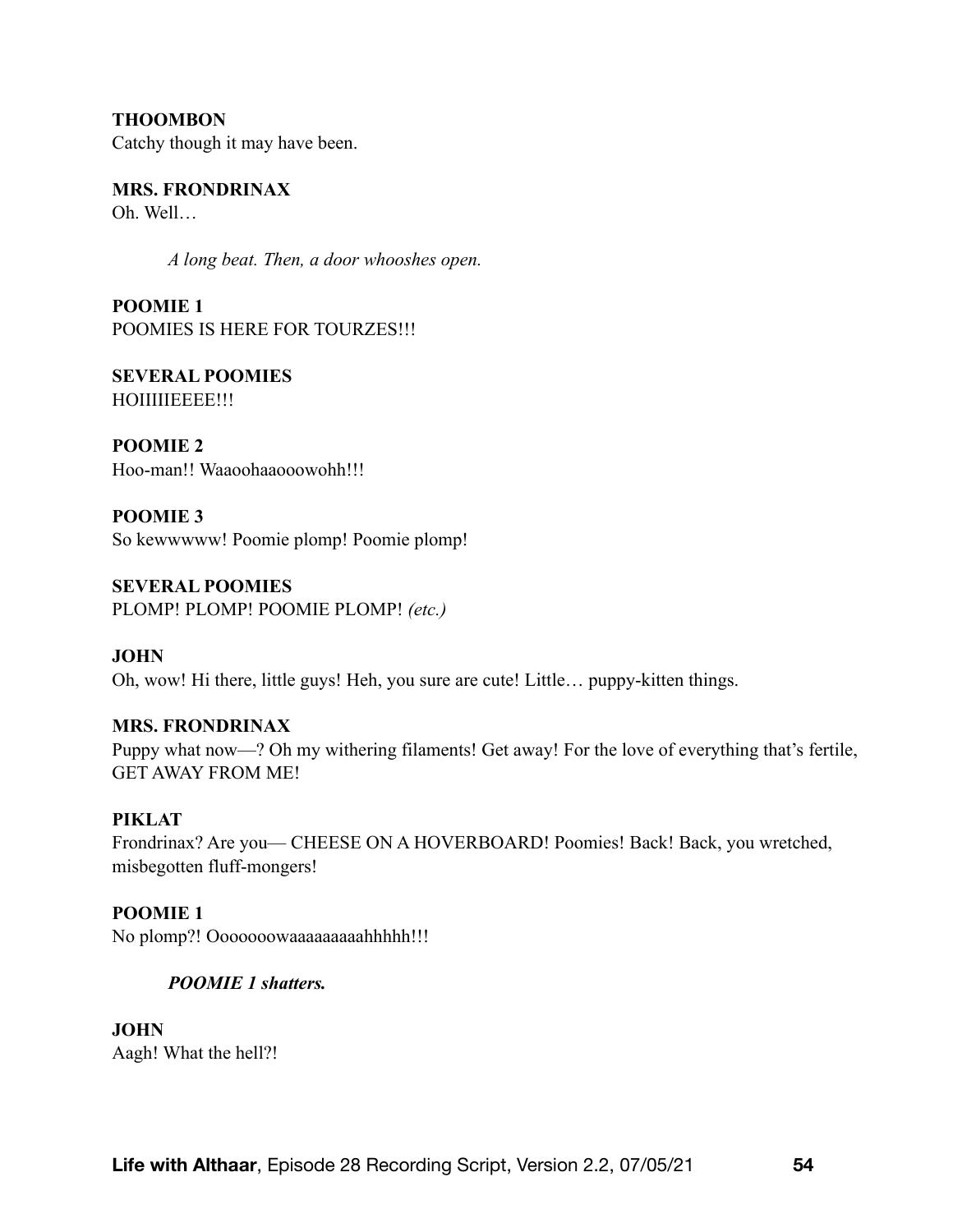*MRS. FRONDRINAX, THOOMBON, and PIKLAT scream in horror and hurl insults as the other POOMIES attempt to "plomp" them. (CHARSH is equally horrified, but is too incapacitated by the cold to do more than groan weakly.) The rejection causes the POOMIES to wail and shatter in disappointment, as JOHN B tries to make sense of what is going on. Admidst the cacophony…* 

#### **OAKENSARX**

John, Frondrinax. Oakensarx again. I just wanted to wish you both good luck. We're all count— oh FROST MY PISTILS! POOMIES!

*OAKENSARX beats a hasty retreat. More chaos until the last Poomie shatters into a pile of Poomie shards.* 

#### **MRS. FRONDRINAX**

*(somewhat out of whatever the plant equivalent of "breath" is)*  Oh! Oh! Are they all gone?

## **THOOMBON**

*(out of actual breath)*  I… I think so.

#### **JOHN**

What... just happened? Who were those little guys? And what did you do to them?

#### **MRS. FRONDRINAX**

Oh, stow it, Johnny! I don't have time for your stupid questions! *(to the DELEGATES)* Gentlebeings, I must apologize. I don't know how those horrible little monstrosities managed to find their way in here, but I can assure you all that when I find out who was responsible, buds will roll!

#### **PIKLAT**

Aghhh... Never mind that now, Frondrinax. I just... need somewhere to sit and... recuperate...

#### **MRS. FRONDRINAX**

Oh, yes. Yes, of course. We'll continue the tour after we've all had a chance to recover.

#### **THOOMBON**

Ugh. Let's just call it a day, shall we?

#### **MRS. FRONDRINAX**

Oh! Well, if you really think you've seen enough…

#### **PIKLAT**

I think we've seen more than enough. And Charsh is starting to turn mauve.

**Life with Althaar**, Episode 28 Recording Script, Version 2.2, 07/05/21 **55**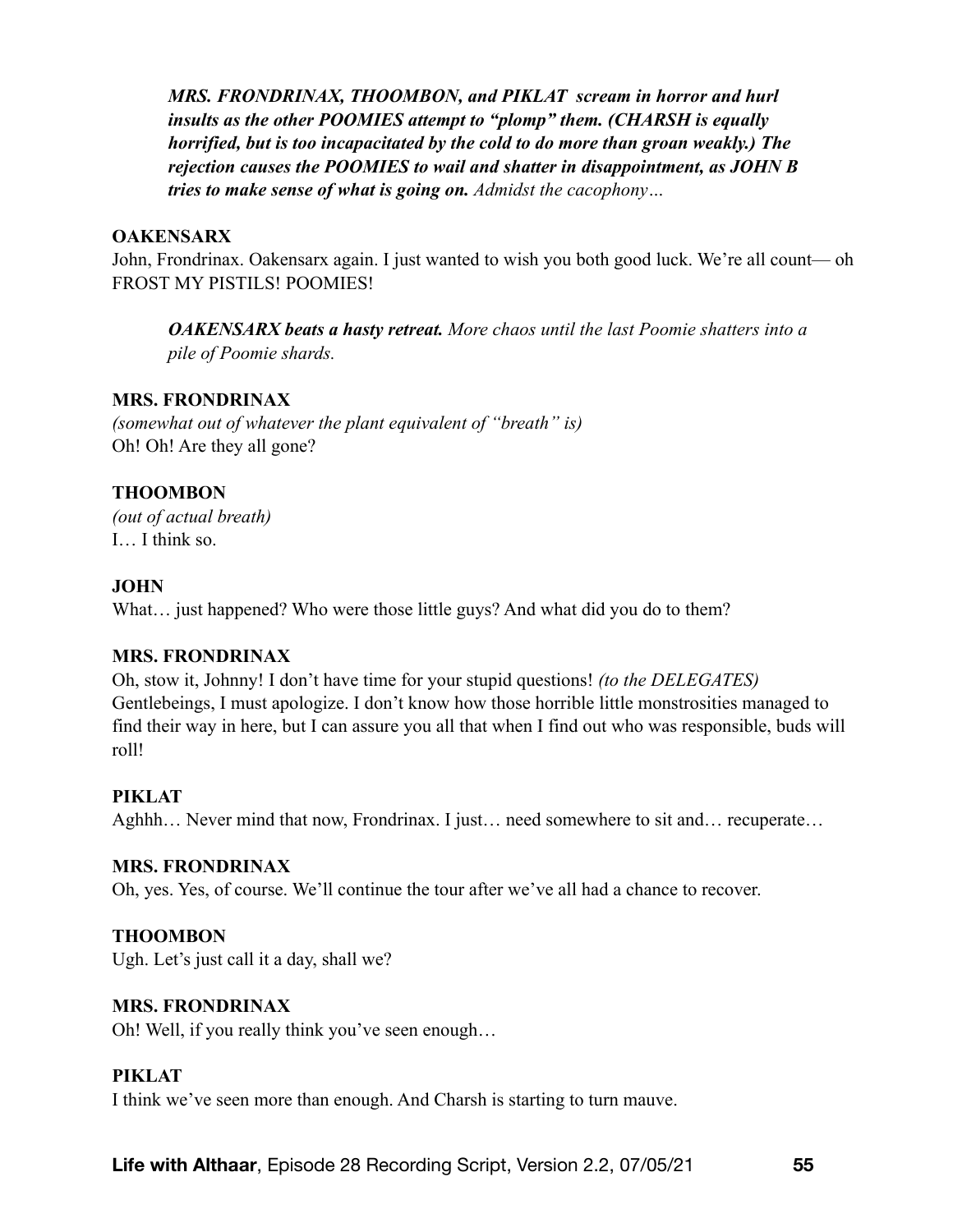#### **MRS. FRONDRINAX**

Yes, yes, all right. Follow me, then, gentlebeings.

*The ailing DELEGATES shuffle away behind MRS. FRONDRINAX, one dragging the inert body of CHARSH.* 

#### **JOHN**

Um…Mrs. F? I still have more lines. Should I—?

#### **MRS. FRONDRINAX**

What? Oh, for— Tour's over, Johnny! Go home!

*Door whoosh as they exit.* 

#### **JOHN**

Okay! Feel better! *(surveying the Poomie remains)* Aww, those poor little kitten-pups. *(shivers)* I should probably get out of here too, before I start turning mauve. Mang, what a day.

*[scene 12] The area outside DEE's new cell. The water feature cuts in and out a few times as she plays with it.* 

#### **EUKATROX**

Enjoying your new surroundings, Human?

#### **DEE**

*(over cell intercom)* 

Well, the fountain is nice, but I don't much care for the foliage here. It's a little talkative for my taste.

#### **EUKATROX**

Oh, you're breaking my bulb, sweetheart. You're absolutely breaking my bulb. Better appreciate that fancy little hydration station while you can, because as soon as Frondrinax is done with you, you're going right back to—

*They are cut off by a buzzer. A voice comes over an intercom.* 

#### **ARCHEPLAX**

Hey, Eukatrox. Lemme in.

#### **EUKATROX**

Eh, settle your sepals, just let me key in the— *(bleeping of a keypad)* C'mon, you stupid piece of— Ah! Got it! *(Big Serious Prison Door clonk)* Well well, if it isn't old Archeplax! What's got you shadowing my canopy this lovely cycle?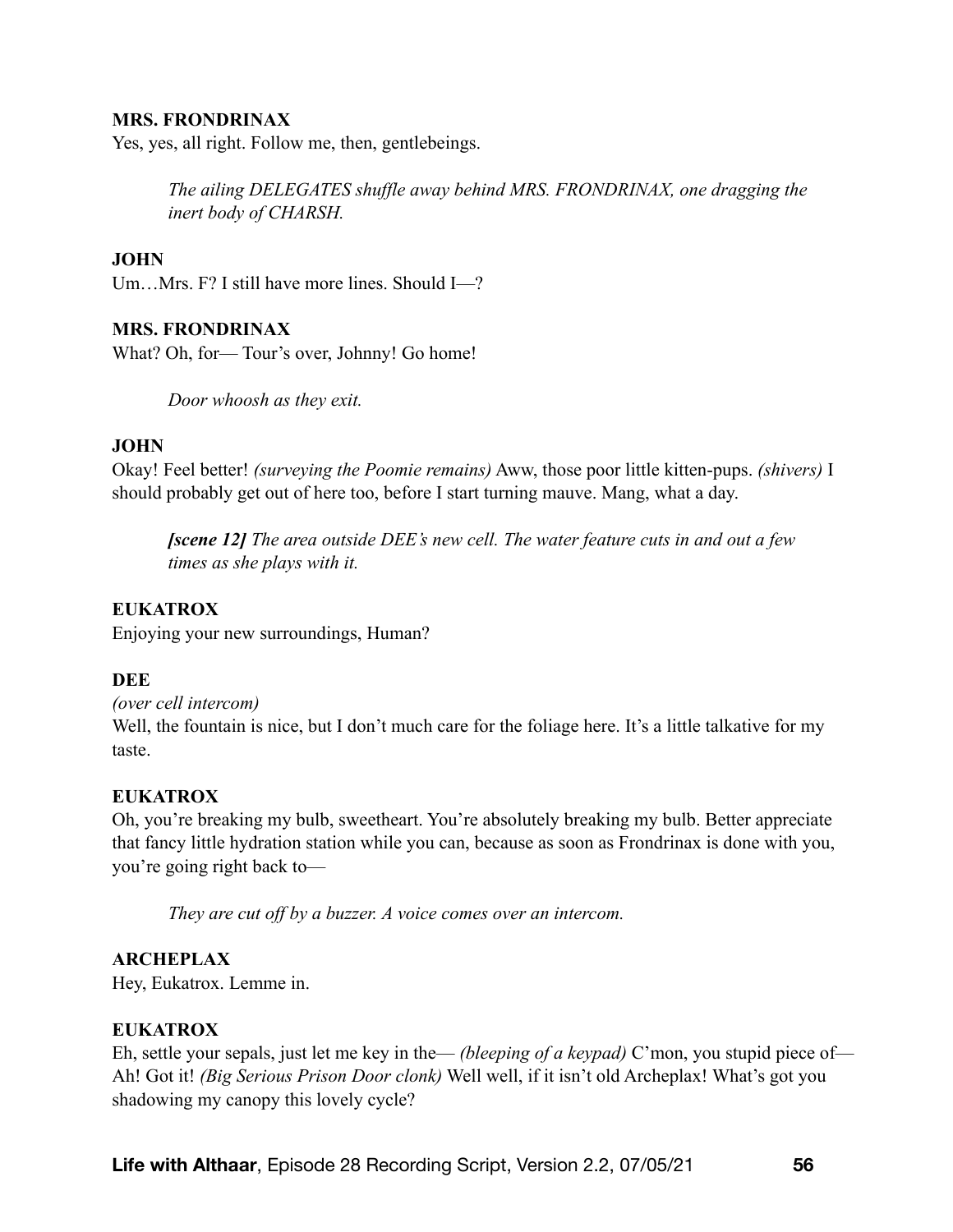## **ARCHEPLAX**

Got me some kind of official diplomat here. Wants to observe the prisoner.

#### **EUKATROX**

I thought Frondrinax said this morning she'd be bringing them around.

#### **ARCHEPLAX**

Yeah, well, she also said, "It's not your job to ask questions! It's your job to look efficient, keep quiet, and make sure that delegation leaves completely satisfied with what they've seen here today!" So, I'm gonna show this delegate whatever she wants, end of story. I'm in no hurry to get my petioles snapped for mulching up Frondrinax's operation.

#### **EUKATROX**

Yeah, sure, just— Aw, frost me, is that a dog? You keep that urine-dispensing mechanism away from my pot, you hear me?

## **ARCHEPLAX**

Manners, Euk! You know there isn't a dog within light-years of this place. And she's wearing a translator unit, see? Earth dogs don't use translators, they're not even sentient. This is obviously the Fidorian representative, here with the *fact-finding mission*.

## **STELLA**

*(via the re-wired translator box on MISS SOPHIE's collar)*  Yes! Yes! I am a Fidorian! And a good girl! I am best good girl Fidorian! Yes! Bark!

#### **ARCHEPLAX**

See? She just happens to look like a dog. And sound like a dog. And… act a lot like a dog. But she's most definitely not a dog, and we would never imply something so insulting to one of the Committee's honored guests! Who we are supposed to treat with *all possible courtesy*. Right?

#### **EUKATROX**

Oh. Uh, right. My apologies, gesin. Would you like to observe the prisoner's very comfortable and entirely species-appropriate accommodations at this time?

#### **STELLA**

Yes! Yes! Arf-arf! Wanna look around! Speak with prisoner! Woof-woof! I am a Fidorian!

#### **EUKATROX**

Fine. But diplomatic immunity or no, you keep that sniffer of yours away from my soil, you hear?

#### **STELLA**

Yes yes! Arf! Very good! Woof! I am a Fidorian and I will be very good! Bark!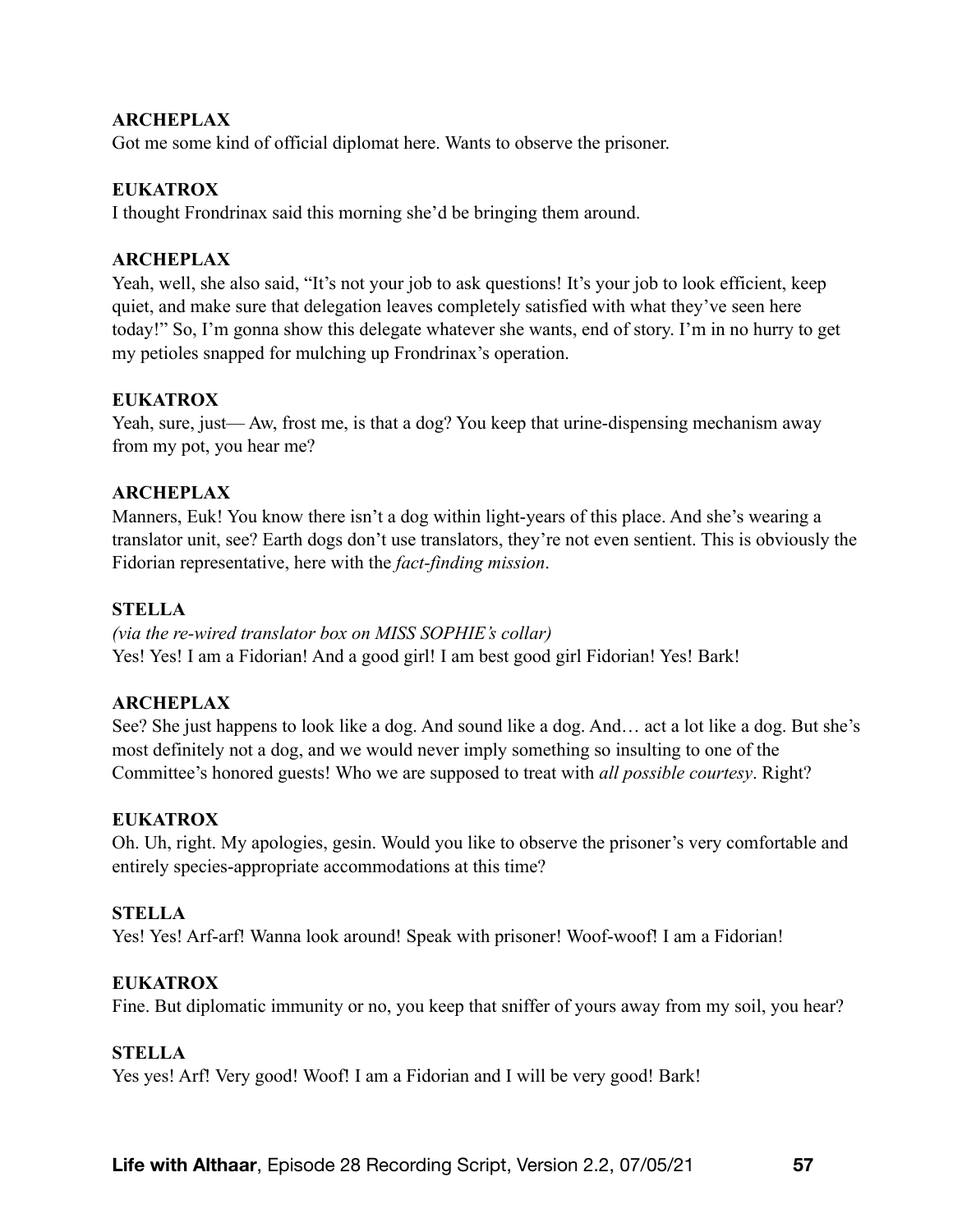## **DEE**

Wait a minute…Miss Sophie?

## *MISS SOPHIE barks.*

#### **STELLA**

Um...bark, bark, woof! These are the noises I make when I look around! Woof! Bark! Ruff! Ruff!

## **DEE**

Hey, Miss Sophie! What are you doing here, girl?

## *MISS SOPHIE barks again.*

## **STELLA**

Bark! Yes! Miss Sophie! That is my name! Bark-bark! What a clever Human! To guess the name of Miss Sophie, who you have never met!

## **DEE**

Whaaaaaat is going on?

## **STELLA**

Hello, clever Human prisoner! It is I, Miss Sophie, the famous Fidorian diplomat! I am very pleased you have heard of me! I have come to visit and observe your living conditions. Woof!

## **DEE**

OH! Right! I absolutely… appreciate this visit, Honorable Miss Sophie. My name is Dee Mallory, and as you can see, I'm a prisoner here. *(deliberately)* In this big ultra-crylion cylinder, smack in the middle of the brig.

## **STELLA**

Ah! Yes! A pleasure to meet you, new friend Dee! Bark! I, Miss Sophie, would like to know how my new friend is doing. Is Dee… unharmed?

## **DEE**

They are treating me quite well, Madam Ambassador. Thank you for asking. They moved me to this fancy new cell just this morning, in fact. Probably because they knew you were coming.

## **STELLA**

Yes, yes! That is extremely plausible, woof woof! Does new friend Dee have anything to say to our ICSB fact-finding mission? Any *messages* she would like to share with the many peoples of the Galaxy?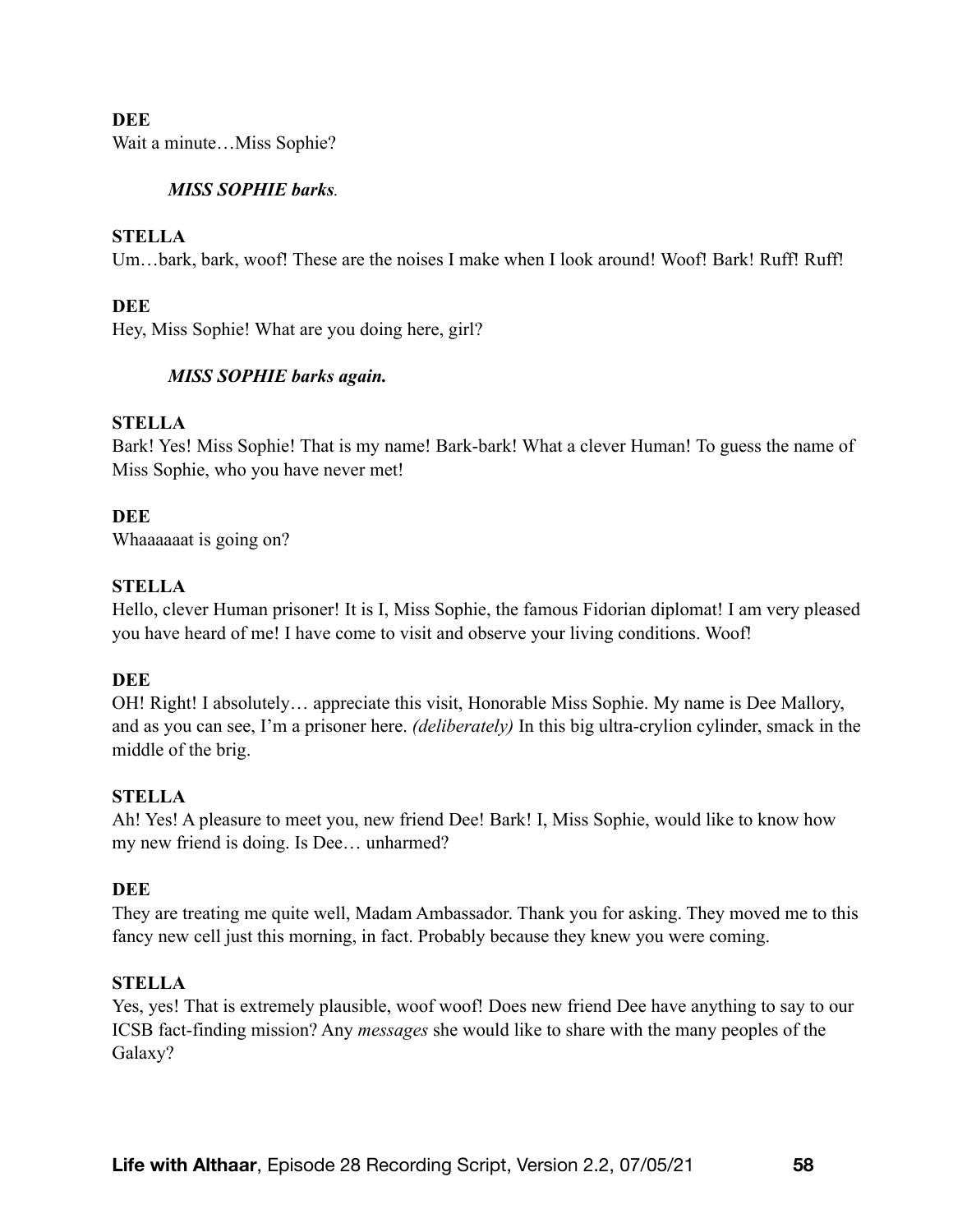## **EUKATROX**

Hey, no messages to the outside! That's a standing order from top branch, I don't care what kind of big pot you're supposed to be.

## **STELLA**

Bark bark! Are Fugulnari prison staff interfering with a prisoner's free expression of ideas and cultural identity, in violation of ICSB Cohabitation Code 421-peff-7b? Because I would definitely want to include that in my report! And that could cause a major interstellar controversy, in my opinion! *(realizes she got a little un-Fidorian there)* …Bark bark!

## **ARCHEPLAX**

Oh! Ah, no, no, we certainly wouldn't be violating any of this sapient's rights! Perish the thought!

#### **EUKATROX**

But Archie—

# **ARCHEPLAX**

Shh!

# **EUKATROX**

But we're not—

## **ARCHEPLAX**

Compost it! We keep the delegates happy, remember? And *we don't ask questions!*

## **EUKATROX**

Fine! On your nodes be it. If you need me, I'll be back at the guard station, staying very much not responsible for any of this.

## **ARCHEPLAX**

Oh, thanks a lot! I'll be sure to let Frondrinax know what a huge help you were!

## **EUKATROX**

Yeah, yeah, blow it out your stomata!

*A bleep and another Big Serious Prison Door clonk as EUKATROX effoes.* 

#### **STELLA**

Woof woof! Please share your thoughts, new Human friend! And Miss Sophie will record them!

**ARCHEPLAX**  What?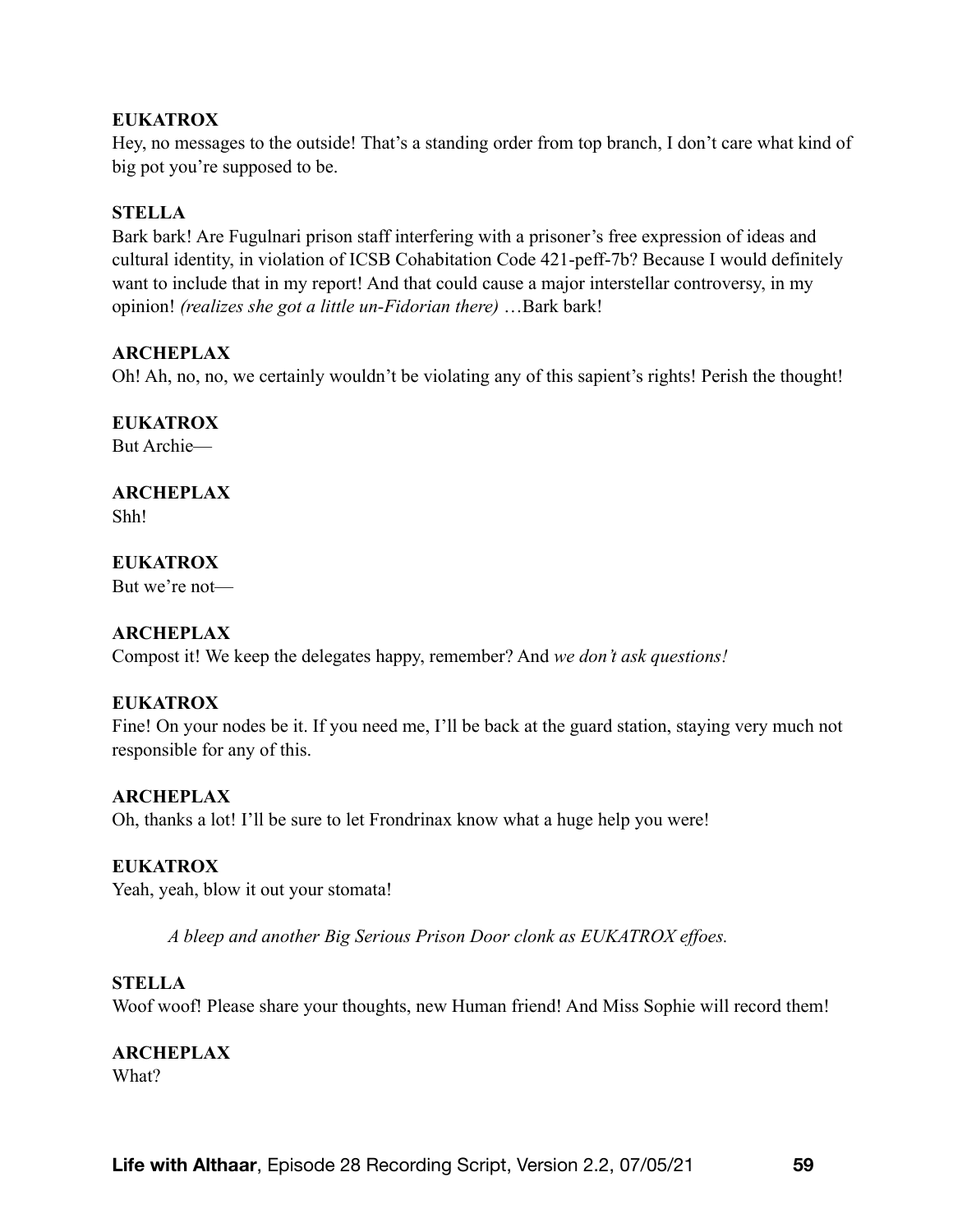## **STELLA**

Er, for posterity! In my notes for this very important fact-finding mission, bark bark!

## **ARCHEPLAX**

Oh. Well… I guess that's ok. You'll be taking your notes with you when you leave Human space, right?

**STELLA**  Of course! Bark bark!

## **ARCHEPLAX**

That's all right then. I don't see how this could possibly backfire, go right ahead.

#### **STELLA**

Excellent! Woof! I'm ready to listen, Dee Mallory! What would you like to say to the Galaxy?

#### **DEE**

Hmm. Let's start with a little number that's been on my mind a lot lately...

*[scene 13] The (relatively quiet, compared to pre-Foog levels) Transit Hub, where the DELEGATES are waiting to depart.* 

#### **MRS. FRONDRINAX**

How's everyone doing? Would anyone care for another ginger ale?

## **OAKENSARX**

I'll take one.

**THOOMBON**  No more for me, thanks.

## **MRS. FRONDRINAX**

And you, Sin Piklat? Can I get you anything?

## **PIKLAT**

Not unless you've got a cure for bemulched electronics somewhere in that cart.

#### **OAKENSARX**

We apologize profusely for the damage to your personal device, gesin. You will be handsomely reimbursed.

## **PIKLAT**

There is no reimbursement for years of wasted effort! All those petit fours pulverized, all for naught…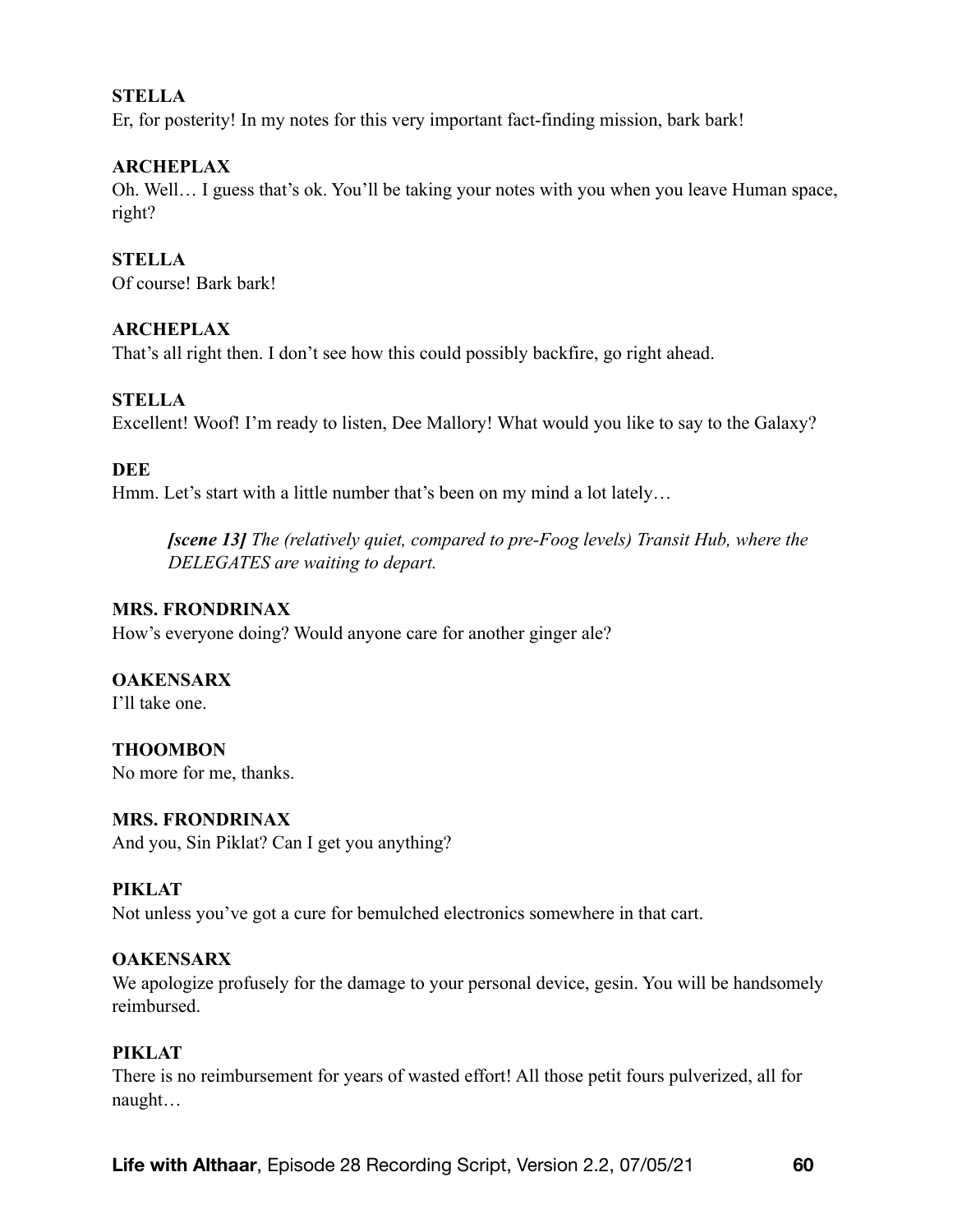#### **MRS. FRONDRINAX**

And I would like to apologize once again for the… unfortunate disruption earlier today. I honestly don't know how those Poomies managed to get onto the Fairgrounds.

## **CHARSH**

Please don't mention those horrible little things again. I'm having a hard enough time coping with the loss of my dorsal fin to frostbite without being tormented by the memory of those hideous abominations.

## **MRS. FRONDRINAX**

Again, we'll make sure to cover the full cost of the reconstructive surgery and any related follow-up care. Isn't that right, Oakensarx?

## **OAKENSARX**

Absolutely. I'll be submitting a report to the budgetary subcommittee first thing next cycle.

## **CHARSH**

It's the very least you can do, I suppose.

*ROOTY arrives.* 

## **ROOTY**

Rooty came to say that all the transportses have luggages and are ready to leave super fast and good!

## **MRS. FRONDRINAX**

Well, then, there you go. I'd like to thank you all again for taking time away from your busy, busy lives to witness our marvelous project here firsthand. I'll, er, I'll understand if you don't want to grab a gift bag on the way out, but we have prepared a lovely little assortment of artisanal fertilizers here if you're interested…

*The DELEGATES are not. They grumble away toward their transports.* 

## **ROOTY**

Bye! Goodbye! Rooty loves you! Bye!

*The DELEGATES are all gone.* 

## **MRS. FRONDRINAX**

Well...that could have gone better.

# **OAKENSARX**

I'll say. Bourbon spritz, Frondrinax?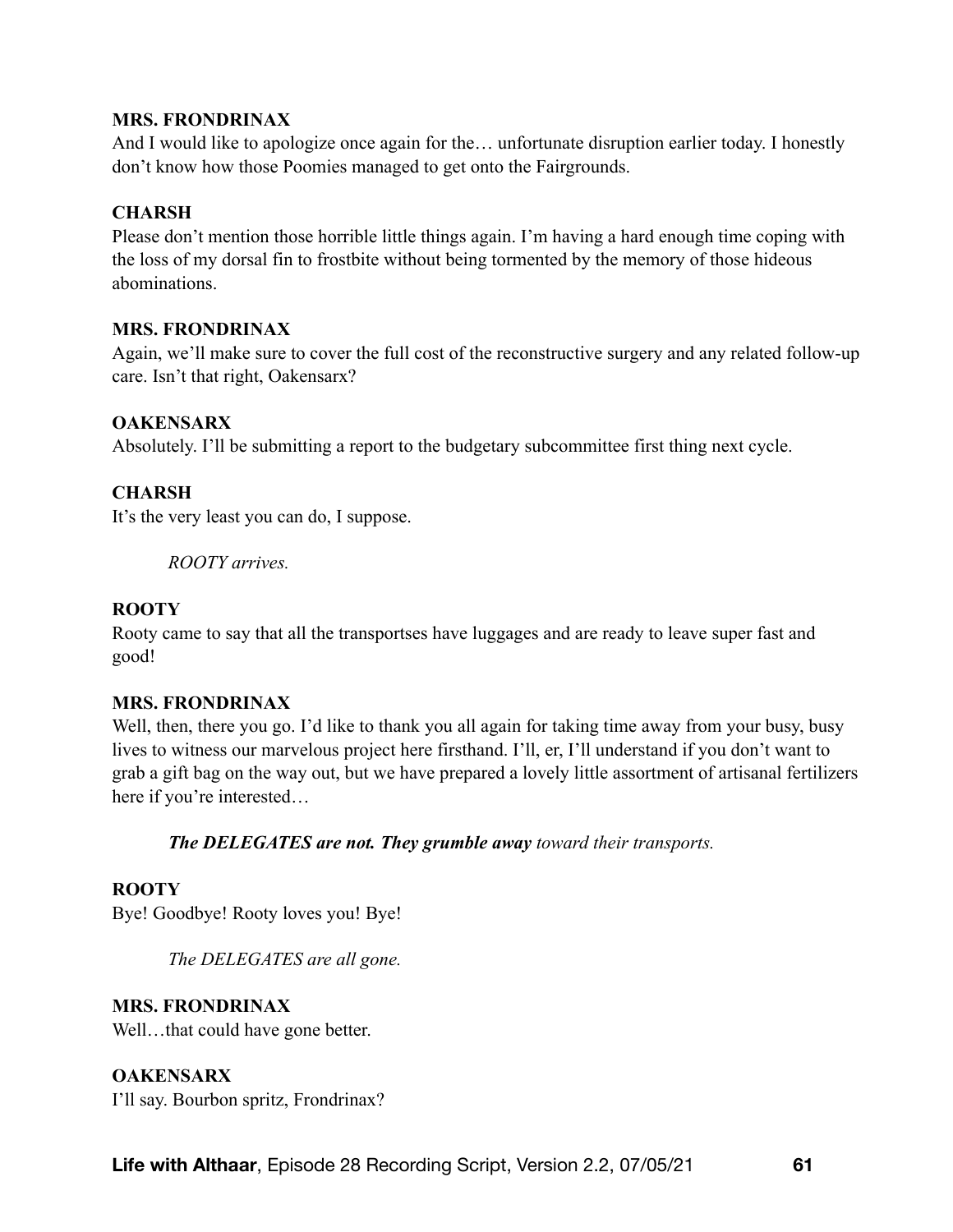#### **MRS. FRONDRINAX**

You read my mind.

#### **ROOTY**

Can Rooty have one?

#### **MRS. FRONDRINAX**

Sure, why not? *(beat)* Oakensarx, be honest with me. How badly did I frost things off today?

#### **OAKENSARX**

Well, I certainly wouldn't call today a rousing success. But it could well have gone much worse. Honestly, sap-curdling as those Poomies may be, they could not have come at a better time. The delegates were asking far too many questions.

#### **MRS. FRONDRINAX**

I suppose you're right. And I was always a tad nervous about letting any outsiders speak with Dee, so it's just as well they didn't make it that far.

#### **OAKENSARX**

Didn't you assure me you had Mallory well in pod by now?

#### **MRS. FRONDRINAX**

Ehhh… that was perhaps a tad optimistic. I've been making terrific progress with her over the last few months, of course, and I'm sure she's almost ready to crack! But perhaps she isn't quite ready for center stage just yet. So yes, I think you're right, the Poomies may have been a watering in disguise. I still don't understand what the frost they were doing here in the first place, though. I certainly didn't add them to the list of invitees! Who would even think to do such a thing?

## **ROOTY**

Rooty would thought to do such a thing!

**OAKENSARX**  What's this, Rooty? *You* invited the Poomies?

#### **MRS. FRONDRINAX**

Oh, for the— What were you thinking, Rooty?

#### **ROOTY**

Ummm, I was thinking that "Poomie" sounds like "Rooty!" And that's me!

# **MRS. FRONDRINAX**

Vim lend me strength.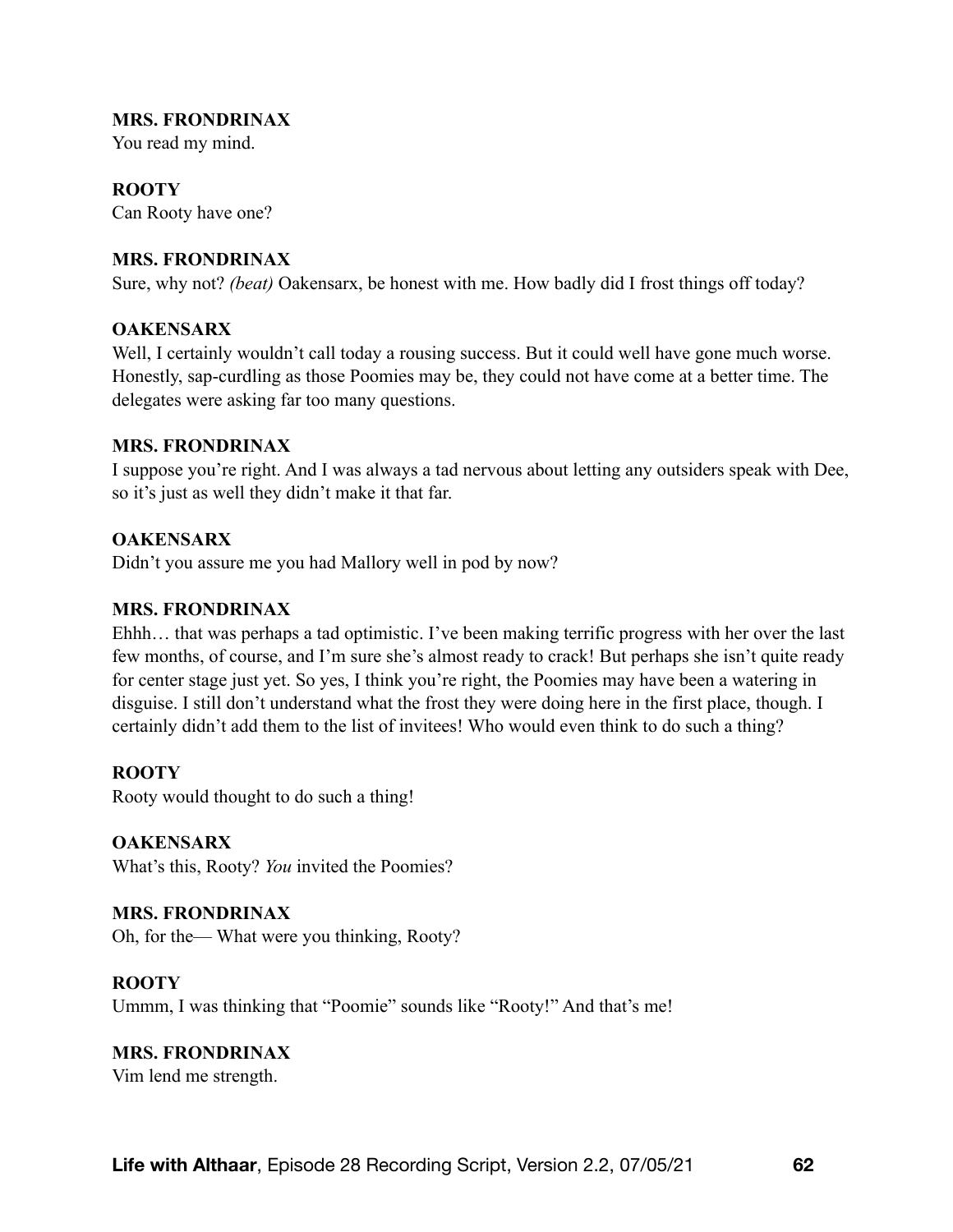*[scene 14] The In-Betweens.* 

# **STELLA**

You think the Foogs bought it? It sounded like they bought it.

# **H.F.**

It did, but I'm getting worried. Miss Sophie should have made it back by now. Where could she be?

# *Barking from MISS SOPHIE over the speaker of their comms device.*

# **H.F.**

Yes, you come to Papa, now! That's a good girl!

# *Another bark over the comm.*

## **STELLA**

You left that trail of treats for her to follow, right?

## **H.F.**

Sazium boar bits. Her favorite.

# **STELLA**

Then she should be fine.

# **H.F.**

Yeah, but I can't help but worry. If she runs into one of those Foogs who arrested her last year...

# **POOMIE 5**

*(over the comms device)*  Waaoohaaooowohh!!! Fido-reen! Is Fido-reen!

# **POOMIE 6**

*(ditto)*  Aaooowohh!!! Fido-reen so kewwww!!! Poomie plomp!

# **POOMIE 5**

Yah-yah, Poomie plomp!

# *Barking and plomping can be heard over the comm unit.*

# **STELLA**

Sounds like she just got an escort.

# *MISS SOPHIE and TWO POOMIES bounce in happily.*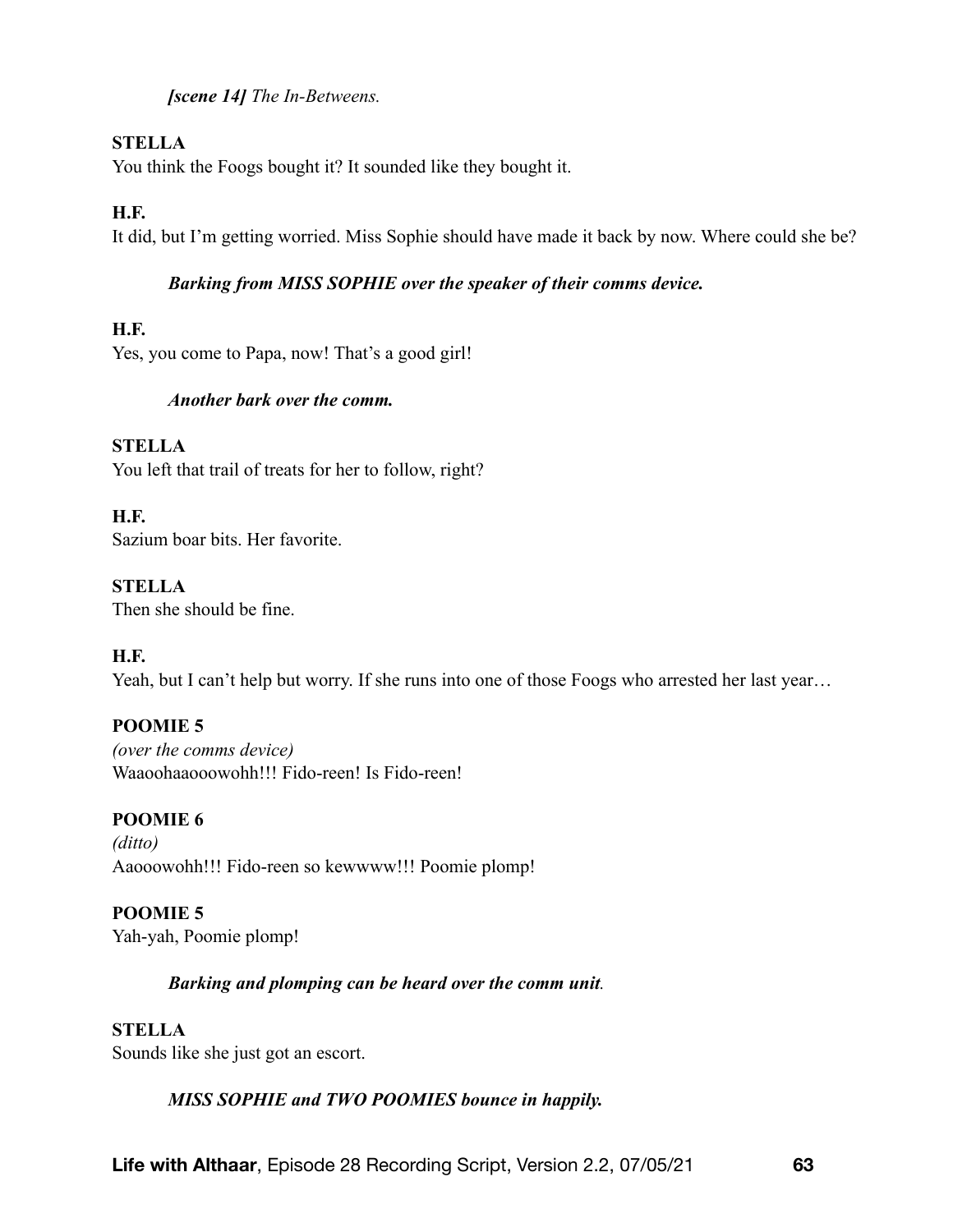# **POOMIE 5**

Poomie finded Fido-reen!

# **H.F.**

Good job, Poomies! Aw, there's my girl! Good job, Miss Sophie! Who's the cutest little undercover resistance agent? You is! Yes, you is!

## **POOMIE 6**

Yay Miss Fido-reen Sophie! Victory plomp!

## **POOMIE 5**

PLOMP!

## **STELLA**

Congratulations, everyone, but we need to wrap this up. We'll have plenty of time for celebratory plomps and belly rubs later. H.F., you need to get on mastering Dee's recording right away. I want it ready to go out the second the PA system is back on line.

## **H.F.**

I'll see what I can do. Fair warning, though, we're talking about a recording we made over a prison intercom, through a simul-translator we jerry-rigged into a two-way comms device, hanging directly underneath the mouth of a sweet but admittedly excitable cocker spaniel. I'm not super optimistic about sound quality here, is what I'm saying.

## **POOMIE 5**

Poomie will halp!

## **POOMIE 6**

Yah-yah, Poomie will halp! YAY!

## **H.F.**

Oh, thanks you two, but this is kind of a technical process. I don't think that would be such a—

# **POOMIE 5**

Ooooooowaaaaa—

## **H.F.**

Okay! You can help! You can help!

## **POOMIE 5**

Yaaaaay! Poomie halp!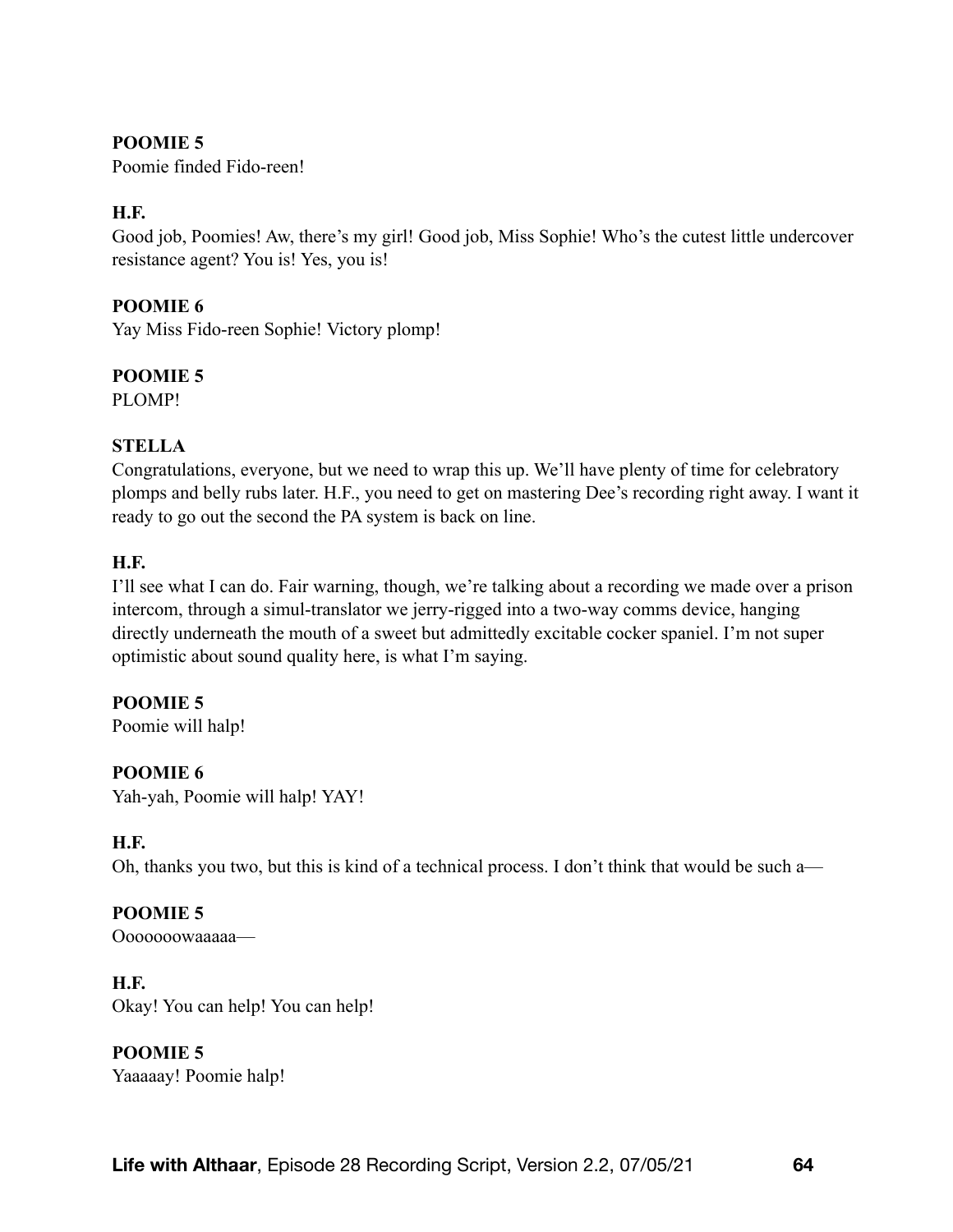## **POOMIE 6**

Poomie halp! Poomie use denoisy halper! Harmonic mullllti-band quantum wave-detangle!

# **POOMIE 5**

Poomie flotts with the fabric of time!

# **H.F.**

Whoa. That… That's a really good idea, Poomie. Where'd you pick up a trick like that?

# **POOMIE 6**

Poomie-Town Technicoo Institoot for Audio-Visoo-oo Engineewing! Poomie is Poomie-lor of Sciences!

# **POOMIE 5**

Yah! Poomie also! Poomie get hands-on expewience!

## **H.F.**

Well all right, then! Let me show you the setup I've been working with back here. *(fade this out as they head off to H.F.'s workspace)* I've had to improvise a little bit with frequency sweeps and the EQ, at a certain point I'm losing as much signal as noise…

*And H.F. and the POOMIES are gone.* 

## **STELLA**

Well, Miss Sophie, it looks like Radio Free Fairgrounds just acquired a couple of new sound engineers. For as long as we can keep from disappointing them, anyway.

# **MISS SOPHIE**

*(happy barks of agreement)*

*[scene 15] ALTHAAR cleaning at home. The door buzzer rings.* 

## **JOHN**

*(over intercom)*  Hey, Althaar? It's me. Is it safe to come in?

# **ALTHAAR**

Oh! One small moment, please, FriendJohn! *(he hides himself behind the curtain)* Althaar is concealed! FriendJohn may be entering in comfort! *(door whoosh)* Greeting to you, FriendJohn! Althaar is hoping that the work cycle was not of too great exhaustment on this day!

## **JOHN**

Less exhaustment than usual, actually. But it was plenty weird.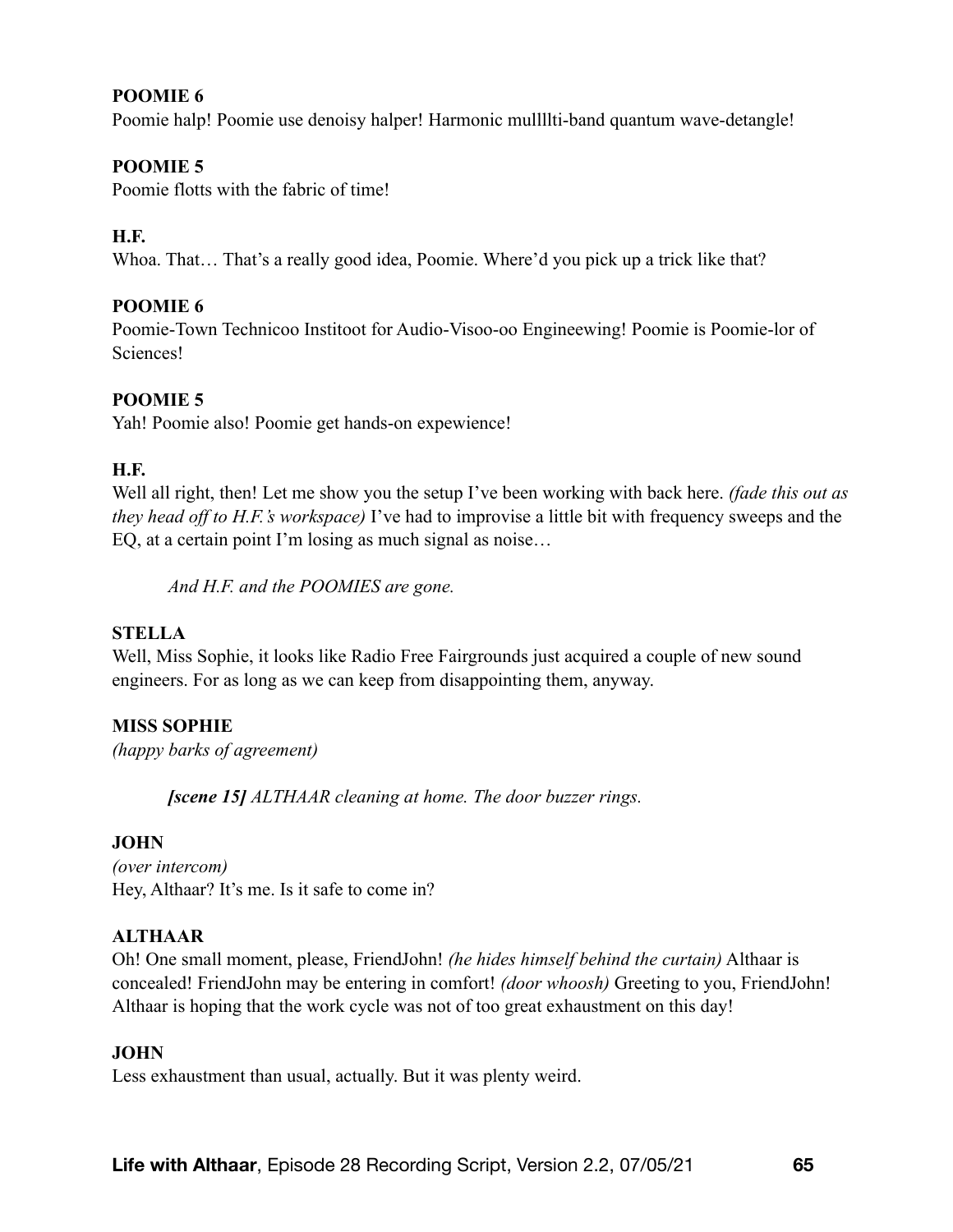# **ALTHAAR**

Mm. Would FriendJohn wish to be speaking of it? Or, if FriendJohn is wishing rather to leave behind himself the weirdness of the work cycle, perhaps he might instead join Althaar in the shared tele-visual entertainments! It was the intent of Althaar this evening to continue his viewings of *Planet Earth*, if this is making appeal.

## **JOHN**

Eh, I think I'll pass. I kind of lost interest once they ran through all the non-beetle species.

## **ALTHAAR**

Yes, the quality of fluffy precious-ness among the subjects of the later seasons has been much reduced. But Althaar is persevering!

#### **JOHN**

Good luck. Actually, speaking of fluffy preciousness, there was one part of the weirdness I wanted to ask you about. Have you ever heard of—

*Doorbell rings again.* 

#### **JOHN**

Were you expecting anyone?

## **ALTHAAR**

Not in the leastment, FriendJohn! Please, make greeting of the unexpected guest at once!

*Bleep of the intercom.* 

**JOHN** 

Hello?

**POOMIE 7**  HOIIIIIEEEE!!! I is Poomie!

**ALTHAAR**  OUAGH.

**POOMIE 7**  Poomie visit? Poomie plomp?

**JOHN**  Uh, one second!

*Bleep of the intercom shutting off.*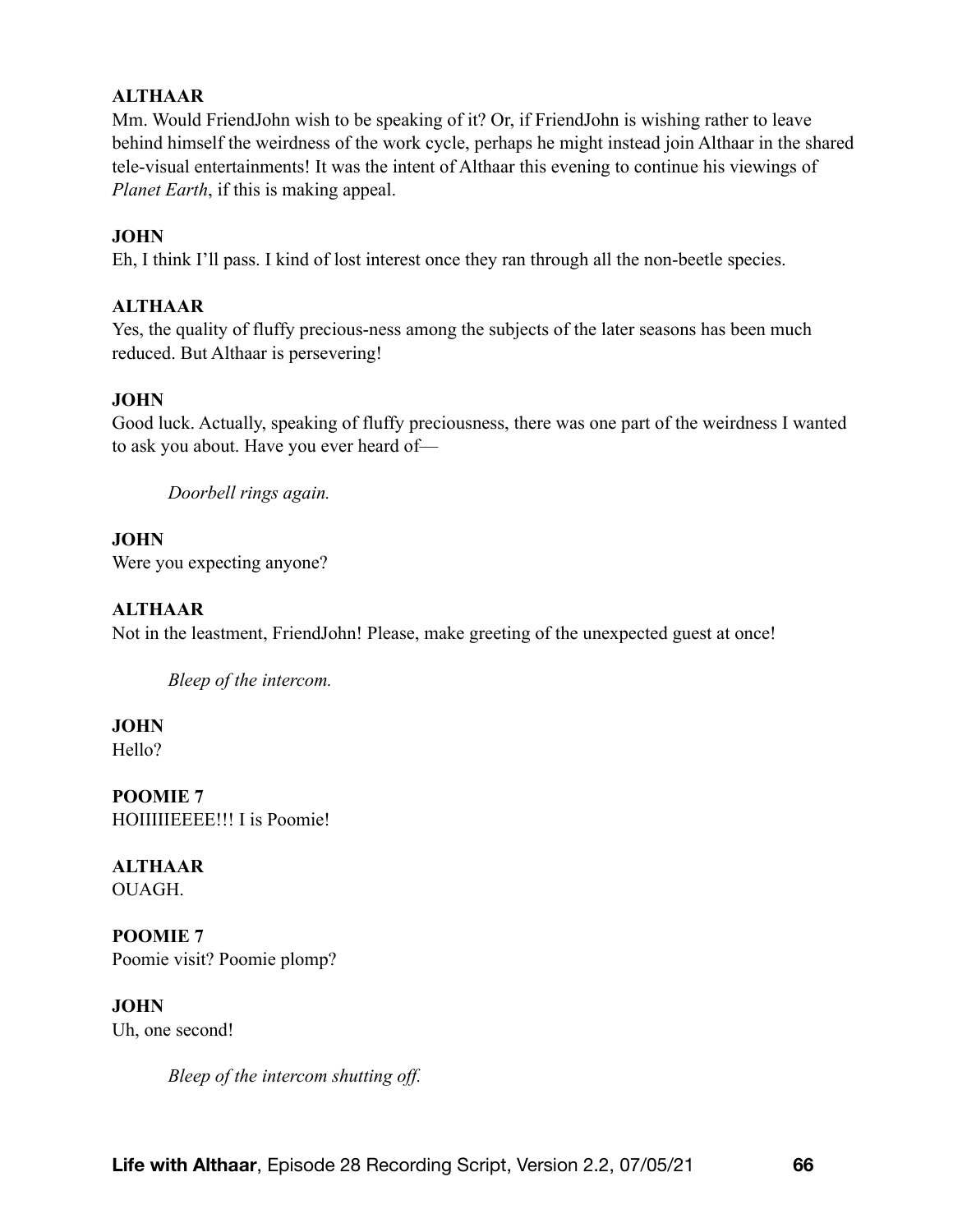## **JOHN**

Hey, Althaar? From that sound you just made, I'm guessing you feel the same way about the Poomies as everyone else. But, uh, I saw firsthand today what happens when you turn down one of their "plomp"ings, and I… really don't want that on my conscience. Will you be ok if I let this little guy in? Just for a minute.

## **ALTHAAR**

Oh. Of course, FriendJohn. Althaar does not wish to make injury to the conscience. And it is a truth that the Poomie is not choosing to make feelings of unpleasant-ness. Althaar will endure.

## **JOHN**

Thanks, buddy. I'll get him out of here as fast as I can, I promise.

*Door whoosh.* 

## **POOMIE 7**

Waaoohaaooowohh!!! Hoo-man so kewwwww! Poomie plomp!

## **JOHN**

Oh, ok. Plomp to you, too. Holy crap, you're soft.

## *Happy plomping, plus distressed Iltorian noises from behind the curtain.*

## **JOHN**

So, listen, it's good to meet you, uh… Sorry, the galactipedia wasn't exactly clear—is Poomie your name, or your species?

## **ALTHAAR**

*(strangled)* It is both, FriendJohn.

**POOMIE 7**  Ooooooh! New fren? Poomie plomp!

**JOHN**  No, wait, don't go behind the—

**ALTHAAR**  *(strangled noise)*

**JOHN**  —curtain.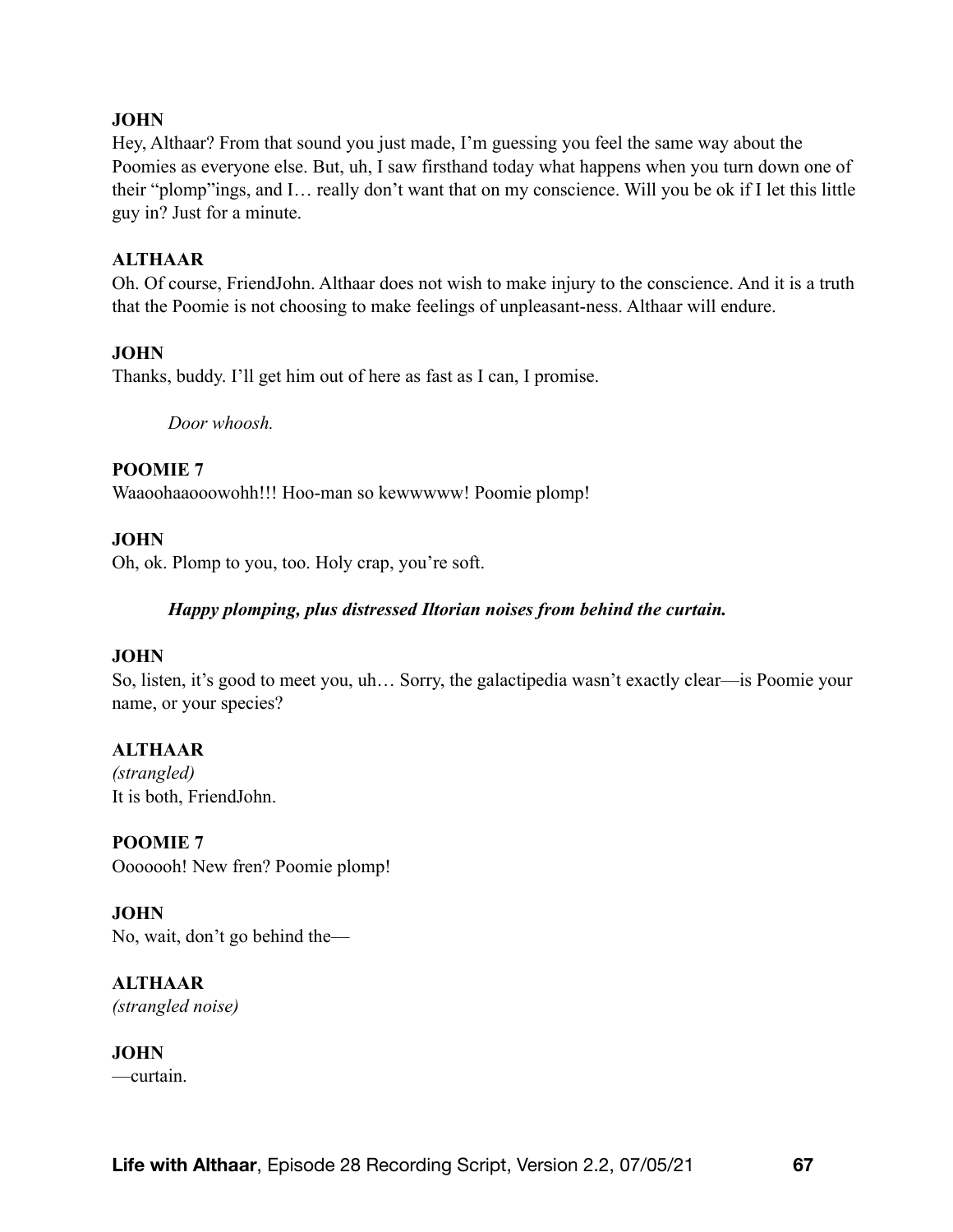## **POOMIE 7**

Waaoohaaooowohh!!! Ilto-reen! So kewwwwwww!

## **ALTHAAR**

Greeting… to you… Sin… Poomie. Althaar is… WeLComing you… to his… home. Althaar is… most pleased to be sharING… friendSHIP. With. All… PEopLEs of! The! Galaxy!

## **POOMIE 7**

Ooooooh! New fren so kewwwww!!! POOMIE PLOMP!

## **JOHN**

No, don't—!

**ALTHAAR** 

OOAGHGHAH.

*[scene 16] A PA announcement.* 

## **MRS. FRONDRINAX**

Good evening, everyone! Just a quick announcement to let you know that announcements are back on line! Everything is back to normal and completely under cont—

*Blast of static and feed back as she is immediately cut off.* 

## **RADIO FREE FAIRGROUNDS**

And we're back, Fairgrounds! If you're wondering what that little shutdown was all about, well, so were all of us at Radio Free Fairgrounds, until we learned about the ICSB fact-finding mission our leafy overlords had touring the station today. We're sorry to say these visitors appear to have already left Human space without the slightest idea what's really going on out here. But that's no reason to give up hope! Even if the Foogs managed to pull the wool over this delegation's eyes, they can't stuff cotton in your ears. And we've got another song from Ms. Delilah Mallory, recorded this very day, to remind you that, even if at times we seem to be all alone in a vast and uncaring Galaxy, nonetheless: we're all in this together, Fairgrounds.

*Bleep of switching over to DEE's song.* 

## **DEE**

Let's start with a little number that's been on my mind a lot lately... *(singing)*  Oh, it's a Booster man, Livin' in a Booster town I got the Booster blues, And I'm sure gonna spread the news…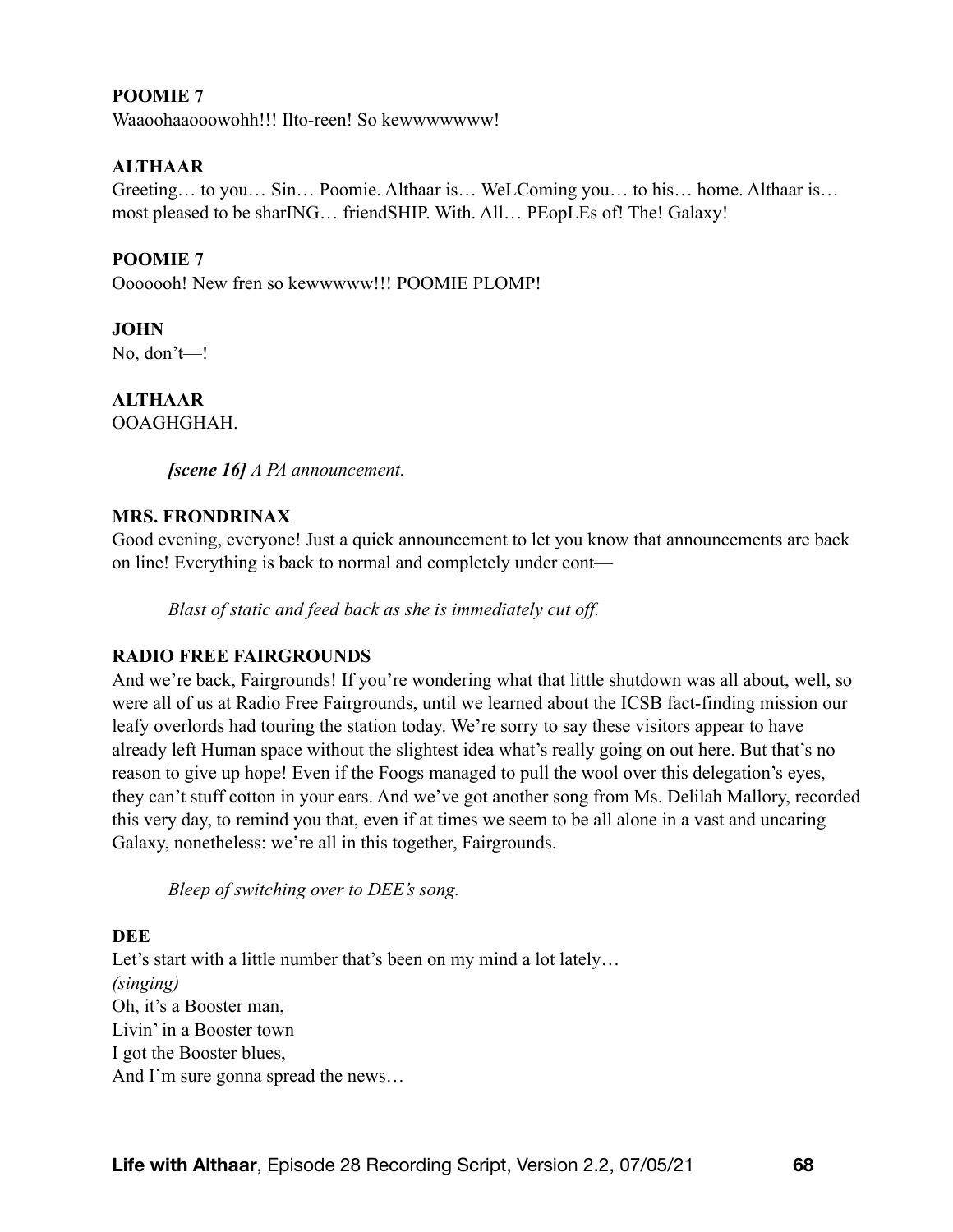*[scene 17] We hear the broadcast playing in Torianna's office.* 

## **TORIANNA**

You can shut it off now, Frall.

## **FRALL**

Not the most encouraging news, is it, sir?

## **TORIANNA**

That's putting it mildly. I knew it wasn't exactly likely, but I was hoping against hope, right up to the last minute. Maybe the Resistance would find out about the delegation, maybe they could manage to make contact somehow, get some kind of word to the outside about what's really going on here… But no. It looks like Frondrinax managed to pull it off. If the General Council ever gets the real facts about the Fugulnari occupation, it won't be from this "fact-finding mission."

## **FRALL**

I apologize for not being able to do more in that regard, sir.

## **TORIANNA**

No, Frall, I trust you. I know you're doing the best you can, same as the rest of us. Even if I have no hope of understanding it. *(beat. a sigh)* You know, when this whole Fugulnari thing started, it all seemed so… absurd. Comical, even. I mean, Humanity may not be one of the Galaxy's power players, but it's not like the League is some two-credit backwater. There's over 300 billion of us! Inhabiting dozens of planets! A modern, fully interstellar government, a recognized member state of the ICSB, and the whole thing was just… hijacked by a bunch of shrubs. On paper, the concept is absolutely hilarious. But it's been eight months now, and I keep thinking, "Could you please get to the punchline?" But there is no punchline, is there? Just a big… setup. "Did you hear the one about the fall of Humanity?" That's it.

## **FRALL**

Ba-dum-ching.

## **TORIANNA**

No one's coming to help us, are they, Frall?

## **FRALL**

Mm. Contrary to what one would expect, based on the numerous and frequently prodigious gaps in Fugulnari cultural understanding, they are indeed highly skilled at the art of public relations. They have allowed very little information contrary to their interest to escape Human space. And I am sorry to say that today's success will embolden them to exert even greater control in this regard. A sizable number of Sin Althaar's letters are likely to go missing in the coming weeks. Although Xtopps' missives to Prang remain, for the moment, undetected.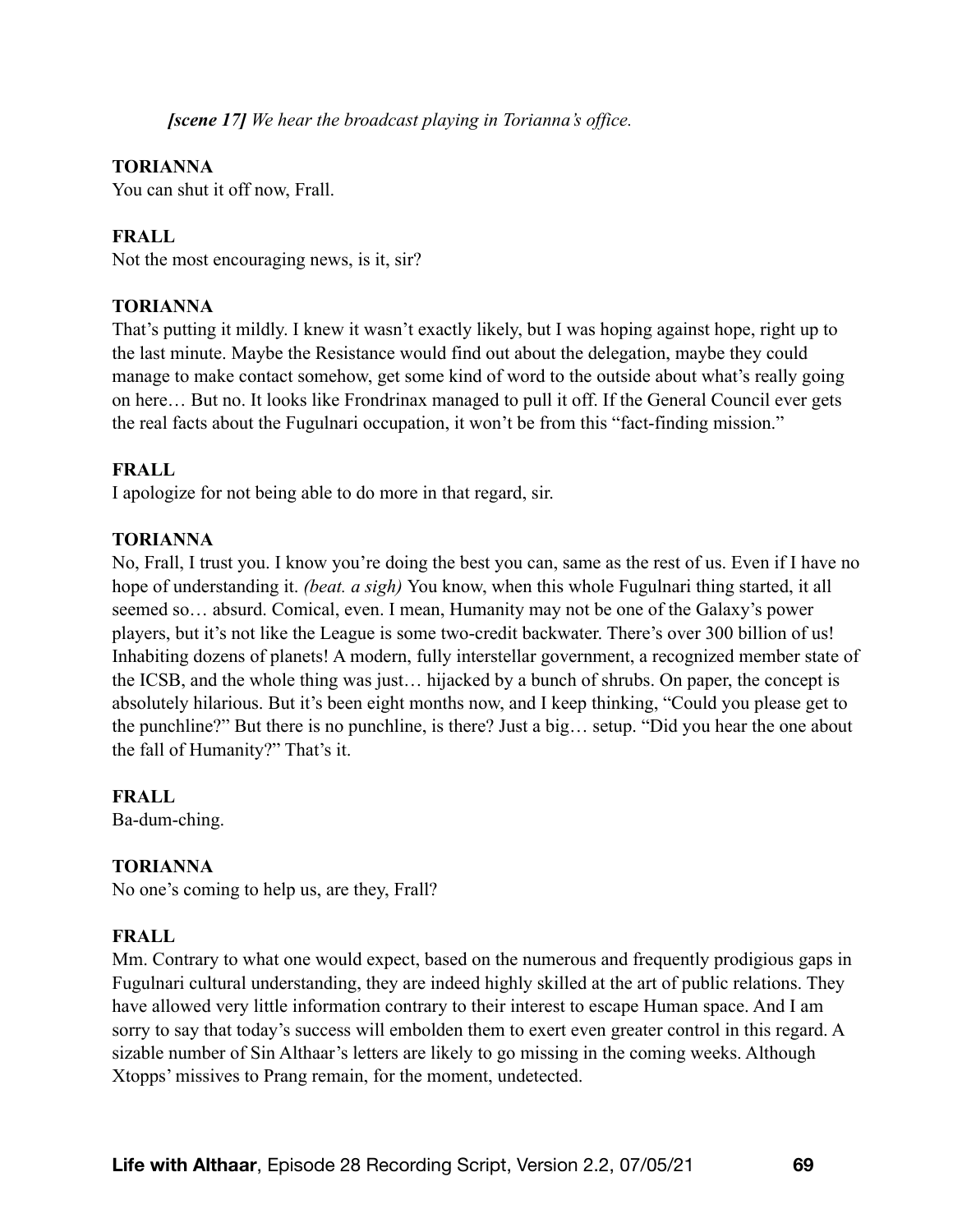## **TORIANNA**

Well, that's something. But it can't possibly be enough. Can it?

## **FRALL**

It cannot. But I believe I can suggest another possible source of outside assistance.

#### **TORIANNA**

I know, I know, the Dilurians. But we're out of luck there until I can get in to see Big Steve. Which, you know, I really don't want to. I mean, I will, of course I will, the future of Humanity's at stake here. But I'm gonna hate every second of it.

## **FRALL**

Quite so. But it was not in fact the Dilurians I had in mind, sir.

## **TORIANNA**

Then who?

# **FRALL**

The Fidorians.

## **TORIANNA**

The— oh! You think they'd help us?

## **FRALL**

One could argue that the Treaty of Fang Treat Campfire would oblige them to do so. After all, the Treaty predates any form of Human government, which could imply that it is Humanity itself, rather than the formal entity of the League, to which the Fidorian allegiance is owed.

## **TORIANNA**

Would they see it that way?

## **FRALL**

They are a very perceptive people, sir, and possess a deep and abiding sense of honor. As well as a formidable interstellar fleet.

## **TORIANNA**

*(remembering)* Riiight. *(beat, then into problem-solving mode, thinking out loud)* Right. So… the problem now is: how do we get in touch. The Fidorians are fairly reclusive at the best of times… Wait, first things first: I can't get a message out through official channels. Which leaves unofficial ones. But the Foogs have everything locked down tight, and even if they didn't, I'm definitely under their close observation. There's no way I could manage to, say, slip something to a sympathetic passenger on an outbound flight, without it being intercepted. *(sigh)* What we really need is some kind of message that the Foogs won't recognize as a message… *(beat)* Oh, Hazel's pudge-pot! The ball! That stupid… Ark Thingy! We still have it, don't we?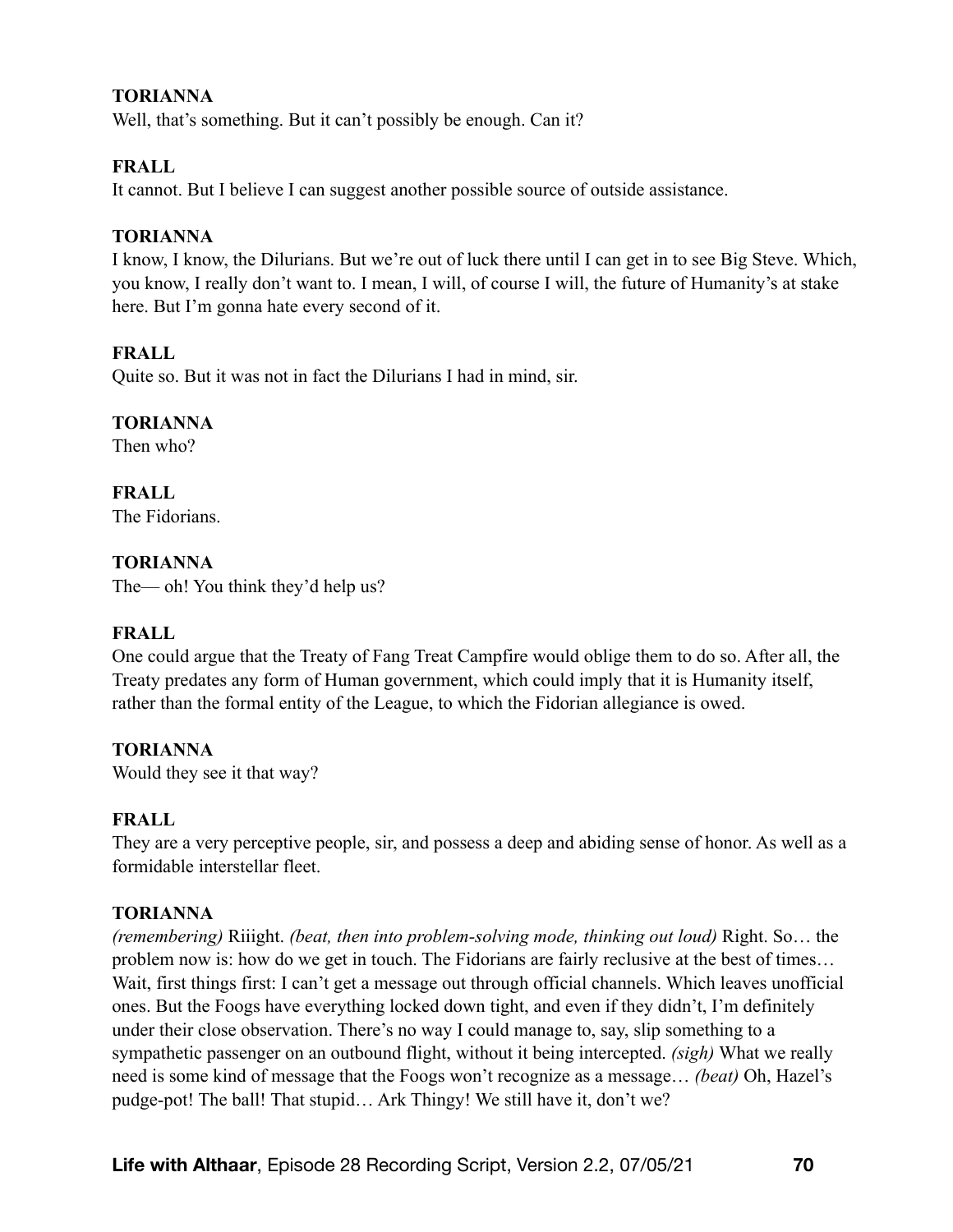## **FRALL**

The Arc of Retrieval. We do indeed.

#### **TORIANNA**

If we could somehow "throw" that back to the Fidorians… If they found it, they'd respond, wouldn't they?

## **FRALL**

They would be compelled to, sir.

#### **TORIANNA**

Yes! So... how do we get it off the station without the Foogs getting suspicious...?

#### **FRALL**

If I may make another suggestion, sir? There is one function of the Fairgrounds that the Fugulnari have left entirely within your purview.

#### **TORIANNA**

What are you— Waste disposal? We just throw our last hope out with the trash?

#### **FRALL**

Trash that is ejected into open space, without any Fugulnari oversight whatsoever. You will recall, sir, that a direct interstellar trajectory was exactly how we acquired the Arc in the first place.

#### **TORIANNA**

Well, when you put it that way... what other options do we have?

#### **FRALL**

Emphatically, sir: none.

#### **TORIANNA**

All right then. Let's do it. How soon can we get that ball into the trash compartment?

*A shimmer during the previous line (as soon as the COMMANDER says "do it").* 

#### **FRALL**

Already done, sir. The Arc is securely nestled in Waste Disposal Chamber epsilon-4, ready to be ejected into the vacuum of space.

#### **TORIANNA**

Excellent. *(bleep)* Amber?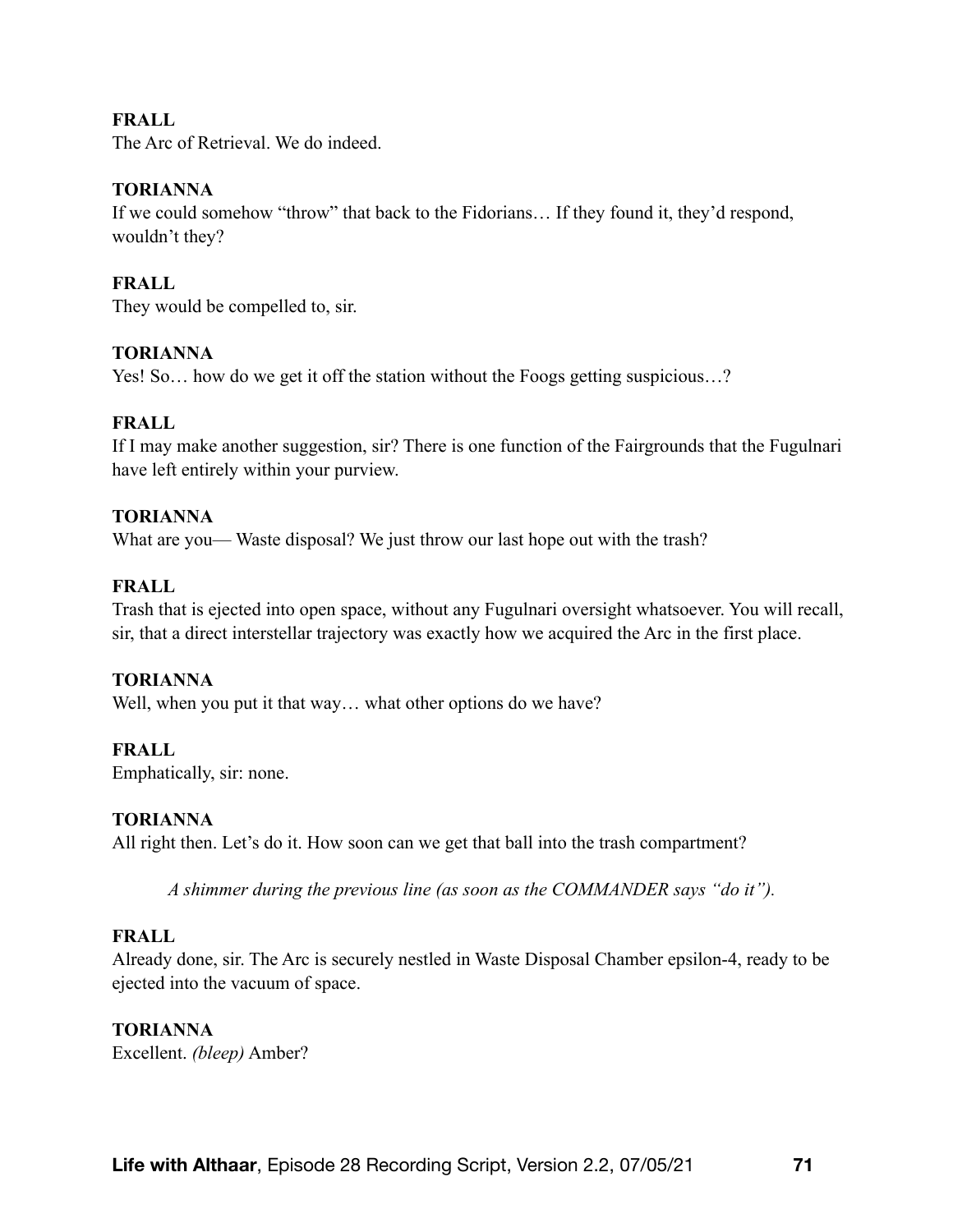#### **AMBER ON THE BRIDGE**

Yes, sir?

#### **TORIANNA**

Initiate this cycle's waste disposal sequence. Maximum velocity, please.

*A brief beat, then some sort of confirmation bleepity from AMBER's station.* 

#### **AMBER ON THE BRIDGE**

It's done, sir? Telling?

## **TORIANNA**

Thank you, Amber. Over and out.

*Bleep of the call ending. A beat.* 

## **TORIANNA**

*(solemnly)* All right, friends. Fetch.

*[scene 18] Closing credits music.* 

## **ANNOUNCER**

You've been listening to *Life With Althaar*, episode 28! This episode was written by Amanda La Pergola for Gemini CollisionWorks and starred Amanda La Pergola as Mrs. Frondrinax Zuri Washington as Dee Berit Johnson as Althaar John Amir as John B Ivanna Cullinan as Commander Torianna Alyssa Simon as Lieutenant Frall Derrick Peterson as Xtopps Eli Ganias as H.F. and Chris Lee as Chip Frinkel and also featured David Arthur Bachrach, Ian W. Hill, Jessica Stoya, Linus Gelber, Olivia Baseman, Holly Pocket McCaffrey, Anna Stefanic, Lex Friedman, Fred Backus, and Philip Cruise *Life With Althaar* was created by Berit Johnson and Ian W. Hill Berit is the supervising producer, showrunner, and script supervisor Ian is the audio producer, sound designer, and technical supervisor The writers' room consists of Berit, Ian, John, Philip, Lex, Linus, Amanda, and Chris Theme and Interstitial Music composed and performed by Anna Stefanic *Life With Althaar* logo and illustration created by Dean Haspiel Library Music and Sound Effects licensed from Storyblocks